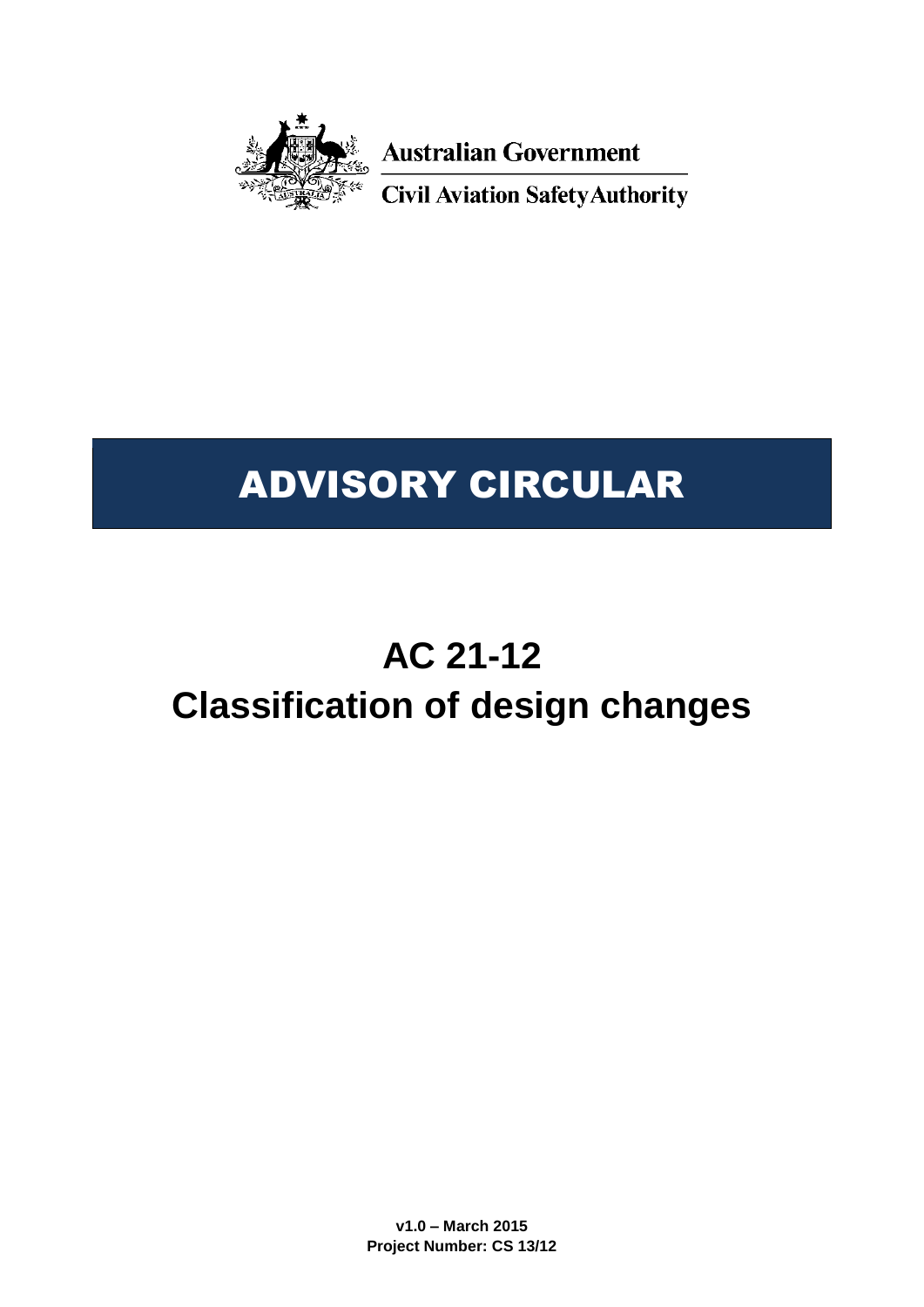Advisory Circulars are intended to provide advice and guidance to illustrate a means, but not necessarily the only means, of complying with the Regulations, or to explain certain regulatory requirements by providing informative, interpretative and explanatory material.

Advisory Circulars should always be read in conjunction with the relevant regulations.

## Audience

This Advisory Circular (AC) applies to:

- Applicants for approval of design changes
- Approved design organisations
- Authorised persons with design approval privileges.

## Purpose

This AC provides guidance on the classification of design changes for the purposes of approval of the changes under Part 21. Classification of design changes is necessary to determine the appropriate approval method and the certification basis for the change.

## **Status**

This version of the AC is approved by the Executive Manager, Standards Division.

| Version' | Date.      | <b>Details</b>            |
|----------|------------|---------------------------|
| l v1.0   | March 2015 | Initial issue of this AC. |

## For further information

For further information on this AC, contact CASA's Airworthiness and Engineering Standards Branch (telephone 131 757) or email [airworthiness.standards@casa.gov.au](mailto:airworthiness.standards@casa.gov.au)

Unless specified otherwise, all subregulations, regulations, Divisions, Subparts, and Parts referenced in this AC are references to the *Civil Aviation Safety Regulations 1998* (CASR).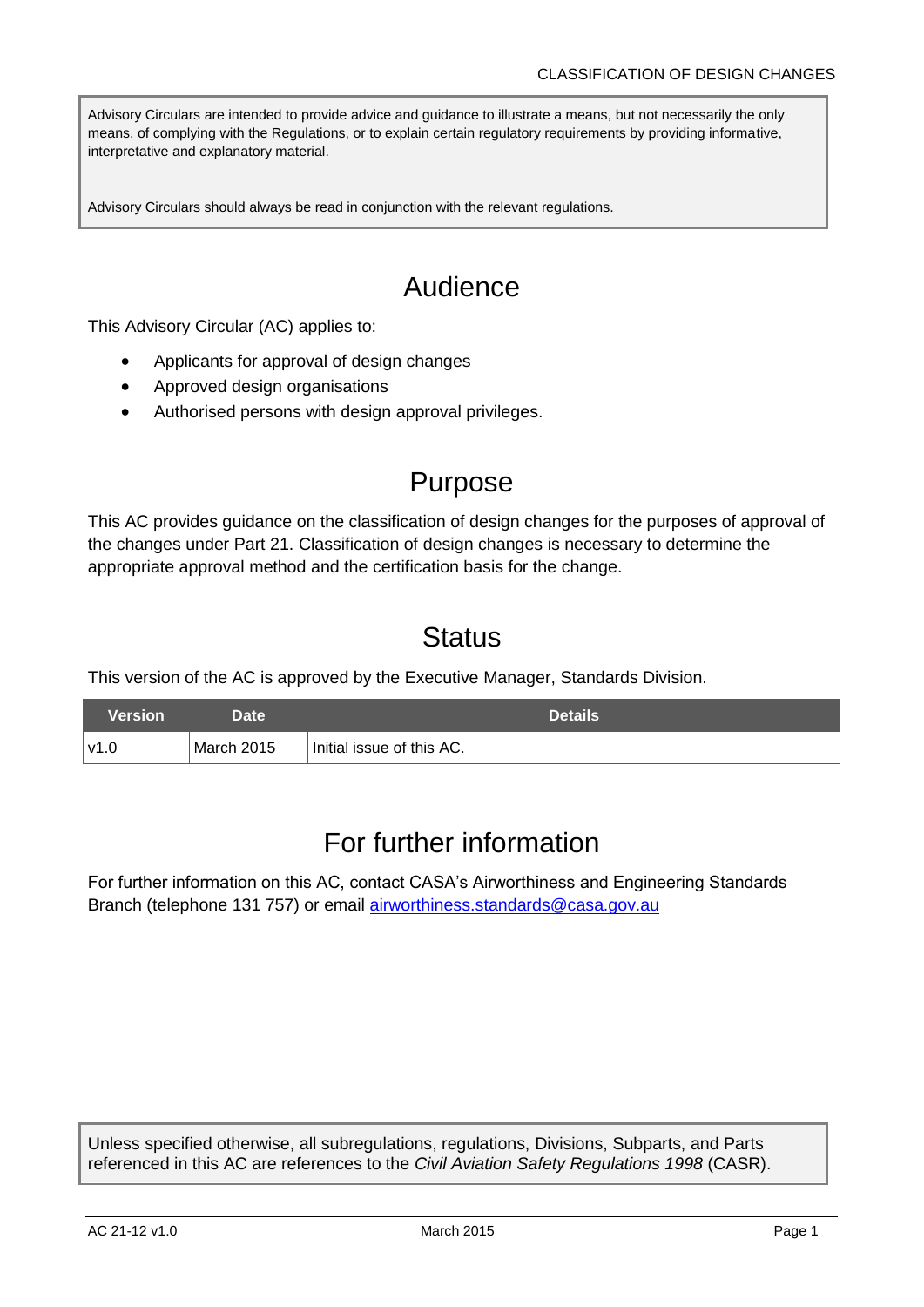## **Contents**

| 1            |                                        |                    | <b>Reference material</b>                                                          | 3              |  |
|--------------|----------------------------------------|--------------------|------------------------------------------------------------------------------------|----------------|--|
|              | 1.1                                    | Acronyms           |                                                                                    | 3              |  |
|              | 1.2                                    | <b>Definitions</b> |                                                                                    |                |  |
|              | 1.3                                    | References         |                                                                                    | 4              |  |
|              | 1.4                                    | Forms              |                                                                                    | 5              |  |
| $\mathbf{2}$ |                                        | <b>Background</b>  |                                                                                    | 6              |  |
|              | 2.1                                    | Introduction       |                                                                                    | 6              |  |
|              | 2.2                                    | Scope              |                                                                                    | 6              |  |
|              | 2.3                                    |                    | Approval of design changes                                                         | 6              |  |
|              | 2.4                                    |                    | <b>Certification basis</b>                                                         | 7              |  |
|              | 2.5                                    |                    | Classifications of design changes                                                  | $\overline{7}$ |  |
| 3            |                                        |                    | <b>General considerations</b>                                                      | 8              |  |
|              | 3.2                                    | product            | Determination of the current approved design of the aircraft or aeronautical       | 8              |  |
| 4            |                                        |                    | <b>Classification of repairs</b>                                                   | 9              |  |
|              | 4.1                                    |                    | Clarification of the terms Major/Minor                                             | 9              |  |
|              | 4.2                                    |                    | Airworthiness concerns for Major/Minor classification                              | 9              |  |
|              | 4.3                                    |                    | Examples of 'Major' repairs                                                        | 10             |  |
| 5            |                                        |                    | <b>Classification of modifications</b>                                             | 11             |  |
|              | 5.1                                    |                    | Purpose of classification                                                          | 11             |  |
|              | 5.2                                    | Introduction       |                                                                                    | 11             |  |
|              | 5.3                                    |                    | Assessment of a modification for major/minor classification                        | 11             |  |
|              | 5.4                                    | classification     | Assessment of a major modification for substantial, significant or not significant | 13             |  |
|              | 5.5                                    |                    | Approval of major modifications                                                    | 13             |  |
| 6            |                                        |                    | Establishment of the type-certification basis of changed aeronautical products     | 15             |  |
| 7            |                                        |                    | <b>Reclassifying changes</b>                                                       | 16             |  |
|              | <b>Appendix A</b><br><b>Appendix B</b> |                    | <b>Classification of Changes</b><br><b>Reserved for future use</b>                 | 17<br>51       |  |
|              | <b>Appendix C</b>                      |                    | <b>Reserved for future use</b>                                                     | 52             |  |
|              | <b>Appendix D</b><br><b>Appendix E</b> |                    | <b>Reserved for future use</b><br><b>Examples of major modifications</b>           | 53<br>54       |  |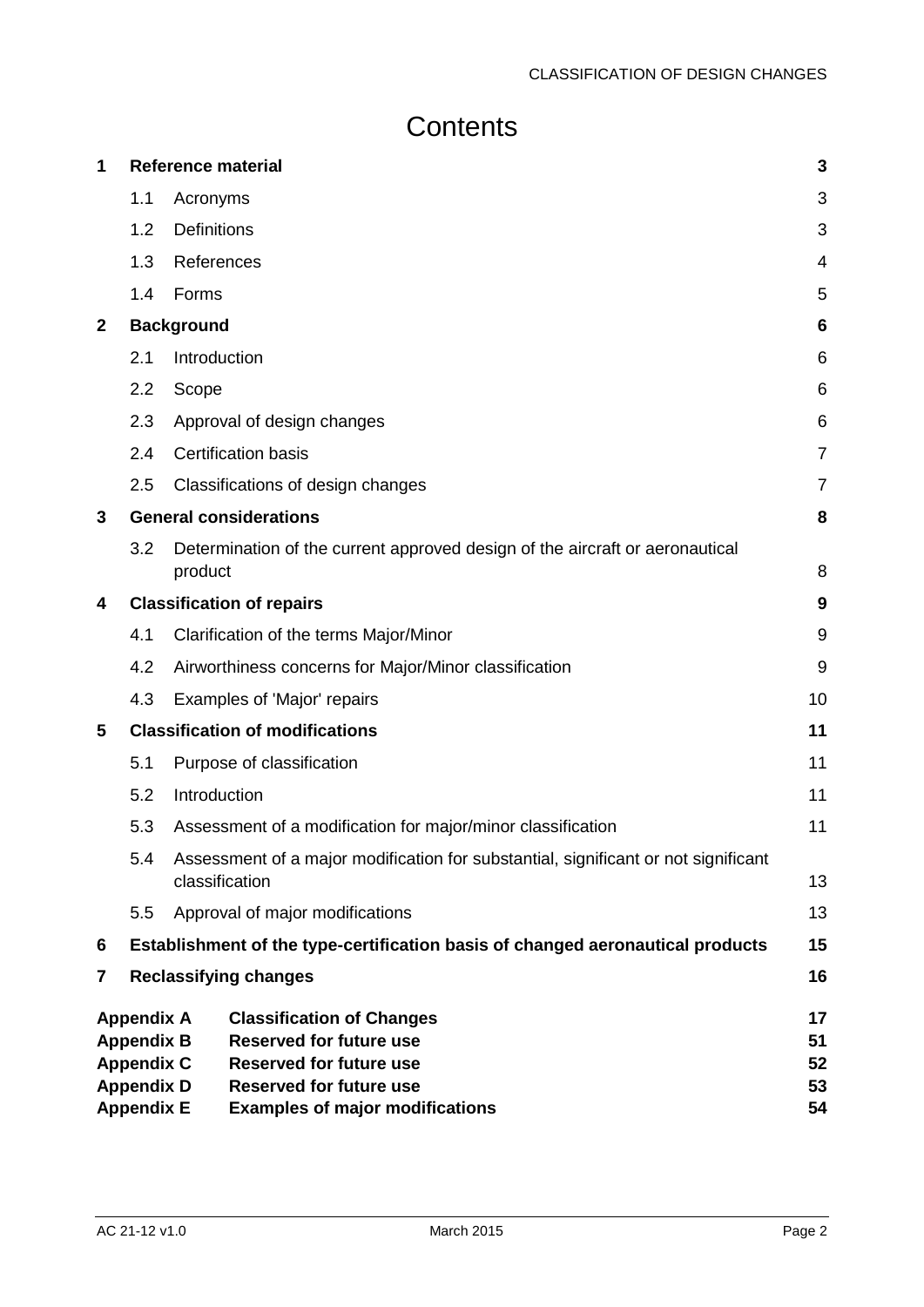## <span id="page-3-0"></span>**1 Reference material**

## <span id="page-3-1"></span>**1.1 Acronyms**

The acronyms and abbreviations used in this AC are listed in the table below.

| Acronym     | <b>Description</b>                        |
|-------------|-------------------------------------------|
| AC          | <b>Advisory Circular</b>                  |
| <b>AFM</b>  | Aircraft flight manual                    |
| AMC         | Acceptable means of compliance            |
| <b>CAR</b>  | <b>Civil Aviation Regulations 1988</b>    |
| <b>CASA</b> | Civil Aviation Safety Authority           |
| <b>CASR</b> | Civil Aviation Safety Regulations 1998    |
| <b>CPR</b>  | <b>Changed Product Rule</b>               |
| <b>EASA</b> | <b>European Aviation Safety Authority</b> |
| FAA         | <b>Federal Aviation Administration</b>    |
| <b>GM</b>   | Guidance Material                         |
| <b>STC</b>  | Supplemental type certificate             |
| TC          | Type certificate                          |

## <span id="page-3-2"></span>**1.2 Definitions**

Terms that have specific meaning within this AC are defined in the table below.

| <b>Term</b>                                               | <b>Definition</b>                                                                                                                                                                                                                                                                                                                                                                                                                  |
|-----------------------------------------------------------|------------------------------------------------------------------------------------------------------------------------------------------------------------------------------------------------------------------------------------------------------------------------------------------------------------------------------------------------------------------------------------------------------------------------------------|
| Adequate certification<br>basis                           | The type certification basis for a changed product under regulation 21.101 is<br>considered adequate when CASA determines that it provides adequate<br>standards for the design change, i.e. when the certification specifications of<br>the applicable airworthiness code and prescribed special conditions provide<br>an appropriate level of safety for the changed product and do not result in any<br>unsafe design features. |
| Affected area, system,<br>component, part or<br>appliance | Any system, component, part, or appliance which is either physically altered<br>by a proposed design change or, even if not altered physically, its functional<br>characteristics are altered due to the effects of the physical change.                                                                                                                                                                                           |
| Aeronautical product                                      | The terms aeronautical product or product(s) used in this guidance material<br>includes type certificated aircraft, engines, and propellers.                                                                                                                                                                                                                                                                                       |
| Airworthy                                                 | An aircraft or aeronautical product is airworthy if it is in a state that conforms<br>with its approved design and is in a condition for safe operation.                                                                                                                                                                                                                                                                           |
| Approved design                                           | The type design for the aircraft, engine or propeller; and any changes to the<br>type design made in accordance with a Part 21 approval.                                                                                                                                                                                                                                                                                           |
| Certification basis                                       | The applicable airworthiness requirements as established in regulation<br>21.017 and 21.101, as appropriate; special conditions; equivalent level of<br>safety findings; and exemptions applicable to the product to be certificated.                                                                                                                                                                                              |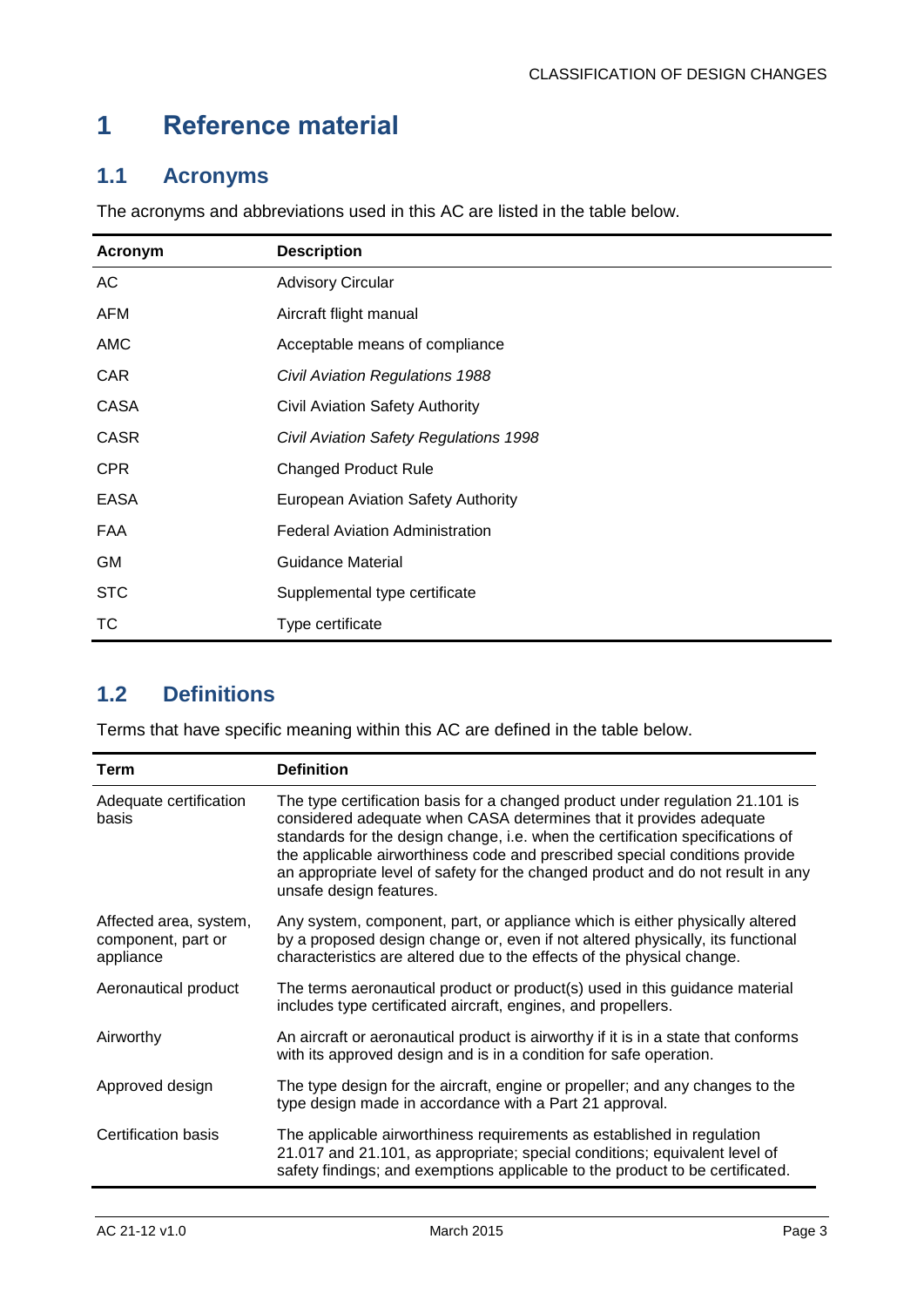| <b>Term</b>                            | <b>Definition</b>                                                                                                                                                                                                                                                                                                                                                                                                                                                                          |
|----------------------------------------|--------------------------------------------------------------------------------------------------------------------------------------------------------------------------------------------------------------------------------------------------------------------------------------------------------------------------------------------------------------------------------------------------------------------------------------------------------------------------------------------|
| Design change                          | A change in the approved design of an aircraft, aircraft engine or propeller.                                                                                                                                                                                                                                                                                                                                                                                                              |
| Earlier requirements                   | The requirements in effect prior to the date of application for the change, but<br>not prior to the existing certification basis                                                                                                                                                                                                                                                                                                                                                           |
| <b>Existing certification</b><br>basis | The requirements incorporated by reference in the type certificate of the<br>aircraft, aircraft engine or propeller to be changed.                                                                                                                                                                                                                                                                                                                                                         |
| Latest requirements                    | The requirements in effect on the date of application for the change.                                                                                                                                                                                                                                                                                                                                                                                                                      |
| Major change                           | A change that is not a minor change.                                                                                                                                                                                                                                                                                                                                                                                                                                                       |
| Minor change                           | A change that has no appreciable effect on the weight, balance, structural<br>strength, reliability, operational characteristics, or other characteristics<br>affecting the airworthiness of an aircraft, aircraft engine or propeller.                                                                                                                                                                                                                                                    |
| Not significant change                 | A change that is not a significant change or a substantial change.                                                                                                                                                                                                                                                                                                                                                                                                                         |
| Previous relevant design<br>changes    | Previous design changes, the cumulative effect of which could result in a<br>aircraft, aircraft engine or propeller significantly or substantially different from<br>the original product or model, when considered from the last time the latest<br>regulations were applied.                                                                                                                                                                                                             |
| Product level change                   | A change or combination of changes that makes the product distinct from<br>other models of the product (for example, range, payload, speed, design<br>philosophy). Product level change is defined at the aircraft, engine, propeller,<br>or APU level of change.                                                                                                                                                                                                                          |
| Secondary change                       | A change is a secondary change if compliance to the latest amendment<br>would not contribute materially to the level of safety and where it is part of<br>and consequential to an overall significant change. A secondary change is a<br>physical change that restores without changing the system, structural<br>capacity, or functionality, but is necessary to support a significant change.                                                                                            |
| Significant change                     | A change significant to the extent that it changes at the product level one or<br>more of the following: general configuration, principles of construction or the<br>assumptions used for certification, but not to the extent to be considered a<br>substantial change. The significance of the change is considered in the<br>context of all previous relevant design changes and all related revisions to the<br>applicable regulations. Not all product level changes are significant. |
| Substantial change                     | A change which is so extensive that a substantially complete investigation of<br>compliance is required, and consequently a new TC.                                                                                                                                                                                                                                                                                                                                                        |
| Type design                            | The design that applied for type certification of the aircraft, aircraft engine or<br>propeller. See regulation 21.031 for full details of what is included in the type<br>design.                                                                                                                                                                                                                                                                                                         |

## <span id="page-4-0"></span>**1.3 References**

## **Regulations**

Regulations are available on the ComLaw website<http://www.comlaw.gov.au/Home>

| <b>Document</b>                                  | Title                                                                  |
|--------------------------------------------------|------------------------------------------------------------------------|
| Air Navigation (Aircraft Noise) Regulations 1984 |                                                                        |
| Part 21                                          | Certification and airworthiness requirements for<br>aircraft and parts |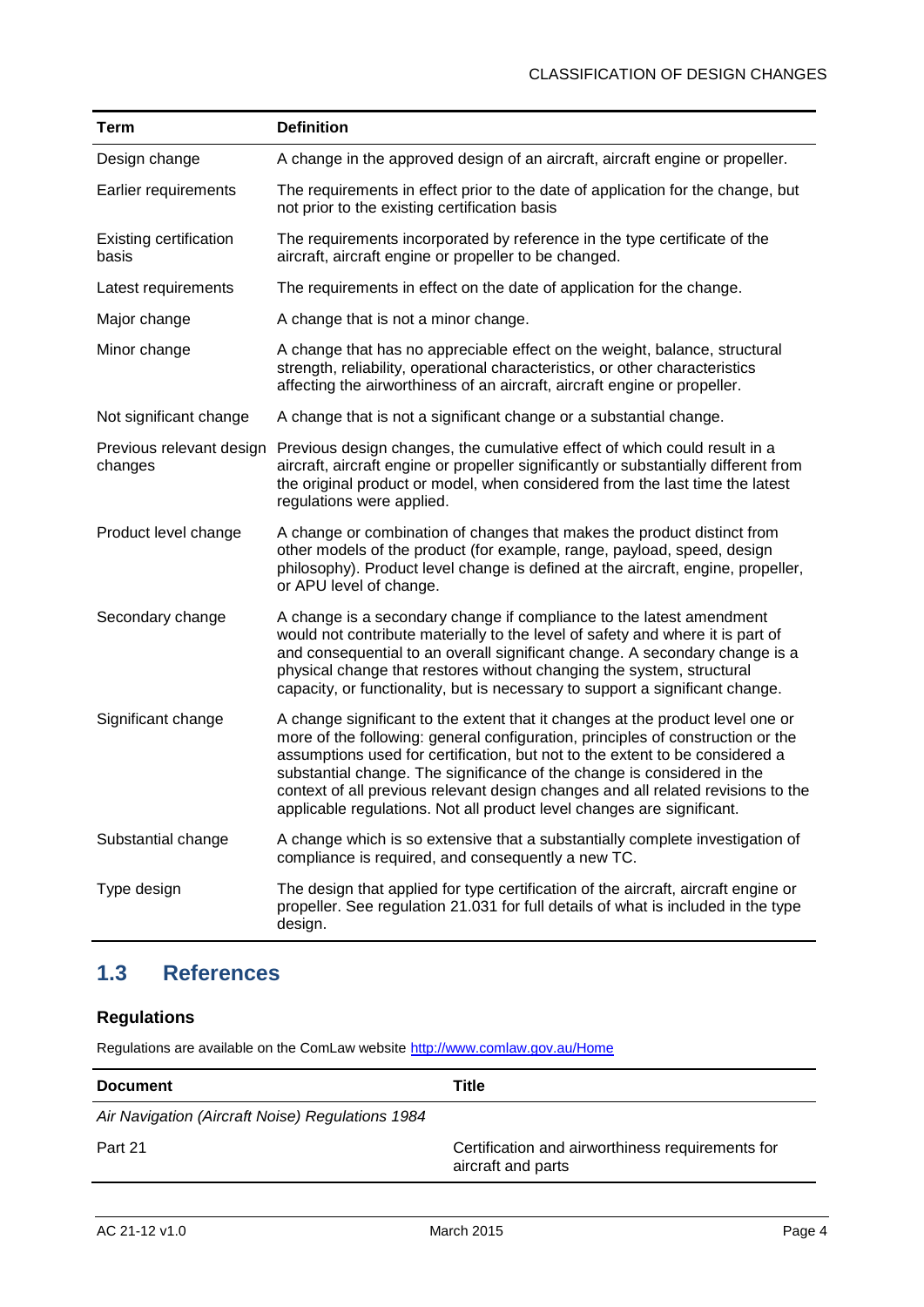#### **CASA advisory material**

CASA's advisory material is available at [http://www.casa.gov.au/scripts/nc.dll?WCMS:STANDARD::pc=PC\\_90902](http://www.casa.gov.au/scripts/nc.dll?WCMS:STANDARD::pc=PC_90902)

| <b>Document</b> | Title                                                          |
|-----------------|----------------------------------------------------------------|
| AC 21-8         | Approval of modification and repair designs under Subpart 21.M |
| AC 21-15        | Supplemental type certificates                                 |
| AC 21-23        | Technical data                                                 |
| AC 21-601       | Australian Technical Standard Order Authorisation              |

#### **Other documents**

EASA AMC and GM to Part 21 EASA CS-25 AMC 25.1309 EASA documents are available at:<http://easa.europa.eu/> FAA AC 21.101-1 FAA AC 23.1309-1 FAA AC 25.1309-1 FAA documents are available at:<http://www.faa.gov/> ICAO Annex 16 ICAO Environmental Technical Manual (ICAO Doc 9501) ICAO documents are available at <http://www.icao.int/>

## <span id="page-5-0"></span>**1.4 Forms**

CASA's forms are available at [http://www.casa.gov.au/scripts/nc.dll?WCMS:STANDARD::pc=PC\\_91308](http://www.casa.gov.au/scripts/nc.dll?WCMS:STANDARD::pc=PC_91308)

| <b>Form number</b> | Title                                         |
|--------------------|-----------------------------------------------|
| Form 655           | Design Advice                                 |
| <b>Form 733</b>    | Application for Supplemental Type Certificate |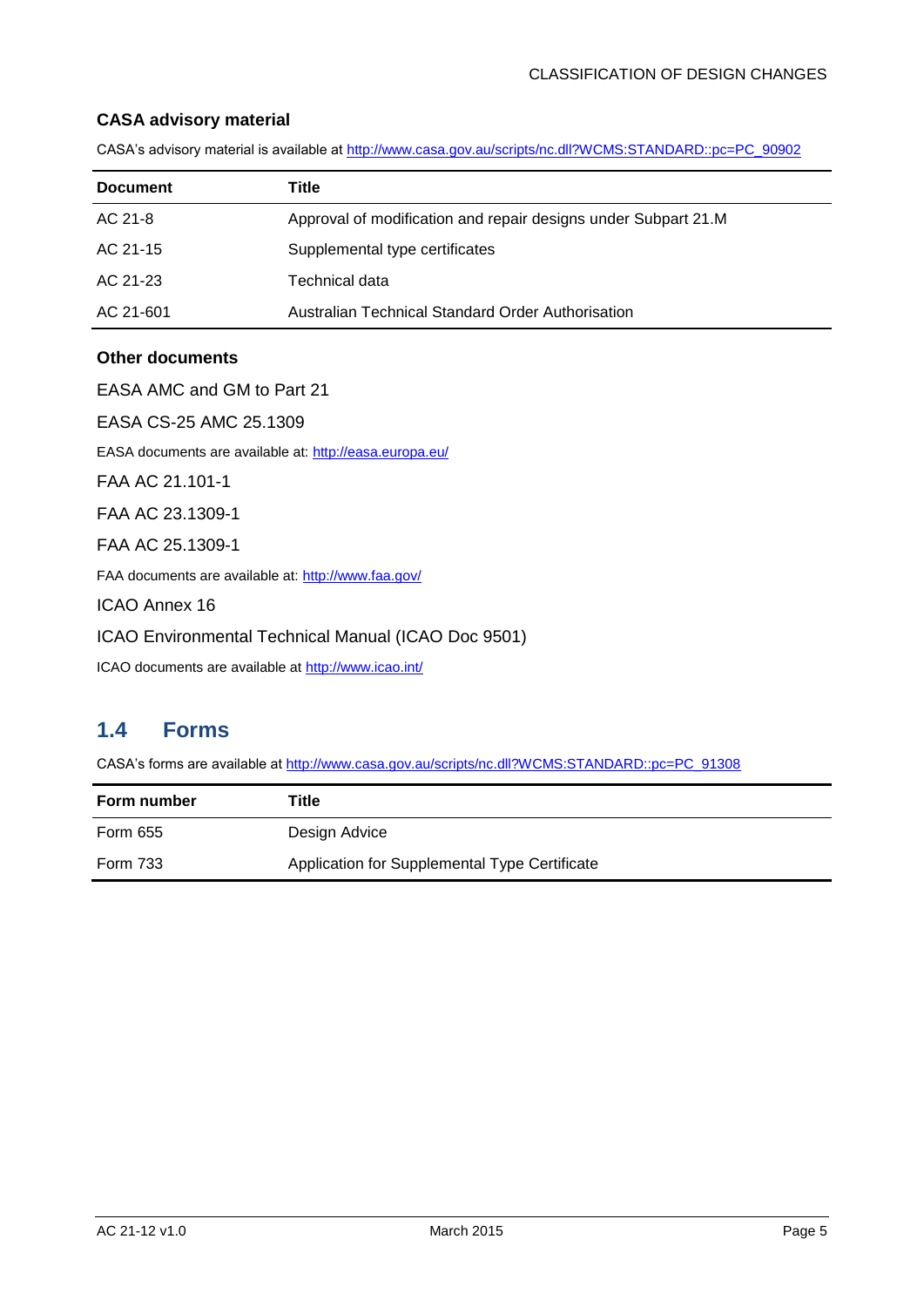## <span id="page-6-0"></span>**2 Background**

## <span id="page-6-1"></span>**2.1 Introduction**

2.1.1 Part 21 includes various provisions for the approval of design changes. Changes must be classified as either major or minor. Modifications may be further classified as substantial, significant or not significant. Classification of design changes is necessary to determine the appropriate approval method and the certification basis for the change.

### <span id="page-6-2"></span>**2.2 Scope**

- 2.2.1 This AC provides guidance for classification of design changes for type certificated aircraft, aircraft engines and propellers, including aeronautical products for those aircraft, engines and propellers, for the purposes of approval of the design change under Part 21.
- 2.2.2 This AC is not intended for direct application to non-type certificated aircraft. It also does not cover the classification of defects or damage as major or minor for the purposes of the continuing airworthiness regulations of either Part 42, or Part 4A of the *Civil Aviation Regulations 1988* (CAR).

## <span id="page-6-3"></span>**2.3 Approval of design changes**

- 2.3.1 All changes to the approved design of a type certificated aircraft, aircraft engine or propeller must be approved under Part 21.
- 2.3.2 Alteration to any of the data included within the meaning of the type design, applied to the approved design of the aircraft or aeronautical product, is considered a design change. A design change includes both modifications and repairs, and may be any one or a combination of a physical change, or a change to an operating envelope, performance, operating characteristics, limitations or ICA. A design change may be a single change or a collection of changes.
- 2.3.3 The general requirements for approval of a design change are the following:
	- a. the altered aircraft or aeronautical product complies with the applicable airworthiness requirements – the certification basis
	- b. no feature or characteristic of the design change makes the altered aircraft or aeronautical product unsafe for its intended use.
- 2.3.4 Subpart 21.D provides for approval of design changes to type certificated aircraft, aircraft engines and propellers as a change in type design. The provisions of Subpart 21.D are for design changes proposed by the type certificate holder.
- 2.3.5 Subpart 21.E provides for approval of major design changes to type certificated aircraft, aircraft engines and propellers under a supplemental type certificate (STC). See AC 21-15 for more information on STCs.
- 2.3.6 Subpart 21.M provides the general requirements for approval of modification and repair designs for aircraft, aircraft engines, propellers and appliances. See AC 21-8 for more information on approval of modification/repair designs under Subpart 21.M.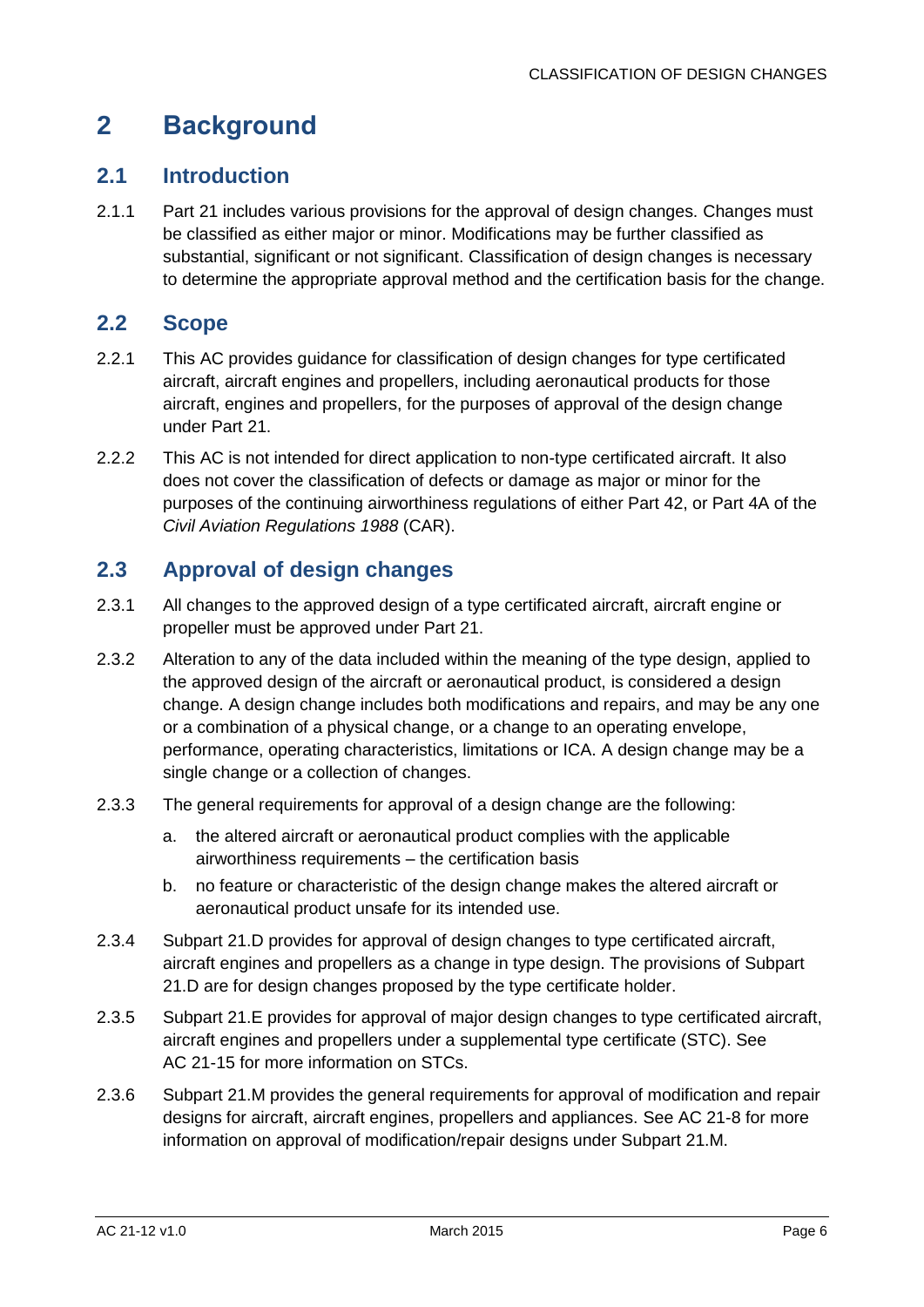## <span id="page-7-0"></span>**2.4 Certification basis**

- 2.4.1 The certification basis for a change to a type certificated aircraft, aircraft engine or propeller is:
	- a. the regulations mentioned in the type certificate the type certification basis; or
	- b. the applicable regulations in effect on the date of the application, plus any other amendments that CASA is satisfied are directly related.
- 2.4.2 The certification basis can vary depending on the magnitude and scope of the change. The classification of the design change is therefore necessary to determine whether the existing type certification basis is adequate for approval of the change, or whether the latest version of the requirements must be used.

## <span id="page-7-1"></span>**2.5 Classifications of design changes**

- 2.5.1 Design changes must be classified as either major or minor, as described in regulation 21.093. A minor change is one that has no appreciable effect on the weight, balance, structural strength, reliability, operational characteristics, or other characteristics affecting the airworthiness of an aircraft, aircraft engine or propeller. All other changes are major changes.
- 2.5.2 Major modifications should be further classified as substantial, significant or not significant.
- 2.5.3 A substantial change is a change which is so extensive that a substantially complete investigation of compliance is required, and consequently a new TC.
- 2.5.4 A significant change is a change significant to the extent that it changes at the product level one or more of the following: general configuration, principles of construction or the assumptions used for certification, but not to the extent to be considered a substantial change.
- 2.5.5 A not significant change is a change that is neither a significant change nor a substantial change, i.e. those changes where there is no change to the general configuration, no change to the principle of construction and the assumptions used for certification are still valid. Minor changes are automatically considered not significant.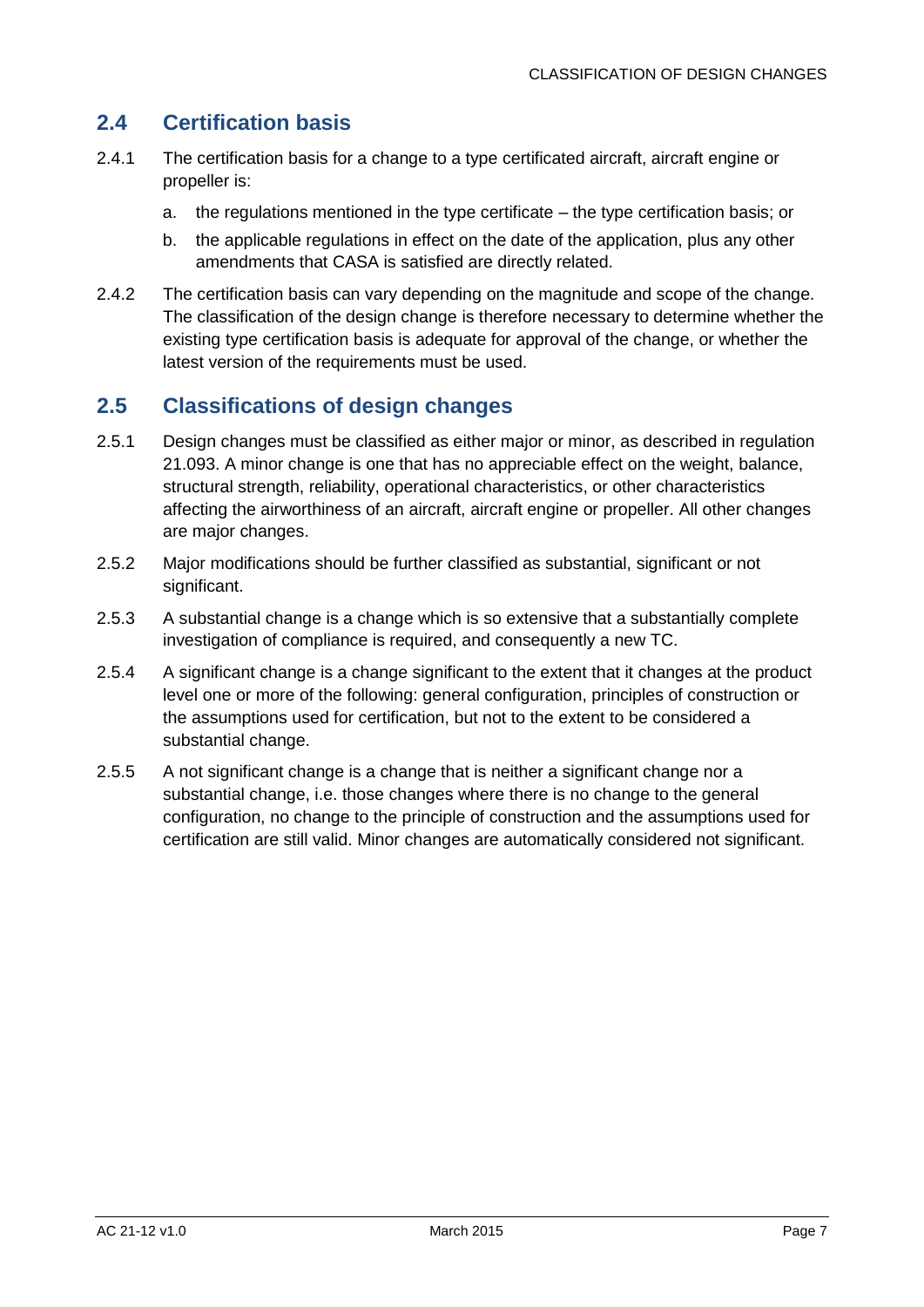## <span id="page-8-0"></span>**3 General considerations**

- 3.1.1 On some occasions, the classification process is initiated at a time when some data necessary to make a classification decision are not yet available. Therefore, the applicant should wait for availability of data before making a decision.
- 3.1.2 Wherever there is doubt as to the classification of a change, CASA should be consulted for clarification via submission of a Design Advice.
- 3.1.3 An initial classification may be subsequently reclassified if additional information becomes available (see section [7\)](#page-16-0).
- 3.1.4 The reasons for a classification decision should be recorded and retained with the technical data for the design.

## <span id="page-8-1"></span>**3.2 Determination of the current approved design of the aircraft or aeronautical product**

- 3.2.1 Prior to classifying the design change, the current approved design must be determined. The approved design is the type design plus any other design changes approved under Part 21, for example, STCs and modification/repair designs.
- 3.2.2 The type design must be determined to the specific type design configuration that applied for type certification, i.e. the model or series within a model that will be modified.
- 3.2.3 In relation to a proposed design change, the determination of the approved design need only consider other design changes that affect that particular proposed design change.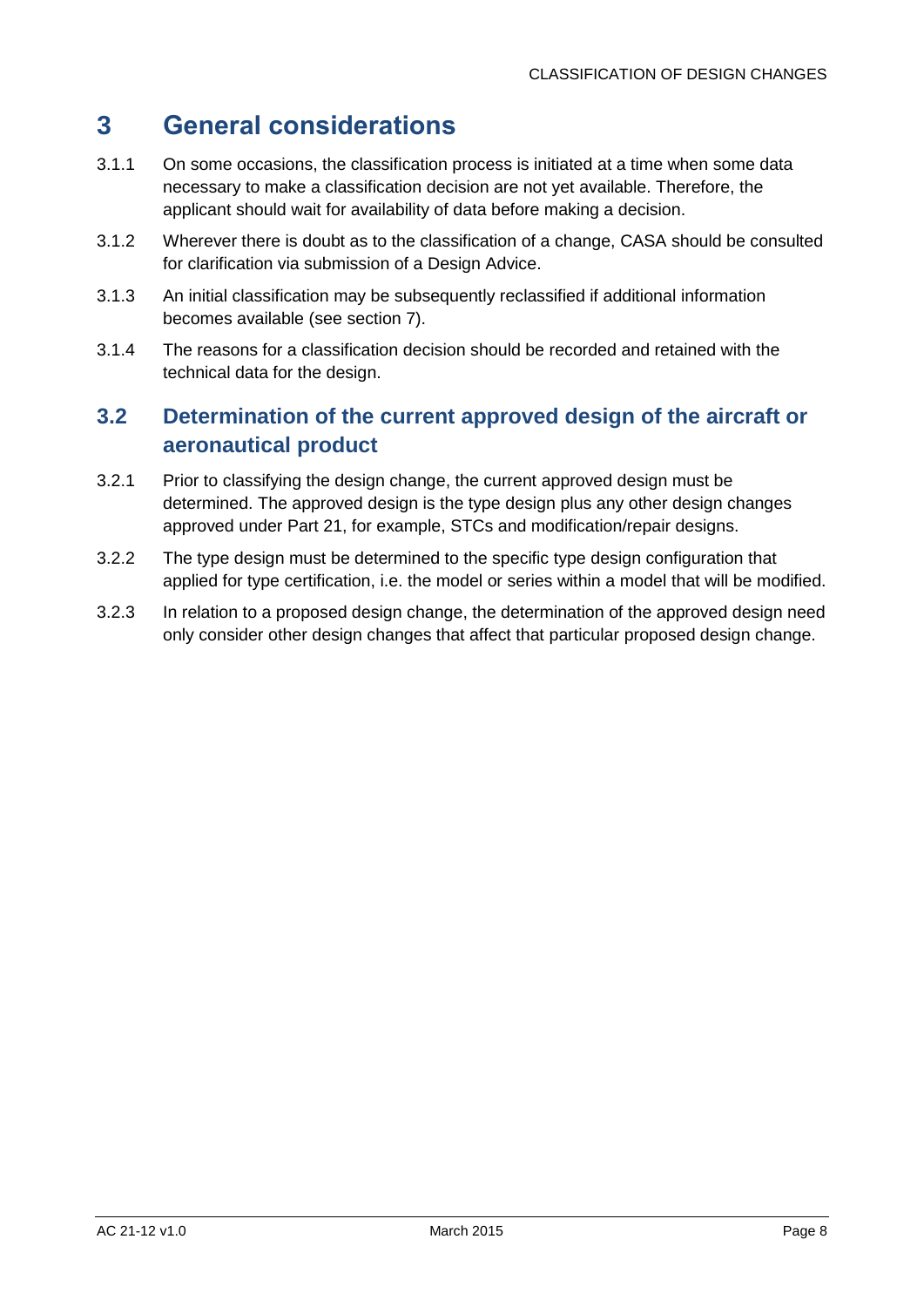## <span id="page-9-0"></span>**4 Classification of repairs**

## <span id="page-9-1"></span>**4.1 Clarification of the terms Major/Minor**

- 4.1.1 In line with the definitions given in regulation 21.093, a new repair is classified as 'major' if the result on the approved design has an appreciable effect on structural performance, weight, balance, systems, operational characteristics or other characteristics affecting the airworthiness of the product, part or appliance. In particular, a repair is classified as major if it needs extensive static, fatigue and damage tolerance strength justification and/or testing in its own right, or if it needs methods, techniques or practices that are unusual (i.e., unusual material selection, heat treatment, material processes, jigging diagrams, etc.).
- 4.1.2 Repairs that require a re-assessment and re-evaluation of the original certification substantiation data to ensure that the aircraft still complies with all the relevant requirements, are to be considered as major repairs.
- 4.1.3 Repairs whose effects are considered minor and require minimal or no assessment of the original certification substantiation data to ensure that the aircraft still complies with all the relevant requirements, are to be considered 'minor'.
- 4.1.4 It is understood that not all the certification substantiation data will be available to those persons/organisations classifying repairs. A qualitative judgement of the effects of the repair will therefore be acceptable for the initial classification. The subsequent review of the design of the repair may lead to it being re-classified, owing to early judgements being no longer valid (see section [7\)](#page-16-0).

## <span id="page-9-2"></span>**4.2 Airworthiness concerns for Major/Minor classification**

4.2.1 The following should be considered for the significance of their effect when classifying repairs. Should the effect be considered to be significant then the repair should be classified 'Major'. The repair may be classified as 'Minor' where the effect is known to be without appreciable consequence.

### 4.2.2 Structural performance

4.2.2.1 Structural performance of the product includes static strength, fatigue, damage tolerance, flutter and stiffness characteristics. Repairs to any element of the structure should be assessed for their effect upon the structural performance.

#### 4.2.3 Weight and balance

4.2.3.1 The weight of the repair may have a greater effect upon smaller aircraft as opposed to larger aircraft. The effects to be considered are related to overall aircraft centre of gravity and aircraft load distribution. Control surfaces are particularly sensitive to the changes due to the effect upon the stiffness, mass distribution and surface profile which may have an effect upon flutter characteristics and controllability.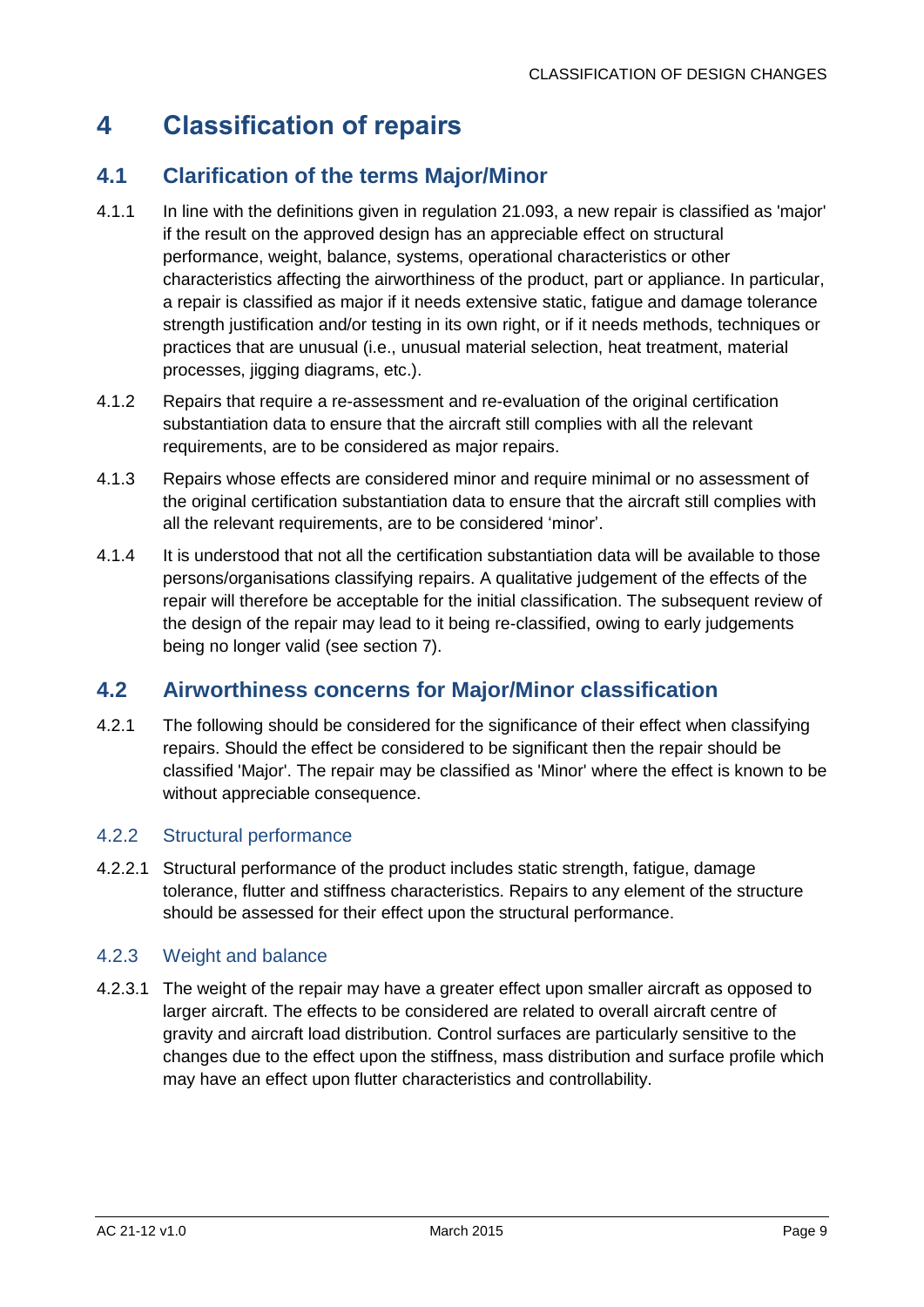#### 4.2.4 Systems

4.2.4.1 Repairs to any elements of a system should be assessed for the effect intended on the operation of the complete system and for the effect on system redundancy. The consequence of a structural repair on an adjacent or remote system should also be considered as above, (for example: airframe repair in area of a static port).

#### 4.2.5 Operational characteristics

- 4.2.5.1 Changes may include:
	- a. stall characteristics
	- b. handling
	- c. performance and drag
	- d. vibration.

#### 4.2.6 Other characteristics

- 4.2.6.1 Changes may include:
	- a. changes to load path and load sharing
	- b. change to noise and emissions
	- c. fire protection / resistance.

**Note** Considerations for classifying repairs 'Major/Minor' should not be limited to those listed above.

### <span id="page-10-0"></span>**4.3 Examples of 'Major' repairs**

- 4.3.1 A repair that, in order to comply with the applicable airworthiness standards, requires a permanent additional inspection to the approved maintenance programme, necessary to ensure the continued airworthiness of the product. Temporary repairs for which specific inspections are required prior to installation of a permanent repair do not necessarily need to be classified as 'Major'. Also, inspections and changes to inspection frequencies not required as part of the approval to ensure continued airworthiness do not cause classification as 'Major' of the associated repair.
- 4.3.2 A repair to life limited or critical parts (as identified in the airworthiness limitations section of the ICA or critical parts list respectively).
- 4.3.3 A repair that introduces a change to the aircraft flight manual (AFM).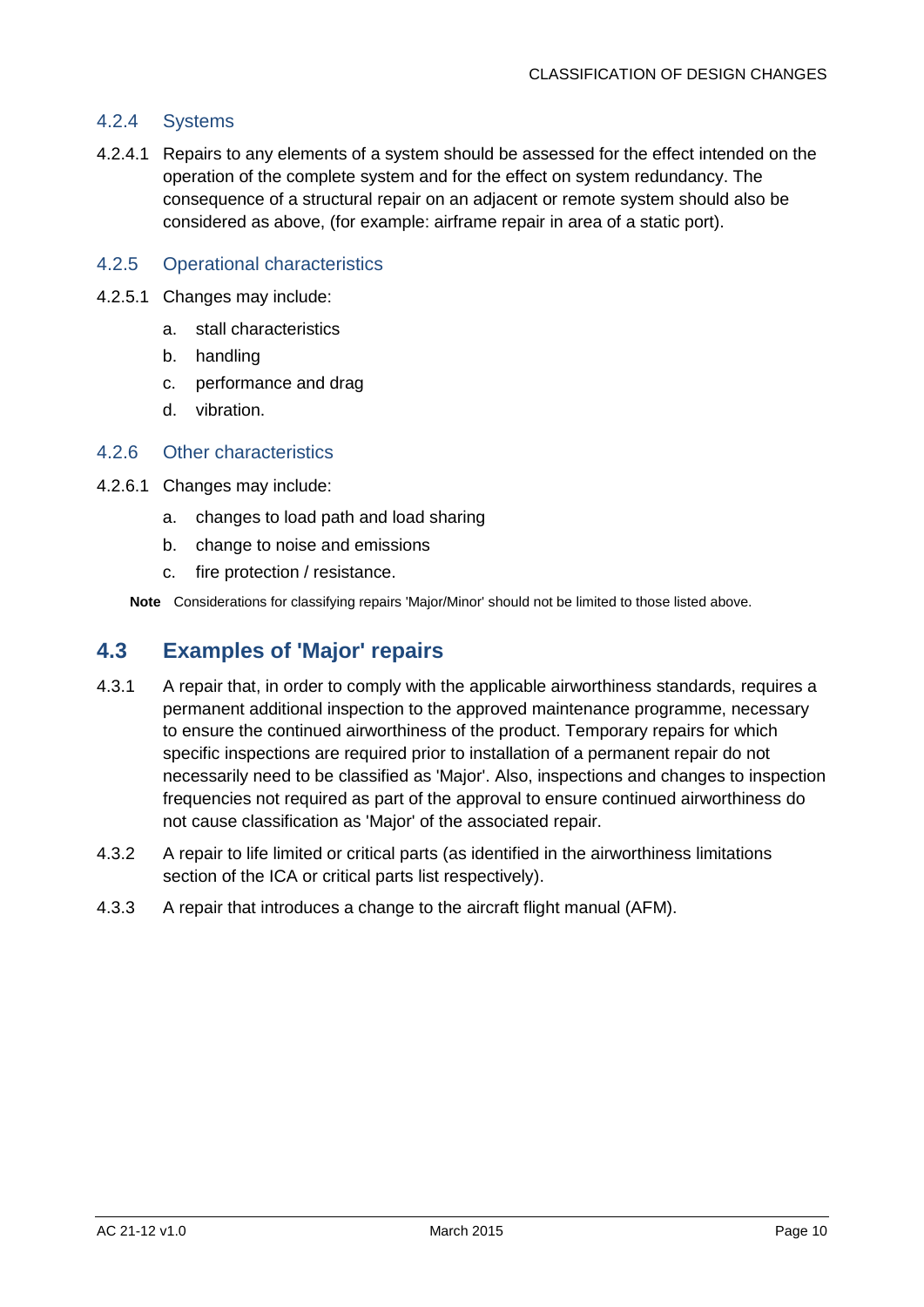## <span id="page-11-0"></span>**5 Classification of modifications**

## <span id="page-11-1"></span>**5.1 Purpose of classification**

5.1.1 Classification of design changes is necessary to determine the appropriate approval method and the certification basis for the change.

## <span id="page-11-2"></span>**5.2 Introduction**

#### 5.2.1 Changes to the type design

5.2.1.1 Regulation 21.031 defines what constitutes the type design. Alteration to any of the data included within the meaning of the type design, applied to the approved design of the aircraft or aeronautical product, is considered a design change.

#### 5.2.2 Classification Process

5.2.2.1 Modifications must be classified as either major or minor, using the criteria of regulation 21.093. Modifications may be further classified as substantial, significant or not significant.

## <span id="page-11-3"></span>**5.3 Assessment of a modification for major/minor classification**

- 5.3.1 Regulation 21.093 provides the criteria for the classification of design changes as minor or major. A minor change is one that has no appreciable effect on the weight, balance, structural strength, reliability, operational characteristics, or other characteristics affecting the airworthiness of an aircraft, aircraft engine or propeller. All other changes are major changes.
- 5.3.2 This section is intended to provide guidance for classification of a modification, particularly in relation to the terms 'appreciable effect' and 'affecting the airworthiness' from regulation 21.093, where 'airworthiness' is interpreted in the context of an aircraft or aeronautical product in conformity with its approved design and in a condition for safe operation.

#### 5.3.3 Guidance for major/minor classification of modifications

- 5.3.3.1 A change to the approved design is judged to have an 'appreciable effect on other characteristics affecting the airworthiness of the product' and therefore should be classified major, in particular but not only, when one or more of the following conditions are met:
	- a. where the change requires an adjustment of the type-certification basis (such as special condition, equivalent safety finding, elect to comply, earlier certification specification (reversion), later certification specification)
	- b. where the applicant proposes a new interpretation of the certification specifications used for the type type-certification basis, that has not been published as an acceptable means of compliance or otherwise agreed with CASA
	- c. where the demonstration of compliance uses methods that have not been previously accepted as appropriate for the nature of the change to the product or for similar changes to other products designed by the applicant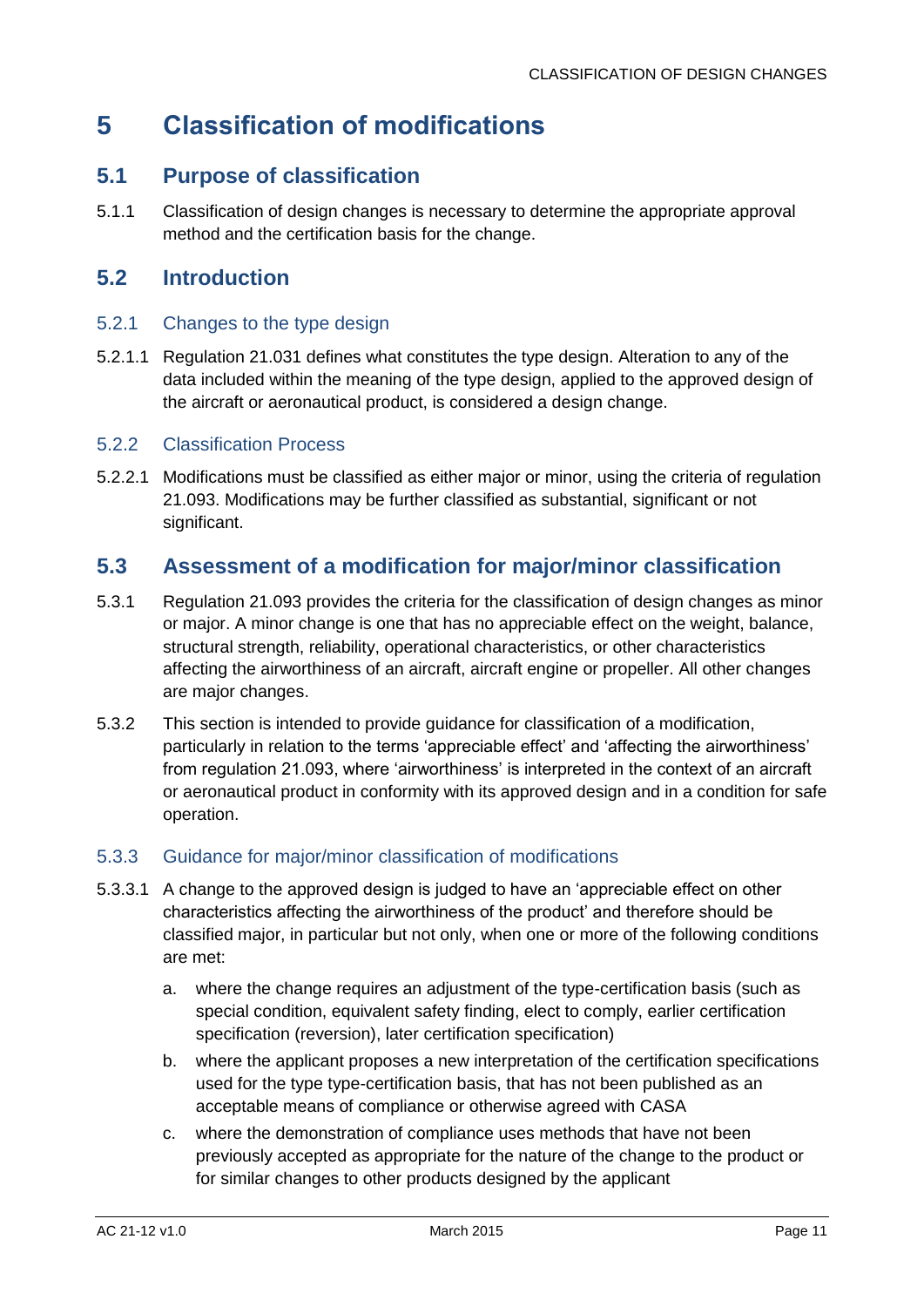- d. where the extent of new substantiation data necessary to comply with the applicable certification specifications and the degree to which the original substantiation data has to be re-assessed and re-evaluated is considerable
- e. the change alters the airworthiness limitations or the operating limitations
- f. the change is made mandatory by an airworthiness directive or the change is the terminating action of an airworthiness directive (see note)
- g. where the change introduces or affects functions where the failure effect is classified catastrophic or hazardous.
- **Note** A design change previously classified minor and approved prior to the publication of the airworthiness directive needs no re-classification. However, CASA may review the change and re-classify/re-approve if necessary.
- 5.3.3.2 [Appendix E](#page-54-0) provides examples of major changes for various engineering disciplines that illustrate how to apply the above conditions.



#### **Decision chart for major/minor classification of modifications**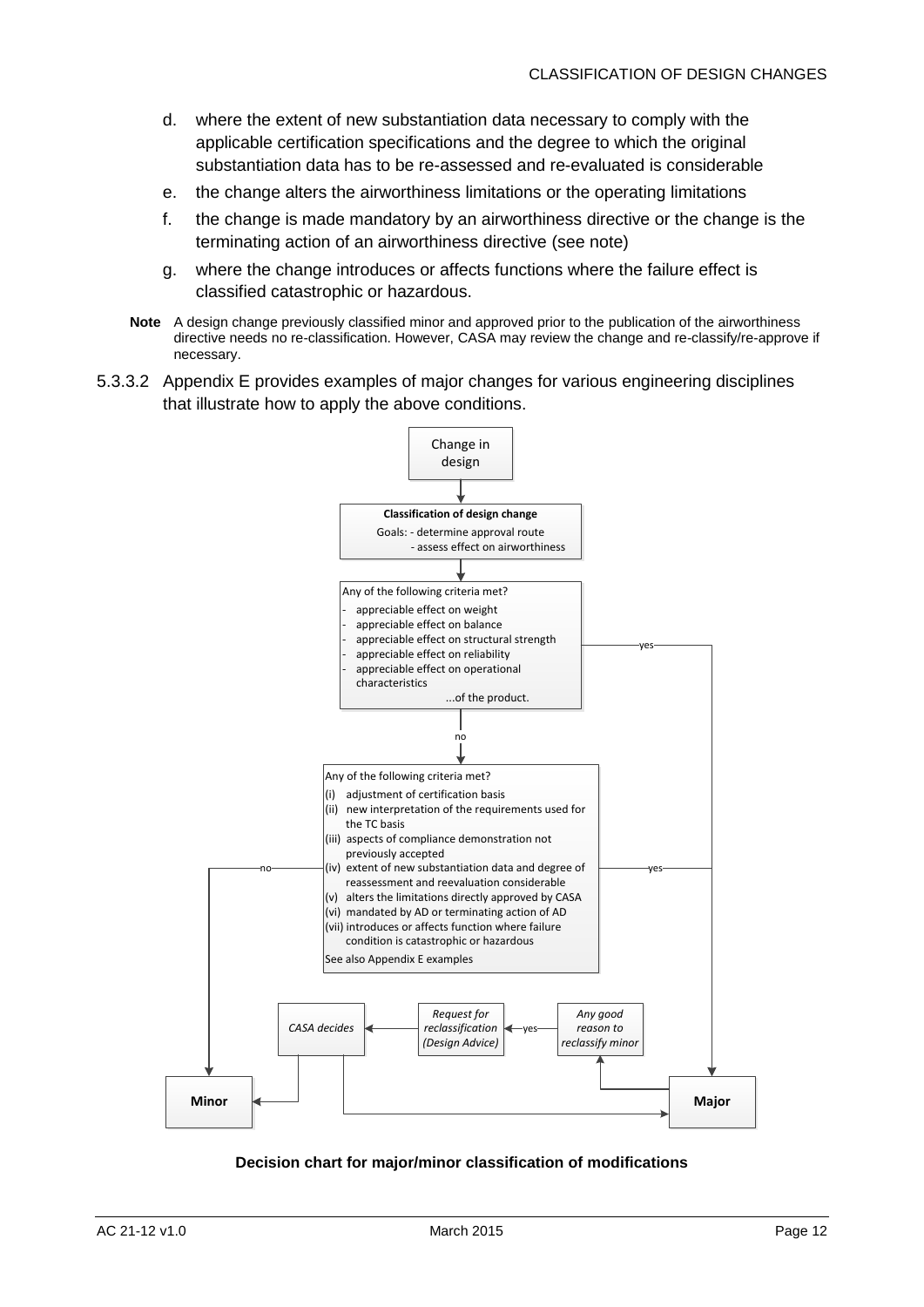## <span id="page-13-0"></span>**5.4 Assessment of a major modification for substantial, significant or not significant classification**

#### 5.4.1 Substantial changes

5.4.1.1 A substantial change is a change which is so extensive that a substantially complete investigation of compliance is required, and consequently a new TC.

#### 5.4.2 Significant changes

5.4.2.1 A significant change is a change significant to the extent that it changes at the product level one or more of the following: general configuration, principles of construction or the assumptions used for certification, but not to the extent to be considered a substantial change. The significance of the change is considered in the context of all previous relevant design changes and all related revisions to the applicable regulations. Not all product level changes are significant.

#### 5.4.3 Not significant changes

5.4.3.1 A not significant change is a change that is not a significant change or a substantial change, i.e. those changes where there is no change to the general configuration, no change to the principle of construction and the assumptions used for certification are still valid.

#### 5.4.4 Examples of substantial, significant or not significant changes

5.4.4.1 [Appendix A](#page-17-0) contains examples of typical type design changes for small aeroplanes, large aeroplanes, rotorcraft, engines, and propellers which are categorised by CASA into individual tables according to the classifications to the level of design change – substantial, significant, and not significant.

### <span id="page-13-1"></span>**5.5 Approval of major modifications**

- 5.5.1 As a general rule, substantial changes will require a new TC and significant changes will require an STC (or an amended TC if the applicant is the TC holder).
- 5.5.2 Not significant changes may require an STC or, in certain circumstances, may be approved under Subpart 21.M. One of the criteria used to determine the approval method will be the number of aircraft or aeronautical products that are expected to be modified.
- 5.5.3 AC 21-8 provides general guidance with regards to approval of modifications and repairs under Subpart 21.M. AC 21-8, section 5.8, provides further information and assessment criteria that will be applied by CASA when determining whether a major modification may be approved under Subpart 21.M or if an STC approval is required.
- 5.5.4 The following flow chart provides a simplified depiction of the approval methods for major modifications.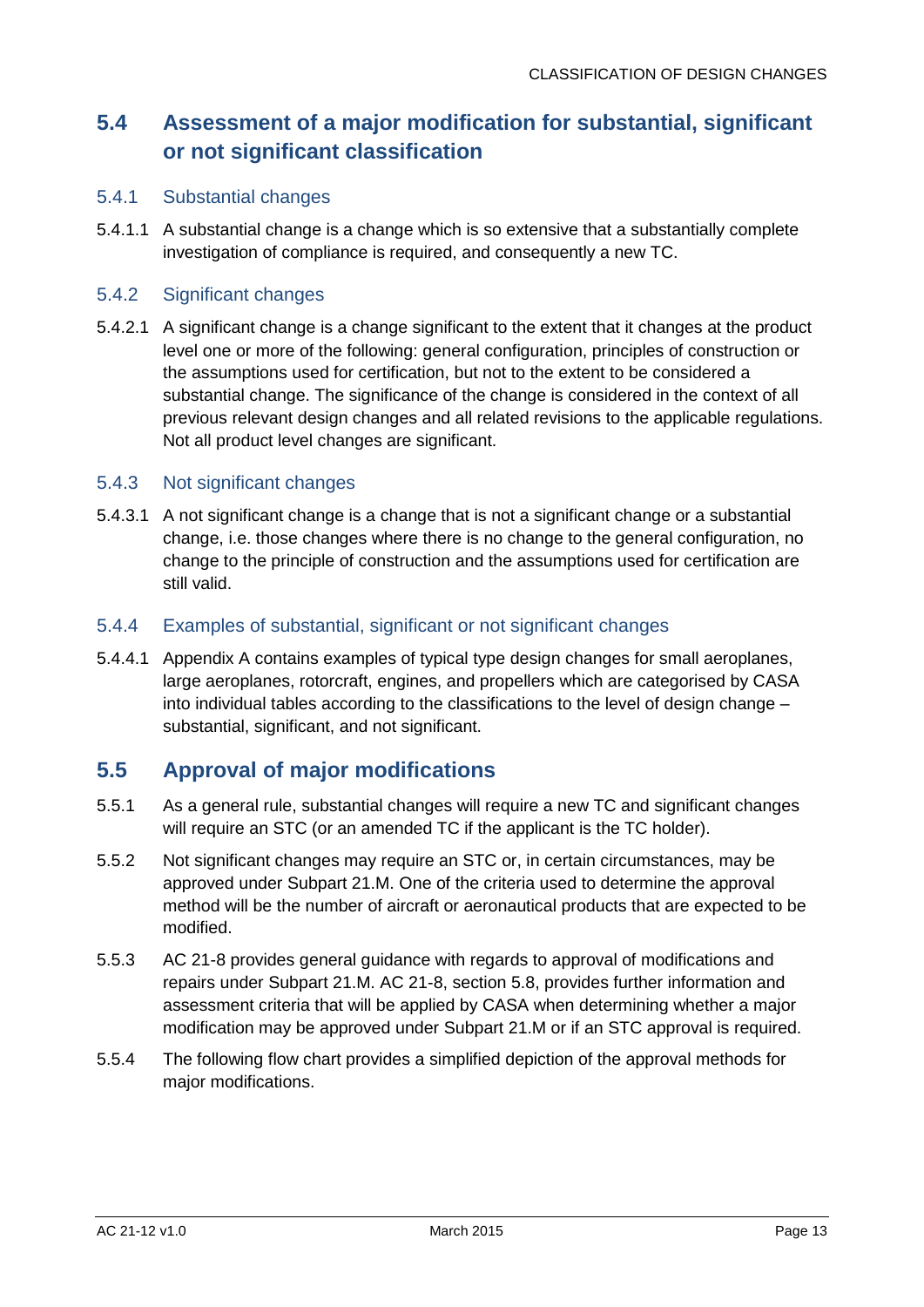

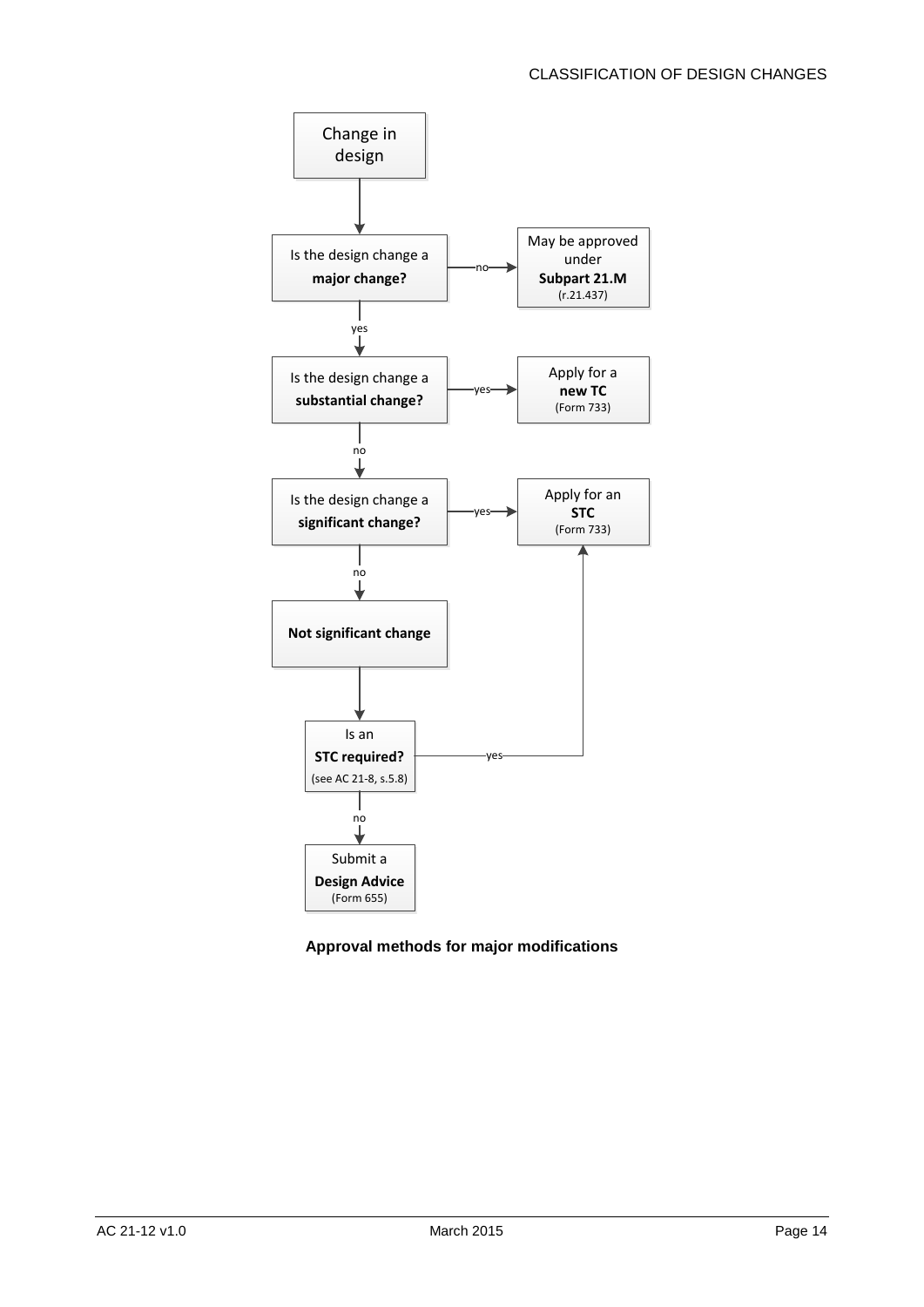## <span id="page-15-0"></span>**6 Establishment of the type-certification basis of changed aeronautical products**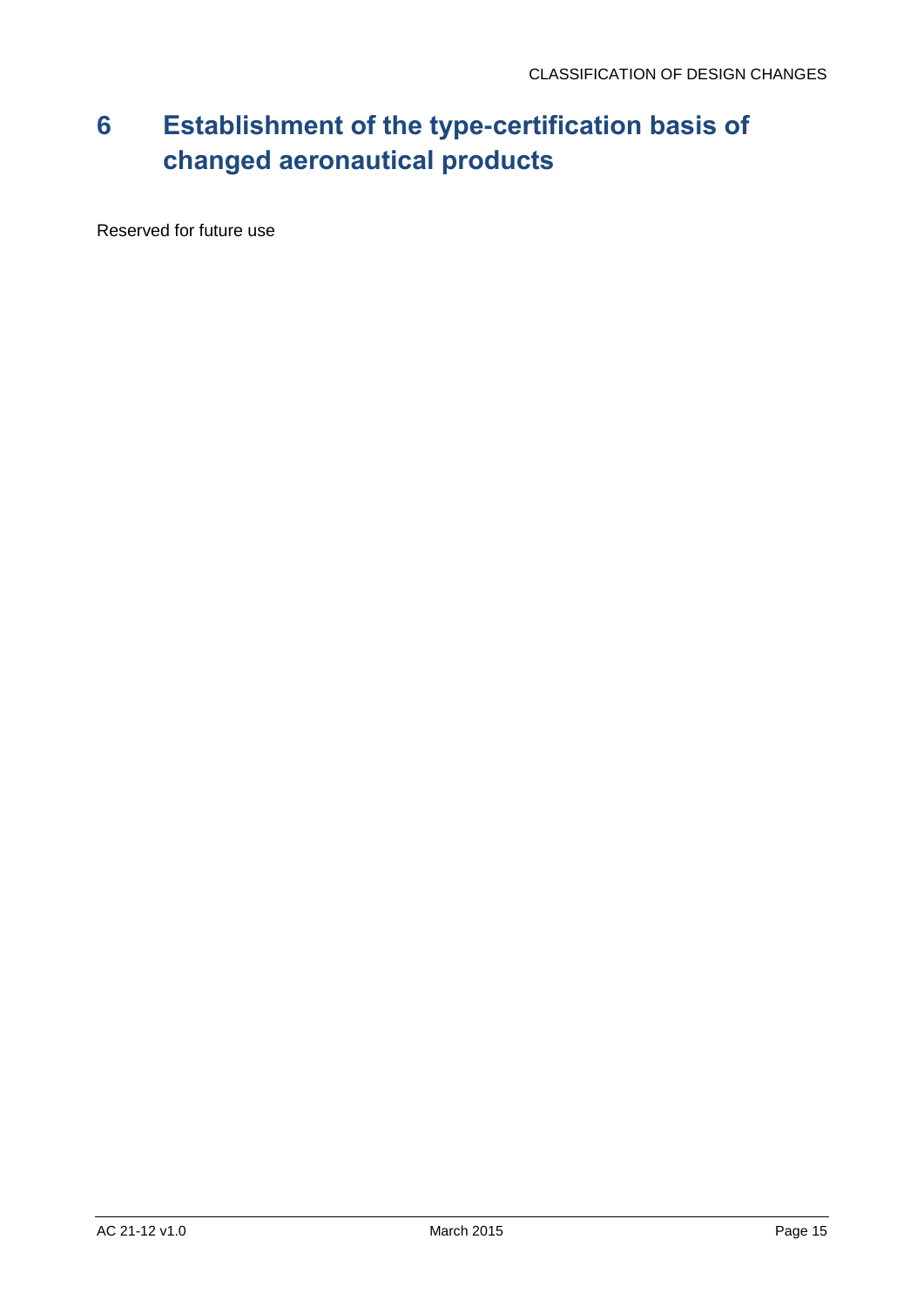## <span id="page-16-0"></span>**7 Reclassifying changes**

- 7.1.1 It is understood that in some cases not all the certification substantiation data will be available to those persons/organisations classifying design changes. A qualitative judgement of the effects of the change will therefore be acceptable for the initial classification. The subsequent review of the design change may lead to it being reclassified, owing to early judgements being no longer valid.
- 7.1.2 A request to reclassify an initial design change classification may be submitted to CASA via a Design Advice. The Design Advice application should include the reasons why the classification should be changed and data to substantiate the request, for example, flight test data that shows the impact on aircraft performance.

Executive Manager Standards Division

March 2015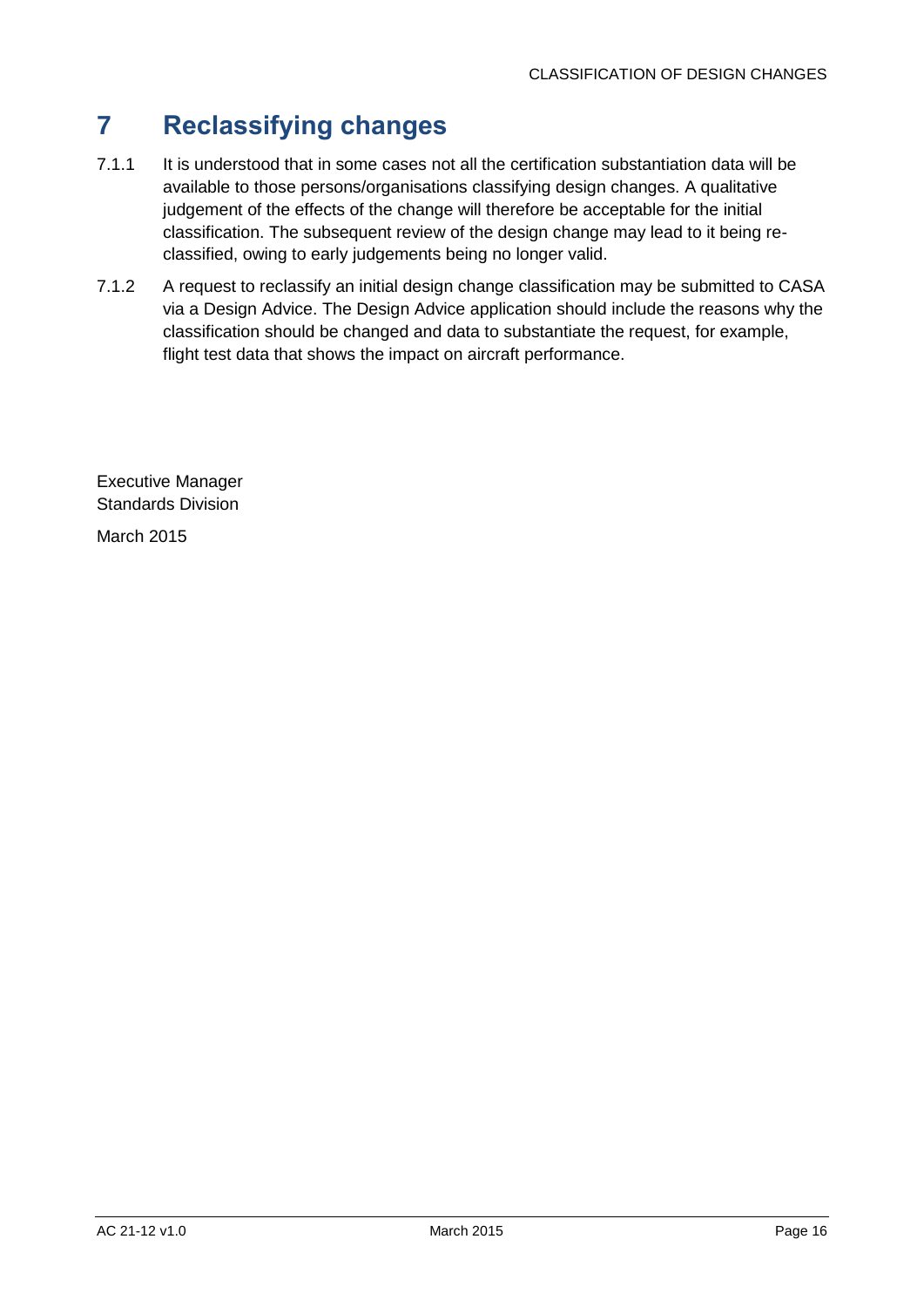# **Appendix A**

# <span id="page-17-0"></span>**Classification of Changes**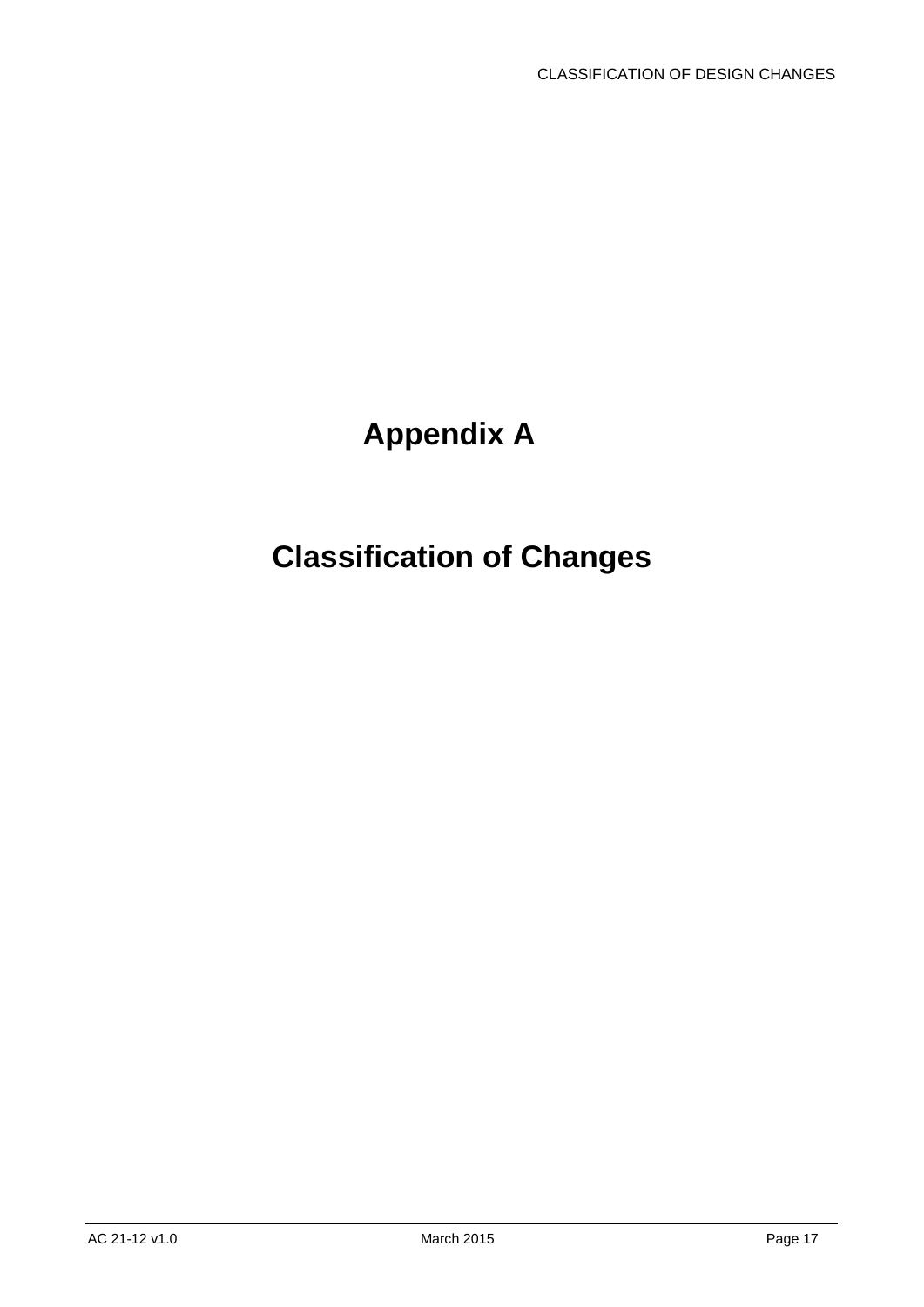The following examples of substantial, significant and not significant changes are adopted by CASA, the FAA, European Aviation Safety Agency (EASA) and Transport Canada Civil Aviation (TCCA) through an international collaboration. The classification may change due to cumulative effects and/or combinations of individual changes. The "NA" in the substantial example tables indicates that the automatic classification criteria in the heading are "Not Applicable" at the "21.019 Substantial Evaluation" phase.

#### **Table 1. Examples of Changes for Small Aeroplanes (Part 23)**

The following examples are for **SUBSTANTIAL** changes for **Small Aeroplanes (Part 23)**:

| <b>Description of</b><br>change                                                        | Is there a change<br>to the general<br>configuration? | Is there a change<br>to the principles<br>of construction? | Have the<br>assumptions used<br>for certification<br>been invalidated? | <b>Notes</b>                                                                                                                                                                           |
|----------------------------------------------------------------------------------------|-------------------------------------------------------|------------------------------------------------------------|------------------------------------------------------------------------|----------------------------------------------------------------------------------------------------------------------------------------------------------------------------------------|
| Change in wing<br>location (tandem,<br>forward, canard,<br>high/low)                   | N/A                                                   | N/A                                                        | N/A                                                                    | Proposed change in<br>design is so extensive<br>that a substantially<br>complete investigation<br>of compliance with the<br>applicable certification<br>specifications is<br>required. |
| Fixed wing to tilt wing                                                                | N/A                                                   | N/A                                                        | N/A                                                                    | Proposed change in<br>design is so extensive<br>that a substantially<br>complete investigation<br>of compliance with the<br>applicable certification<br>specifications is<br>required. |
| Increase or decrease<br>in the number of<br>engines                                    | N/A                                                   | N/A                                                        | N/A                                                                    | Proposed change in<br>design is so extensive<br>that a substantially<br>complete investigation<br>of compliance with the<br>applicable certification<br>specifications is<br>required. |
| Replacement of piston<br>or turbo-prop engines<br>with turbojet or<br>turbofan engines | N/A                                                   | N/A                                                        | N/A                                                                    | Proposed change in<br>design is so extensive<br>that a substantially<br>complete investigation<br>of compliance with the<br>applicable certification<br>specifications is<br>required. |
| Change in engine<br>configuration (tractor to<br>pusher)                               | N/A                                                   | N/A                                                        | N/A                                                                    | Proposed change in<br>design is so extensive<br>that a substantially<br>complete investigation<br>of compliance with the<br>applicable certification<br>specifications is<br>required. |
| Increase from<br>subsonic to supersonic<br>flight regime                               | N/A                                                   | N/A                                                        | N/A                                                                    | Proposed change in<br>design is so extensive<br>that a substantially<br>complete investigation<br>of compliance with the<br>applicable certification<br>specifications is<br>required. |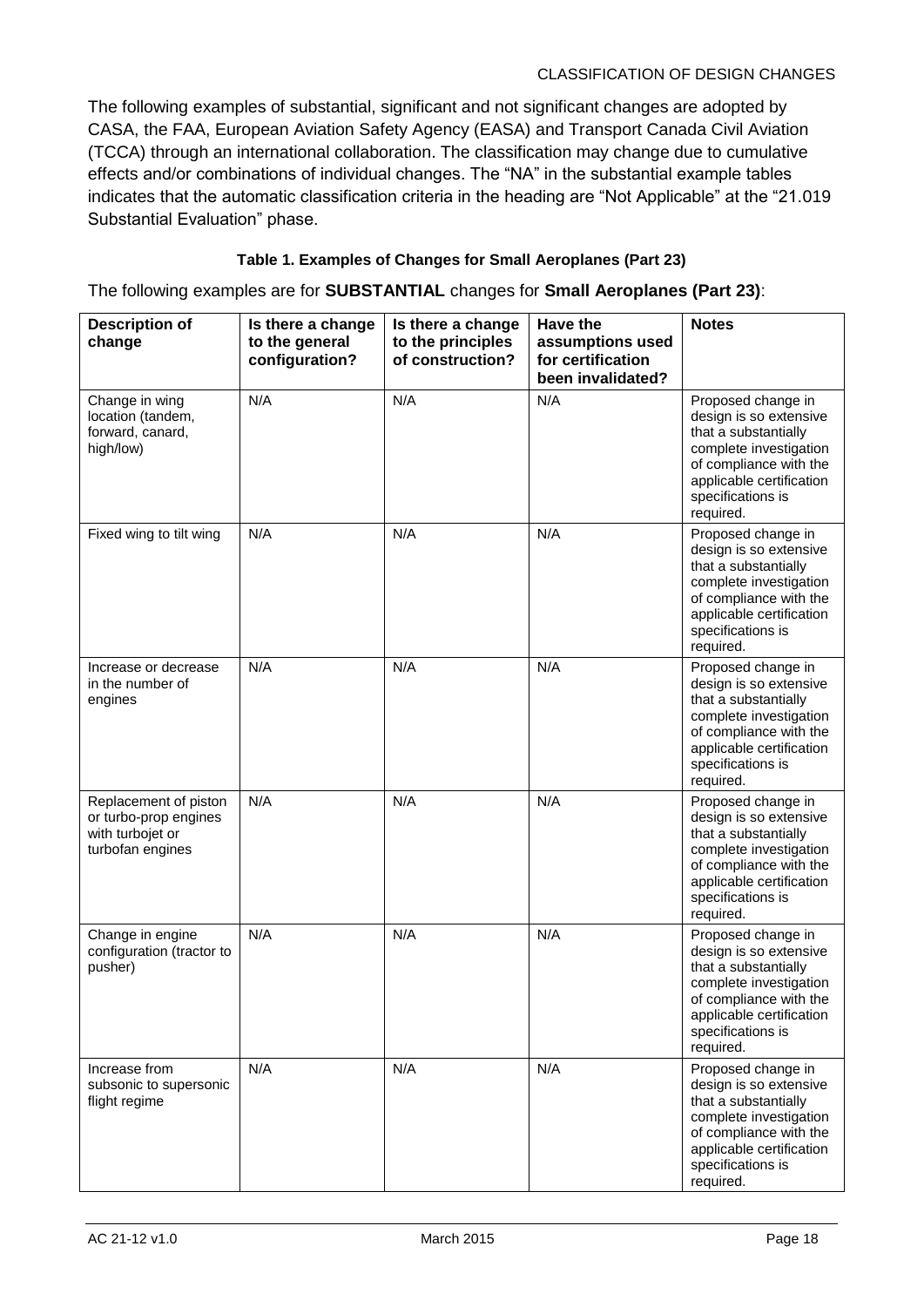| <b>Description of</b><br>change                                                                               | Is there a change<br>to the general<br>configuration? | Is there a change<br>to the principles<br>of construction? | Have the<br>assumptions used<br>for certification<br>been invalidated? | <b>Notes</b>                                                                                                                                                                           |
|---------------------------------------------------------------------------------------------------------------|-------------------------------------------------------|------------------------------------------------------------|------------------------------------------------------------------------|----------------------------------------------------------------------------------------------------------------------------------------------------------------------------------------|
| Change from an all<br>metal aeroplane to all<br>composite primary<br>structure (fuselage,<br>wing, empennage) | N/A                                                   | N/A                                                        | N/A                                                                    | Proposed change in<br>design is so extensive<br>that a substantially<br>complete investigation<br>of compliance with the<br>applicable certification<br>specifications is<br>required. |

### The following examples are for **SIGNIFICANT** changes for **Small Aeroplanes (Part 23)**:

| <b>Description of</b><br>change                                                                                                                                                                                                     | Is there a change<br>to the general<br>configuration? | Is there a change<br>to the principles<br>of construction? | Have the<br>assumptions used<br>for certification<br>been invalidated? | <b>Notes</b>                                                                                                                                                                                                                                                                                          |
|-------------------------------------------------------------------------------------------------------------------------------------------------------------------------------------------------------------------------------------|-------------------------------------------------------|------------------------------------------------------------|------------------------------------------------------------------------|-------------------------------------------------------------------------------------------------------------------------------------------------------------------------------------------------------------------------------------------------------------------------------------------------------|
| Conventional tail to T-<br>tail or Y-tail, or vice<br>versa                                                                                                                                                                         | Yes                                                   | <b>No</b>                                                  | Yes                                                                    | Change in general<br>configuration. Requires<br>extensive structural,<br>flying qualities and<br>performance re-<br>investigation.<br>Requires a new AFM<br>to address<br>performance and flight<br>characteristics.                                                                                  |
| Changes in wing<br>configuration such as<br>change in dihedral,<br>changes in wing span,<br>flap or aileron span,<br>addition of winglets, or<br>increase of more than<br>10% of the original<br>wing sweep at the<br>quarter chord | Yes                                                   | <b>No</b>                                                  | Yes                                                                    | Change in general<br>configuration. Likely<br>requires extensive<br>changes to wing<br>structure.<br>Requires a new AFM<br>to address<br>performance and flight<br>characteristics.<br>Note: Small changes to<br>wingtip are not<br>significant changes.<br>See table for not<br>significant changes. |
| Changes to tail<br>configuration such as<br>the addition of tail<br>strakes or angle of<br>incidence of the tail                                                                                                                    | Yes                                                   | <b>No</b>                                                  | Yes                                                                    | Change in general<br>configuration. Likely<br>requires extensive<br>changes to tail<br>structure. Requires a<br>new AFM to address<br>performance and flight<br>characteristics.<br>Note: Small changes to<br>tail are not significant<br>changes.                                                    |
| Tricycle / tail wheel<br>undercarriage change<br>or addition of floats                                                                                                                                                              | Yes                                                   | <b>No</b>                                                  | No.                                                                    | Change in general<br>configuration.<br>Principles of<br>construction and<br>certification<br>assumptions remain<br>valid.                                                                                                                                                                             |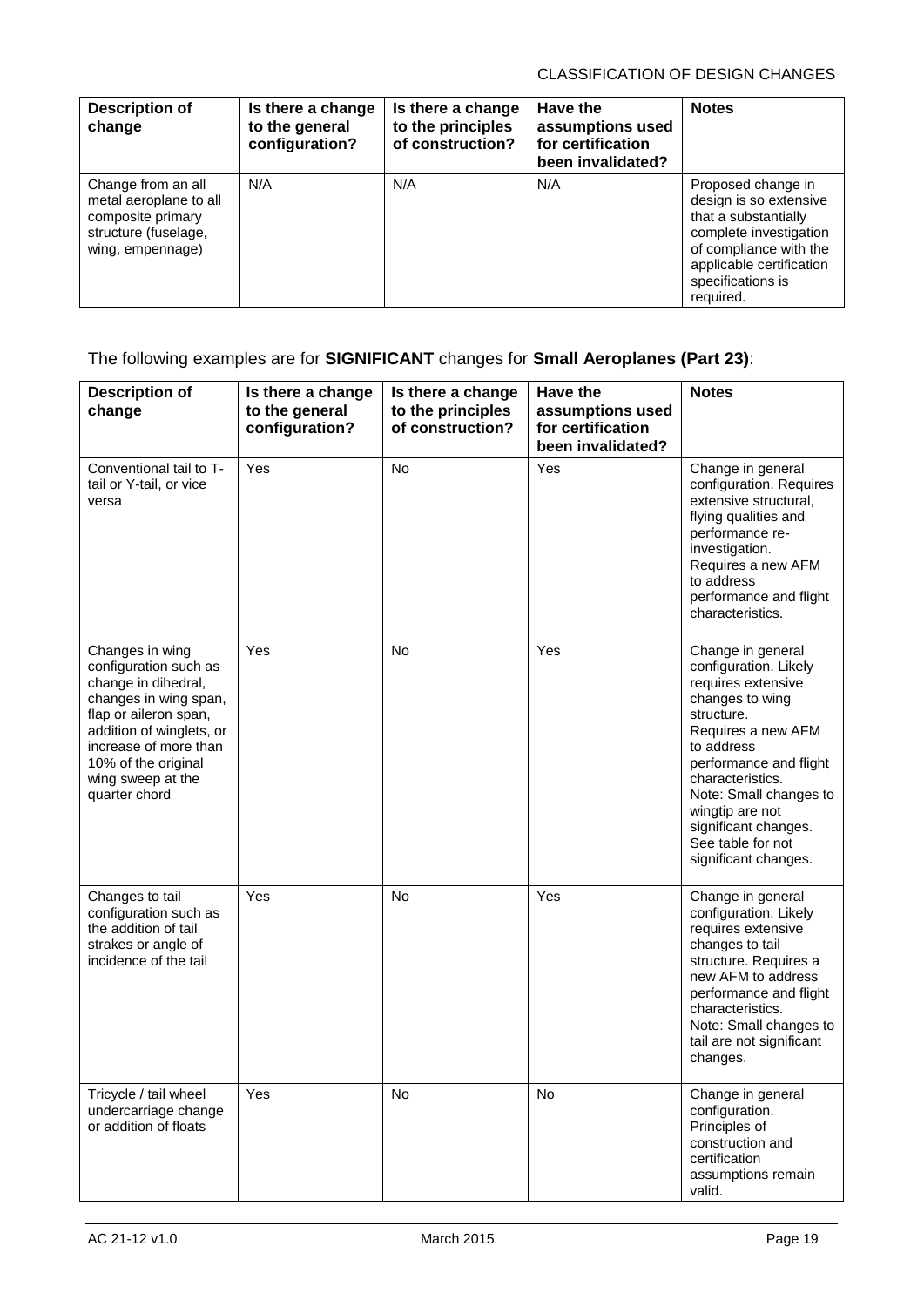| <b>Description of</b>                                                                                                                                                                                                                                                                                                                         | Is there a change                | Is there a change                     | Have the                                                   | <b>Notes</b>                                                                                                                                                                                                                |
|-----------------------------------------------------------------------------------------------------------------------------------------------------------------------------------------------------------------------------------------------------------------------------------------------------------------------------------------------|----------------------------------|---------------------------------------|------------------------------------------------------------|-----------------------------------------------------------------------------------------------------------------------------------------------------------------------------------------------------------------------------|
| change                                                                                                                                                                                                                                                                                                                                        | to the general<br>configuration? | to the principles<br>of construction? | assumptions used<br>for certification<br>been invalidated? |                                                                                                                                                                                                                             |
| Passenger to freighter<br>configuration<br>conversion which<br>involves the<br>introduction of a cargo<br>door or an increase in<br>floor loading of more<br>than 20%, or provision<br>for carriage of<br>passengers and<br>freight together                                                                                                  | Yes                              | <b>No</b>                             | Yes                                                        | Change in general<br>configuration affecting<br>load paths, aeroelastic<br>characteristics, aircraft<br>related systems, etc.<br>Change in design<br>assumptions.                                                           |
| Replace reciprocating<br>engines with the same<br>number of turbo-<br>propeller engines<br>where the operating<br>envelope is expanded                                                                                                                                                                                                        | No                               | <b>No</b>                             | Yes                                                        | Invalidates certification<br>assumptions. Requires<br>a new AFM to address<br>performance and flight<br>characteristics.                                                                                                    |
| Addition of a turbo-<br>charger that changes<br>the power envelope,<br>operating range, or<br>limitations                                                                                                                                                                                                                                     | <b>No</b>                        | <b>No</b>                             | Yes                                                        | Invalidates certification<br>assumptions due to<br>changes in operating<br>envelope and<br>limitations.<br>Requires a new AFM<br>to address<br>performance and flight<br>characteristics.                                   |
| The replacement of an<br>engine of higher rated<br>power or increase<br>thrust would be<br>considered significant<br>if it would invalidate<br>the existing<br>substantiation, or<br>would change the<br>primary structure,<br>aerodynamics, or<br>operating envelope<br>sufficiently to<br>invalidate the<br>assumptions of<br>certification | <b>No</b>                        | Yes                                   | Yes                                                        | Invalidates certification<br>assumptions. Requires<br>a new AFM to address<br>performance and flight<br>characteristics. Likely<br>changes to primary<br>structure. Requires<br>extensive construction<br>re-investigation. |
| A change in the type<br>of material, such as<br>composites in place of<br>metal (or one<br>composite fiber<br>material system with<br>another (e.g., carbon<br>for fiberglass), for<br>primary structure<br>would normally be<br>assessed as a<br>significant change                                                                          | <b>No</b>                        | Yes                                   | Yes                                                        | Change in principles of<br>construction and<br>design from<br>conventional practices.<br>Likely change in<br>design/certification<br>assumptions.                                                                           |
| Change involving<br>appreciable increase<br>in design speeds Vd,<br>Vmo, Vc, or Va                                                                                                                                                                                                                                                            | No                               | No                                    | Yes                                                        | Certification<br>assumptions<br>invalidated. Requires a<br>new AFM to address<br>performance and flight<br>characteristics.                                                                                                 |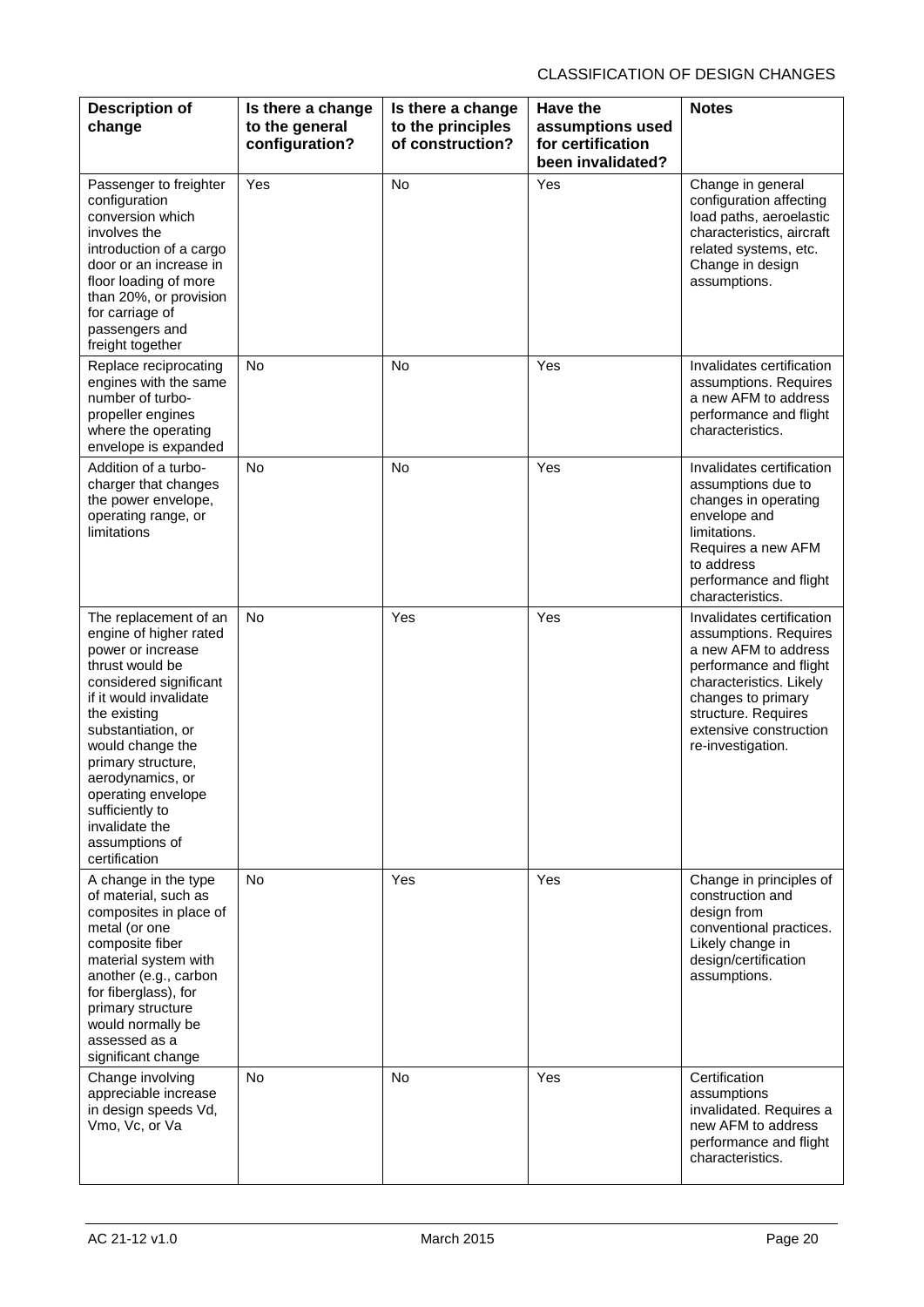| <b>Description of</b><br>change                                                                                                                                                                                                                                                          | Is there a change<br>to the general<br>configuration? | Is there a change<br>to the principles<br>of construction? | <b>Have the</b><br>assumptions used<br>for certification<br>been invalidated? | <b>Notes</b>                                                                                                                                                                                                                   |
|------------------------------------------------------------------------------------------------------------------------------------------------------------------------------------------------------------------------------------------------------------------------------------------|-------------------------------------------------------|------------------------------------------------------------|-------------------------------------------------------------------------------|--------------------------------------------------------------------------------------------------------------------------------------------------------------------------------------------------------------------------------|
| Short Take-Off and<br>Landing (STOL) kit                                                                                                                                                                                                                                                 | <b>No</b>                                             | <b>No</b>                                                  | Yes                                                                           | Certification<br>assumptions<br>invalidated. Requires a<br>new AFM to address<br>performance and flight<br>characteristics.                                                                                                    |
| A change in the rated<br>power or thrust is<br>likely to be regarded<br>as significant if the<br>design speeds are<br>thereby changed so<br>that compliance needs<br>to be re-justified with a<br>majority of certification<br>specifications                                            | <b>No</b>                                             | <b>No</b>                                                  | Yes                                                                           | Certification<br>assumptions<br>invalidated. Requires a<br>new AFM to address<br>performance and flight<br>characteristics.                                                                                                    |
| Fuel state: such as<br>compressed gaseous<br>fuels, or fuel cells.<br>This could completely<br>alter the fuel storage<br>and handling systems<br>and possibly affect the<br>aeroplane structure                                                                                          | <b>No</b>                                             | <b>No</b>                                                  | Yes                                                                           | Changes in<br>design/certification<br>assumptions.<br>Extensive alteration of<br>fuel storage and<br>handling systems.                                                                                                         |
| A design change that<br>alters the aircraft flight<br>characteristics or<br>performance from the<br>type design would<br>normally be significant<br>if it appreciably<br>changes the<br>kinematics or<br>dynamics of the<br>aeroplane                                                    | <b>No</b>                                             | <b>No</b>                                                  | Yes                                                                           | Certification<br>assumptions<br>invalidated.<br>Requires a new AFM<br>to address<br>performance and flight<br>characteristics.                                                                                                 |
| A change in the flight<br>control concept for an<br>aircraft, for example to<br>fly by wire (FBW) and<br>side-stick control, or a<br>change from hydraulic<br>to electronically<br>actuated flight<br>controls, would in<br>isolation normally be<br>regarded as a<br>significant change | <b>No</b>                                             | No                                                         | Yes                                                                           | Changes in design and<br>certification<br>assumptions. Requires<br>extensive systems<br>architecture and<br>integration re-<br>investigation. Requires<br>a new AFM.                                                           |
| Change to aeroplane's<br>cabin operating<br>altitude, or operating<br>pressure                                                                                                                                                                                                           | No.                                                   | No                                                         | Yes                                                                           | An increase greater<br>than 10 % in maximum<br>cabin pressure<br>differential invalidates<br>certification<br>assumptions and the<br>fundamental approach<br>used in<br>decompression,<br>structural strength, and<br>fatigue. |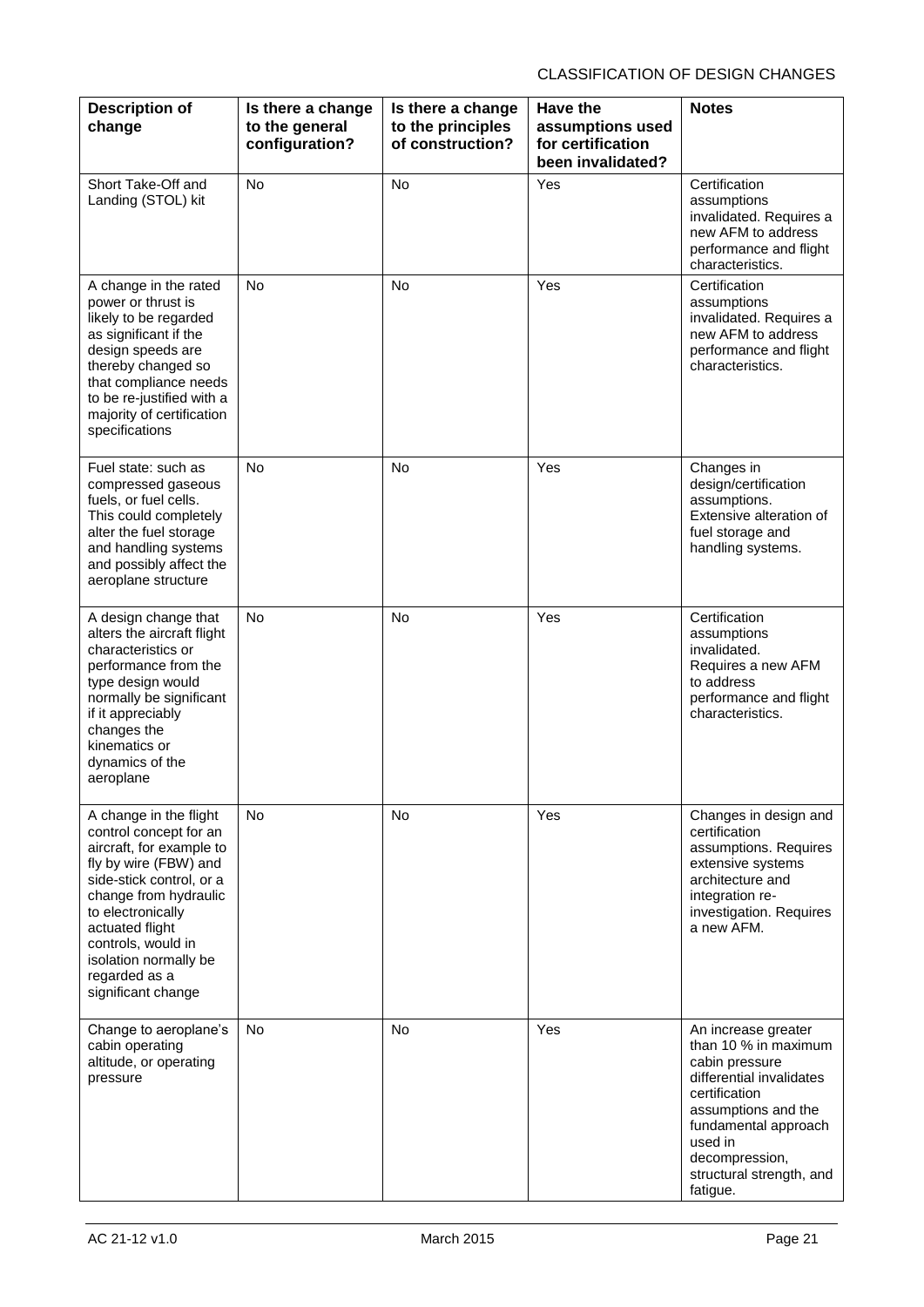| <b>Description of</b><br>change                                                                                                                                                                   | Is there a change<br>to the general<br>configuration? | Is there a change<br>to the principles<br>of construction? | Have the<br>assumptions used<br>for certification<br>been invalidated? | <b>Notes</b>                                                                                                                                                                                                                                                                                                                                                                                                                                                                                                                                                                                                                                                                                            |
|---------------------------------------------------------------------------------------------------------------------------------------------------------------------------------------------------|-------------------------------------------------------|------------------------------------------------------------|------------------------------------------------------------------------|---------------------------------------------------------------------------------------------------------------------------------------------------------------------------------------------------------------------------------------------------------------------------------------------------------------------------------------------------------------------------------------------------------------------------------------------------------------------------------------------------------------------------------------------------------------------------------------------------------------------------------------------------------------------------------------------------------|
| Addition of cabin<br>pressurisation system                                                                                                                                                        | <b>No</b>                                             | Yes                                                        | Yes                                                                    | Extensive airframe<br>changes affecting load<br>paths, fatigue<br>evaluation, aero elastic<br>characteristics, etc.<br>Invalidates design<br>assumptions.                                                                                                                                                                                                                                                                                                                                                                                                                                                                                                                                               |
| Changes in types and<br>number of emergency<br>exits or an increase in<br>maximum certificated<br>passenger capacity                                                                              | Yes                                                   | <b>No</b>                                                  | Yes                                                                    | Emergency egress<br>certification<br>specifications exceed<br>those previously<br>substantiated.<br>Invalidates<br>assumptions of<br>certification.                                                                                                                                                                                                                                                                                                                                                                                                                                                                                                                                                     |
| A change in the<br>required number of<br>flight crew, which<br>necessitates a<br>complete cockpit re-<br>arrangement, and/or<br>an increase in pilot<br>workload would be a<br>significant change | <b>No</b>                                             | <b>No</b>                                                  | Yes                                                                    | Extensive changes to<br>avionics and aircraft<br>systems. Invalidates<br>certification<br>assumptions. Requires<br>a new AFM.                                                                                                                                                                                                                                                                                                                                                                                                                                                                                                                                                                           |
| Expansion of an<br>aircraft's operating<br>envelope                                                                                                                                               | No                                                    | No                                                         | Yes                                                                    | An appreciable<br>expansion of operating<br>capability would<br>normally be a<br>significant change<br>(e.g., an increase in<br>maximum altitude<br>limitation, approval for<br>flight in known icing<br>conditions, or an<br>increase in airspeed<br>limitations). Merely<br>operating a product to<br>an expanded envelope<br>for which it was<br>originally designed is<br>generally not a<br>significant change. In<br>this case, the<br>assumptions used for<br>certification of the<br>basic product remain<br>valid and the results<br>can be applied to cover<br>the changed product<br>with predictable effects<br>or can be<br>demonstrated without<br>significant changes to<br>the product. |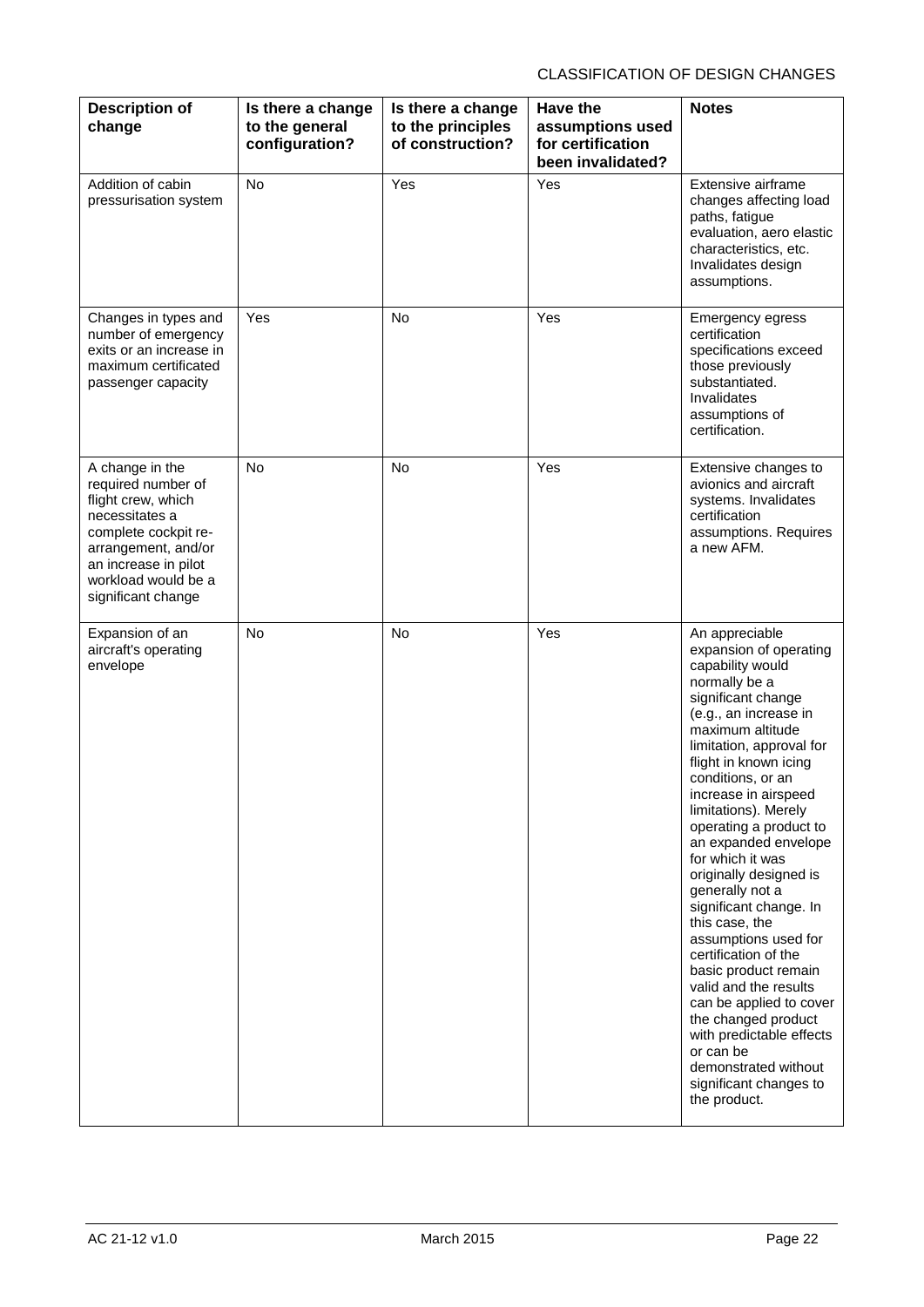| <b>Description of</b><br>change                                                                                                                                                                                                                                                                         | Is there a change<br>to the general<br>configuration? | Is there a change<br>to the principles<br>of construction? | Have the<br>assumptions used<br>for certification<br>been invalidated? | <b>Notes</b>                                                                                                                                                                                                                                                                                                                              |
|---------------------------------------------------------------------------------------------------------------------------------------------------------------------------------------------------------------------------------------------------------------------------------------------------------|-------------------------------------------------------|------------------------------------------------------------|------------------------------------------------------------------------|-------------------------------------------------------------------------------------------------------------------------------------------------------------------------------------------------------------------------------------------------------------------------------------------------------------------------------------------|
| Replacement of an<br>aviation gasoline<br>engine with an engine<br>of approximately the<br>same horsepower<br>utilising diesel fuel                                                                                                                                                                     | <b>No</b>                                             | <b>No</b>                                                  | Yes                                                                    | A major change to the<br>aeroplane. The general<br>configuration and<br>principles of<br>construction will<br>usually remain valid;<br>however, the<br>assumptions for<br>certification are<br>invalidated.                                                                                                                               |
| Comprehensive flight<br>deck upgrade, such as<br>conversion from<br>entirely federated,<br>independent electro-<br>mechanical flight<br>instruments to highly<br>integrated and<br>combined electronic<br>display systems with<br>extensive use of<br>software and/or<br>complex electronic<br>hardware | <b>No</b>                                             | <b>No</b>                                                  | Yes                                                                    | Affects avionics and<br>electrical systems<br>integration and<br>architecture concepts,<br>or philosophies.                                                                                                                                                                                                                               |
| Introduction of<br>autoland                                                                                                                                                                                                                                                                             | <b>No</b>                                             | <b>No</b>                                                  | Yes                                                                    | Invalidates original<br>design assumptions.                                                                                                                                                                                                                                                                                               |
| Airframe life extension                                                                                                                                                                                                                                                                                 | <b>No</b>                                             | <b>No</b>                                                  | Yes                                                                    | This modification<br>pertains to fuselage<br>and/or wing limits, and<br>ageing aeroplane<br>concerns. An increase<br>from the original life<br>limit which constitutes<br>a re-evaluation of<br>certification design<br>assumptions.                                                                                                      |
| Extensive structural<br>airframe modification,<br>such as a large<br>opening in fuselage                                                                                                                                                                                                                | <b>Yes</b>                                            | <b>No</b>                                                  | No.                                                                    | Requires extensive<br>changes to fuselage<br>structure, affects<br>aircraft systems, and<br>requires a new AFM to<br>address performance<br>and flight<br>characteristics.                                                                                                                                                                |
| Fuselage stretch or<br>shortening in the cabin<br>or pressure vessel                                                                                                                                                                                                                                    | Yes                                                   | <b>No</b>                                                  | Yes                                                                    | Cabin interior changes<br>are related changes<br>since occupant safety<br>considerations are<br>impacted by a cabin<br>length change. Even if<br>a new cabin interior is<br>not included in the<br>product level change,<br>the functional effect of<br>the fuselage plug has<br>implications on<br>occupant safety (e.g.,<br>the dynamic |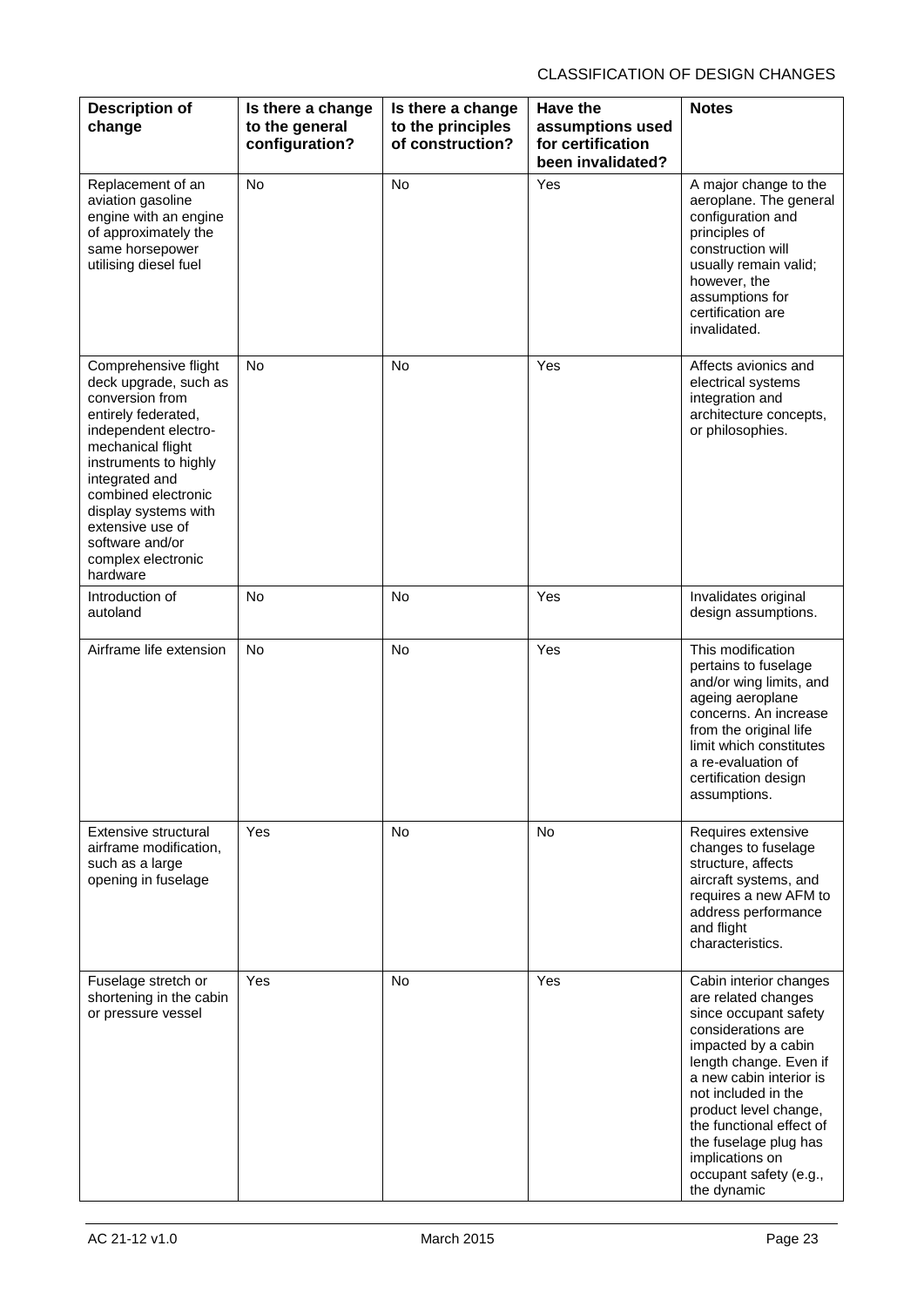| <b>Description of</b><br>change                                         | Is there a change<br>to the general<br>configuration? | Is there a change<br>to the principles<br>of construction? | Have the<br>assumptions used<br>for certification<br>been invalidated? | <b>Notes</b>                                                                                                                                                                                                                     |
|-------------------------------------------------------------------------|-------------------------------------------------------|------------------------------------------------------------|------------------------------------------------------------------------|----------------------------------------------------------------------------------------------------------------------------------------------------------------------------------------------------------------------------------|
|                                                                         |                                                       |                                                            |                                                                        | environment in an<br>emergency landing,<br>emergency evacuation,<br>etc.), and thus the<br>existing cabin interior<br>becomes an affected<br>area.                                                                               |
| Conversion from<br>normal category to<br>commuter category<br>aeroplane | <b>Yes</b>                                            | <b>No</b>                                                  | <b>Yes</b>                                                             | In many cases this<br>change could be<br>considered a<br>substantial change to<br>the type design.<br>Therefore, a proposed<br>change of this nature<br>would be subject to<br>CASA determination<br>under regulation<br>21.019. |

## The following examples are for **NOT SIGNIFICANT** changes for **Small Aeroplanes (Part 23)**:

| <b>Description of</b><br>change                            | Is there a change<br>to the general<br>configuration? | Is there a change<br>to the principles<br>of construction? | Have the<br>assumptions used<br>for certification<br>been invalidated? | <b>Notes</b>                                                                                                                                                                           |
|------------------------------------------------------------|-------------------------------------------------------|------------------------------------------------------------|------------------------------------------------------------------------|----------------------------------------------------------------------------------------------------------------------------------------------------------------------------------------|
| Addition of wingtip<br>modifications (not<br>winglets)     | <b>No</b>                                             | <b>No</b>                                                  | <b>No</b>                                                              | Although a major<br>change to the<br>aeroplane, likely the<br>original general<br>configuration,<br>principles of<br>construction and<br>certification<br>assumptions remain<br>valid. |
| Installation of skis or<br>wheel skis                      | <b>No</b>                                             | <b>No</b>                                                  | No                                                                     | Although a major<br>change to the<br>aeroplane, likely the<br>original general<br>configuration,<br>principles of<br>construction and<br>certification<br>assumptions remain<br>valid. |
| FLIR or surveillance<br>camera installation                | <b>No</b>                                             | <b>No</b>                                                  | <b>No</b>                                                              | Additional flight or<br>structural evaluation<br>may be necessary but<br>the change does not<br>alter basic aeroplane<br>certification.                                                |
| Litter, berth and cargo<br>tie down device<br>installation | <b>No</b>                                             | <b>No</b>                                                  | No                                                                     |                                                                                                                                                                                        |
| Increased tire size,<br>including tundra tires             | <b>No</b>                                             | <b>No</b>                                                  | <b>No</b>                                                              |                                                                                                                                                                                        |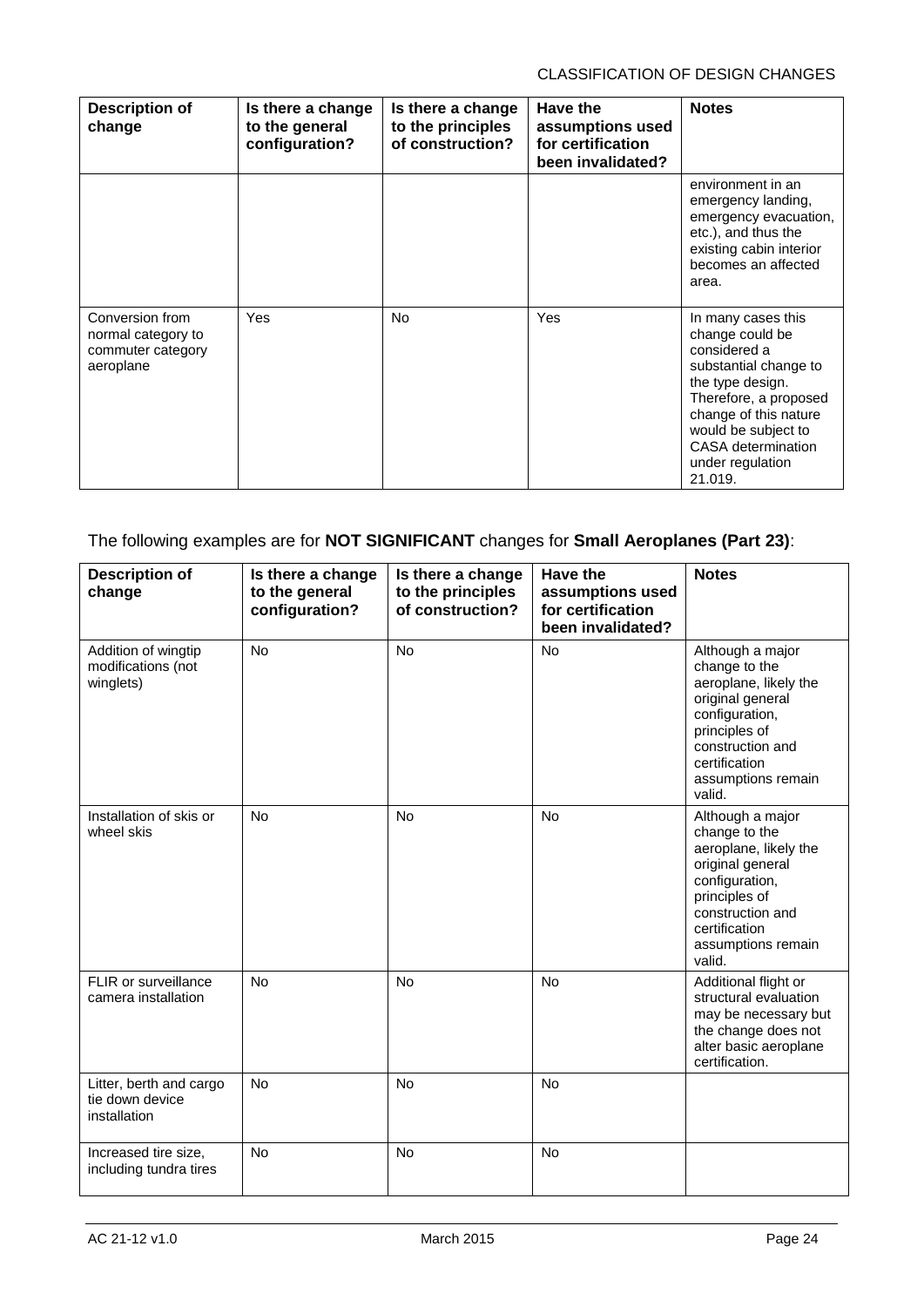| <b>Description of</b><br>change                                                                                                                                                                                                                               | Is there a change<br>to the general<br>configuration? | Is there a change<br>to the principles<br>of construction? | Have the<br>assumptions used<br>for certification<br>been invalidated? | <b>Notes</b>                                                                                                                                                                           |
|---------------------------------------------------------------------------------------------------------------------------------------------------------------------------------------------------------------------------------------------------------------|-------------------------------------------------------|------------------------------------------------------------|------------------------------------------------------------------------|----------------------------------------------------------------------------------------------------------------------------------------------------------------------------------------|
| Replacement of one<br>propeller type with<br>another (irrespective of<br>increase in number of<br>blades)                                                                                                                                                     | <b>No</b>                                             | <b>No</b>                                                  | <b>No</b>                                                              | Although a major<br>change to the<br>aeroplane, likely the<br>original general<br>configuration,<br>principles of<br>construction and<br>certification<br>assumptions remain<br>valid. |
| Addition of a turbo-<br>charger that does not<br>change the power<br>envelope, operating<br>range, or limitations<br>(e.g., a turbo-<br>normalised engine,<br>where the additional<br>power is used to<br>enhance high altitude<br>or hot day<br>performance) | <b>No</b>                                             | <b>No</b>                                                  | <b>No</b>                                                              |                                                                                                                                                                                        |
| Substitution of one<br>method of bonding for<br>another (e.g., change<br>in type of adhesive)                                                                                                                                                                 | No                                                    | <b>No</b>                                                  | <b>No</b>                                                              |                                                                                                                                                                                        |
| Substitution of one<br>type of metal for<br>another                                                                                                                                                                                                           | <b>No</b>                                             | <b>No</b>                                                  | <b>No</b>                                                              |                                                                                                                                                                                        |
| Any change in<br>construction or<br>fastening not involving<br>primary structure                                                                                                                                                                              | <b>No</b>                                             | No                                                         | <b>No</b>                                                              |                                                                                                                                                                                        |
| A new fabric type for<br>fabric skinned aircraft                                                                                                                                                                                                              | No                                                    | No                                                         | No                                                                     |                                                                                                                                                                                        |
| Increase in flap speed<br>or undercarriage limit<br>speed                                                                                                                                                                                                     | No                                                    | No                                                         | No                                                                     | Although a major<br>change to the<br>aeroplane, likely the<br>original general<br>configuration,<br>principles of<br>construction and<br>certification<br>assumptions remain<br>valid. |
| Structural strength<br>increases                                                                                                                                                                                                                              | <b>No</b>                                             | <b>No</b>                                                  | No                                                                     | Although a major<br>change to the<br>aeroplane, likely the<br>original general<br>configuration,<br>principles of<br>construction and<br>certification<br>assumptions remain<br>valid. |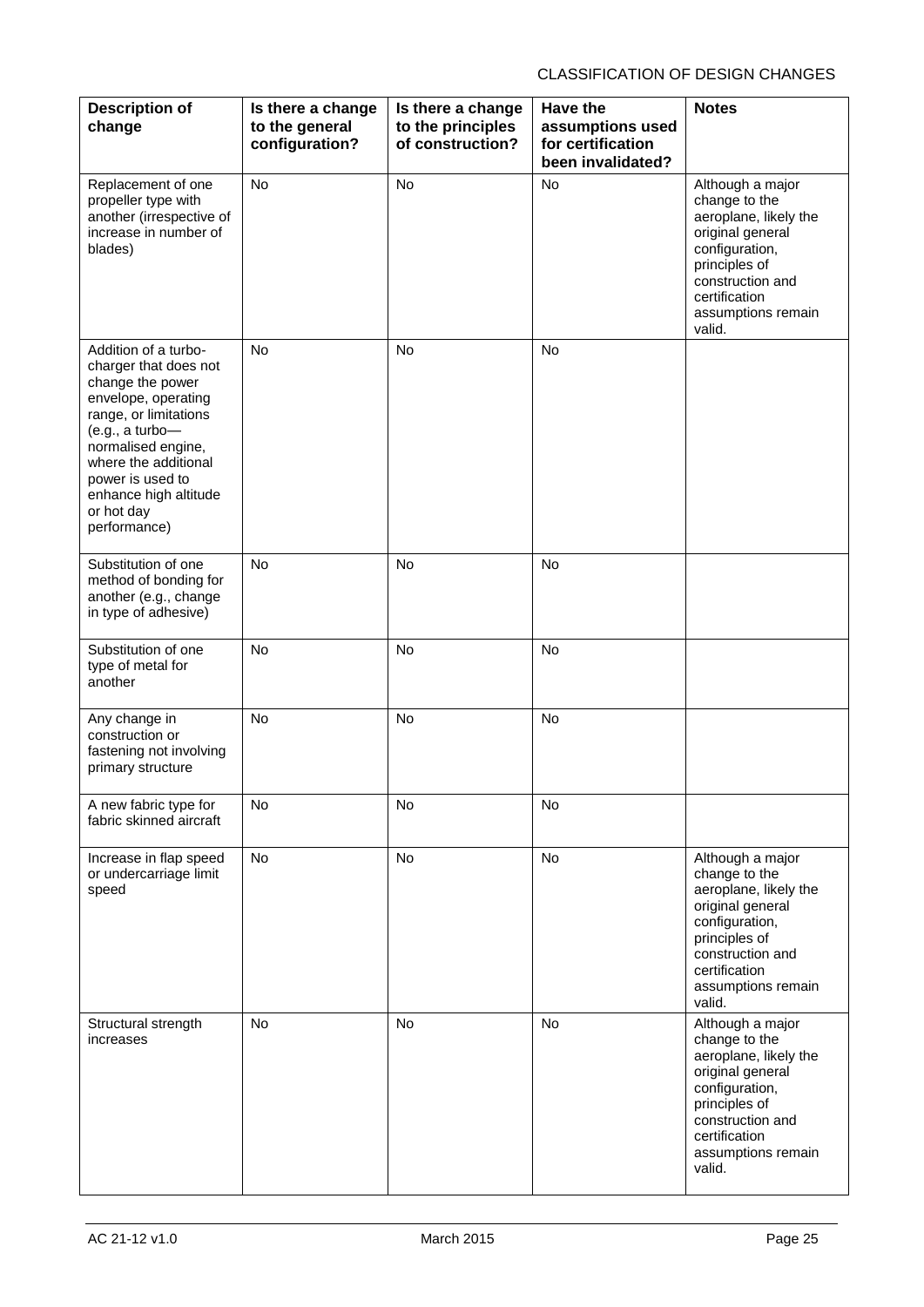| <b>Description of</b><br>change                                                                                                                                                                                                                                                                                                 | Is there a change<br>to the general<br>configuration? | Is there a change<br>to the principles<br>of construction? | <b>Have the</b><br>assumptions used<br>for certification<br>been invalidated? | <b>Notes</b>                                                                                                                                                                           |
|---------------------------------------------------------------------------------------------------------------------------------------------------------------------------------------------------------------------------------------------------------------------------------------------------------------------------------|-------------------------------------------------------|------------------------------------------------------------|-------------------------------------------------------------------------------|----------------------------------------------------------------------------------------------------------------------------------------------------------------------------------------|
| Instrument Flight Rules<br>(IFR) upgrades<br>involving installation of<br>components (where<br>the original certification<br>does not indicate that<br>the aeroplane is not<br>suitable as an IFR<br>platform, e.g., special<br>handling concerns)                                                                              | No                                                    | No                                                         | No                                                                            |                                                                                                                                                                                        |
| Fuel lines, where<br>engine horsepower is<br>increased but fuel flow<br>is not increased<br>beyond the certified<br>maximum amount                                                                                                                                                                                              | <b>No</b>                                             | No                                                         | <b>No</b>                                                                     |                                                                                                                                                                                        |
| Fuel tanks, where fuel<br>is changed from<br>gasoline to diesel fuel<br>and tank support loads<br>are small enough that<br>an extrapolation from<br>the previous analysis<br>would be valid.<br>Chemical compatibility<br>would have to be<br>substantiated                                                                     | <b>No</b>                                             | No                                                         | No                                                                            |                                                                                                                                                                                        |
| Limited changes in a<br>pressurisation system,<br>e.g., number of outflow<br>valves, type of<br>controller, or size of<br>pressurised<br>compartment, but the<br>system must be re-<br>substantiated if the<br>original test data is<br>invalidated                                                                             | <b>No</b>                                             | No                                                         | No                                                                            | Although a major<br>change to the<br>aeroplane, likely the<br>original general<br>configuration,<br>principles of<br>construction and<br>certification<br>assumptions remain<br>valid. |
| Install a quieter<br>exhaust system                                                                                                                                                                                                                                                                                             | <b>No</b>                                             | <b>No</b>                                                  | No                                                                            |                                                                                                                                                                                        |
| Changes in engine<br>cooling or cowling                                                                                                                                                                                                                                                                                         | No                                                    | No                                                         | No                                                                            |                                                                                                                                                                                        |
| Changing fuels of<br>substantially the same<br>type: Such as AvGas<br>to AutoGas, AvGas<br>(80/87) to AvGas<br>(100LL), Ethanol to<br>Isopropyl Alcohol, Jet<br>B to Jet A (although Jet<br>A to Jet B may be<br>considered significant<br>due to the fact that Jet<br><b>B</b> is considered<br>potentially more<br>explosive) | No                                                    | No                                                         | No                                                                            | Although a major<br>change to the<br>aeroplane, likely the<br>original general<br>configuration,<br>principles of<br>construction and<br>certification<br>assumptions remain<br>valid. |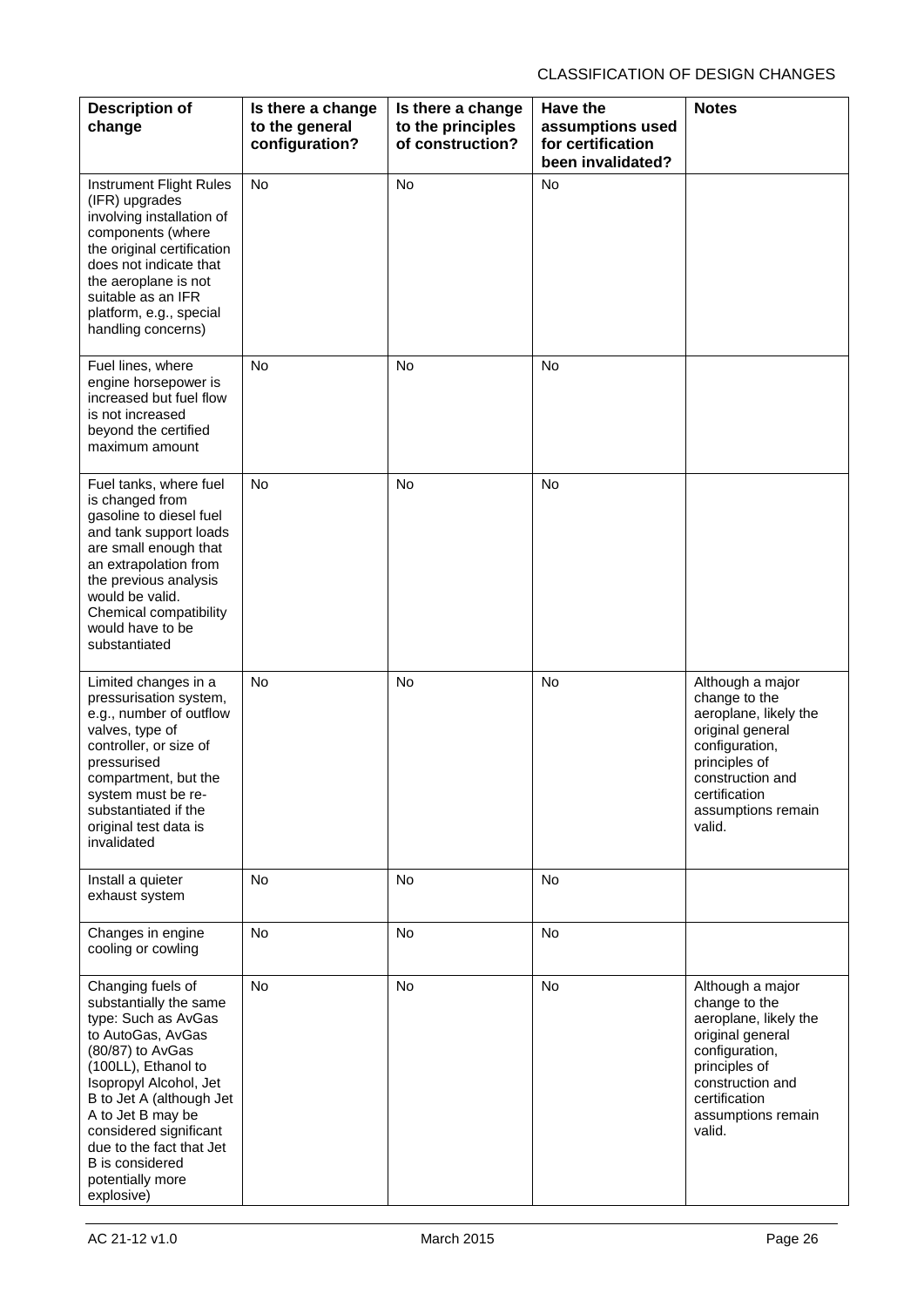| <b>Description of</b><br>change                                                                                                                                                                                                                               | Is there a change<br>to the general<br>configuration? | Is there a change<br>to the principles<br>of construction? | <b>Have the</b><br>assumptions used<br>for certification<br>been invalidated? | <b>Notes</b>                                                                                                                                                                                                                                                                |
|---------------------------------------------------------------------------------------------------------------------------------------------------------------------------------------------------------------------------------------------------------------|-------------------------------------------------------|------------------------------------------------------------|-------------------------------------------------------------------------------|-----------------------------------------------------------------------------------------------------------------------------------------------------------------------------------------------------------------------------------------------------------------------------|
| Fuels that specify<br>different levels of<br>'conventional' fuel<br>additives that do not<br>change the primary<br>fuel type. Different<br>additives (MTBE,<br>ETBE, ethanol,<br>amines, etc.) in AvGas<br>would not be<br>considered a<br>significant change | <b>No</b>                                             | <b>No</b>                                                  | No                                                                            | Although a major<br>change to the<br>aeroplane, likely the<br>original general<br>configuration,<br>principles of<br>construction and<br>certification<br>assumptions remain<br>valid.                                                                                      |
| A change to the<br>maximum take-off<br>weight of less than 5 %<br>unless assumptions<br>made in justification of<br>the design are thereby<br>invalidated                                                                                                     | <b>No</b>                                             | <b>No</b>                                                  | No                                                                            | Although a major<br>change to the<br>aeroplane, likely the<br>original general<br>configuration,<br>principles of<br>construction and<br>certification<br>assumptions remain<br>valid. (Unless this<br>weight increase would<br>result in a shift to<br>commuter category.) |
| An additional aileron<br>tab (e.g. on the other<br>wing)                                                                                                                                                                                                      | <b>No</b>                                             | No                                                         | No                                                                            | Although a major<br>change to the<br>aeroplane, likely the<br>original general<br>configuration,<br>principles of<br>construction and<br>certification<br>assumptions remain<br>valid.                                                                                      |
| Larger diameter flight<br>control cables with no<br>change in routing, or<br>other system design                                                                                                                                                              | <b>No</b>                                             | <b>No</b>                                                  | <b>No</b>                                                                     |                                                                                                                                                                                                                                                                             |
| Autopilot installation<br>(for Instrument Flight<br>Rules (IFR) use, where<br>the original certification<br>does not indicate that<br>the aeroplane is not<br>suitable as an IFR<br>platform)                                                                 | <b>No</b>                                             | <b>No</b>                                                  | <b>No</b>                                                                     | Although a major<br>change to the<br>aeroplane, likely the<br>original general<br>configuration,<br>principles of<br>construction and<br>certification<br>assumptions remain<br>valid.                                                                                      |
| Increased battery<br>capacity or relocate<br>battery                                                                                                                                                                                                          | <b>No</b>                                             | <b>No</b>                                                  | <b>No</b>                                                                     |                                                                                                                                                                                                                                                                             |
| Replace generator with<br>alternator                                                                                                                                                                                                                          | No                                                    | No                                                         | No                                                                            |                                                                                                                                                                                                                                                                             |
| Additional lighting (e.g.,<br>navigation lights,<br>strobes)                                                                                                                                                                                                  | No                                                    | No                                                         | No                                                                            |                                                                                                                                                                                                                                                                             |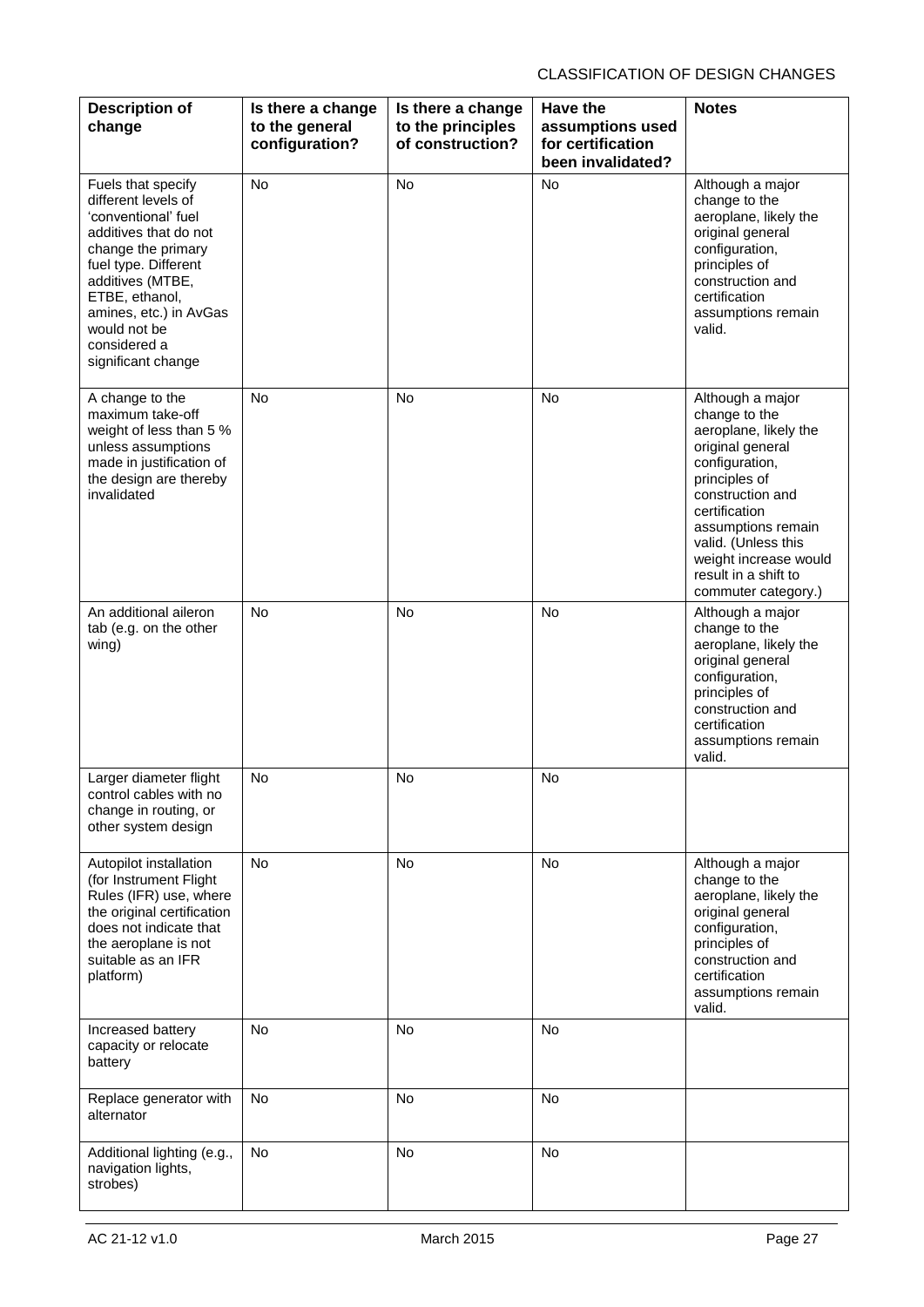| <b>Description of</b><br>change                                                            | Is there a change<br>to the general<br>configuration? | Is there a change<br>to the principles<br>of construction? | <b>Have the</b><br>assumptions used<br>for certification<br>been invalidated? | <b>Notes</b>                                                                                                                                                                                                                                                                                      |
|--------------------------------------------------------------------------------------------|-------------------------------------------------------|------------------------------------------------------------|-------------------------------------------------------------------------------|---------------------------------------------------------------------------------------------------------------------------------------------------------------------------------------------------------------------------------------------------------------------------------------------------|
| Higher capacity brake<br>assemblies                                                        | No                                                    | No                                                         | No                                                                            |                                                                                                                                                                                                                                                                                                   |
| Increase in fuel tank<br>capacity                                                          | <b>No</b>                                             | <b>No</b>                                                  | <b>No</b>                                                                     | Not a product level<br>change, unless it is tied<br>with an increase in<br>gross weight.                                                                                                                                                                                                          |
| Addition of an oxygen<br>system                                                            | <b>No</b>                                             | <b>No</b>                                                  | No                                                                            |                                                                                                                                                                                                                                                                                                   |
| Relocation of a galley                                                                     | No                                                    | No                                                         | No                                                                            |                                                                                                                                                                                                                                                                                                   |
| Passenger to freight<br>(only) conversion with<br>no change to basic<br>fuselage structure | No                                                    | No                                                         | No                                                                            | Although a major<br>change to the<br>aeroplane, likely the<br>original general<br>configuration,<br>principles of<br>construction and<br>certification<br>assumptions remain<br>valid.<br>Requires certification<br>substantiation<br>applicable to freighter<br>certification<br>specifications. |
| New cabin interior with<br>no fuselage length<br>change                                    | <b>No</b>                                             | <b>No</b>                                                  | <b>No</b>                                                                     |                                                                                                                                                                                                                                                                                                   |
| Installation of new seat<br>belt or shoulder<br>harness                                    | <b>No</b>                                             | No                                                         | No                                                                            |                                                                                                                                                                                                                                                                                                   |
| A small increase in CG<br>range                                                            | No                                                    | No                                                         | No                                                                            | At product level, no<br>change in general<br>configuration,<br>principles of<br>construction &<br>certification<br>assumptions.                                                                                                                                                                   |
| APU Installation that is<br>not flight essential                                           | <b>No</b>                                             | <b>No</b>                                                  | <b>No</b>                                                                     | Although a major<br>change to the<br>aeroplane level, likely<br>the original general<br>configuration,<br>principles of<br>construction and<br>certification<br>assumptions remain<br>valid.                                                                                                      |
| An alternative autopilot                                                                   | No                                                    | <b>No</b>                                                  | <b>No</b>                                                                     |                                                                                                                                                                                                                                                                                                   |
| Addition of Class B<br>Terrain Awareness and<br><b>Warning Systems</b><br>(TAWS)           | No                                                    | No                                                         | No                                                                            |                                                                                                                                                                                                                                                                                                   |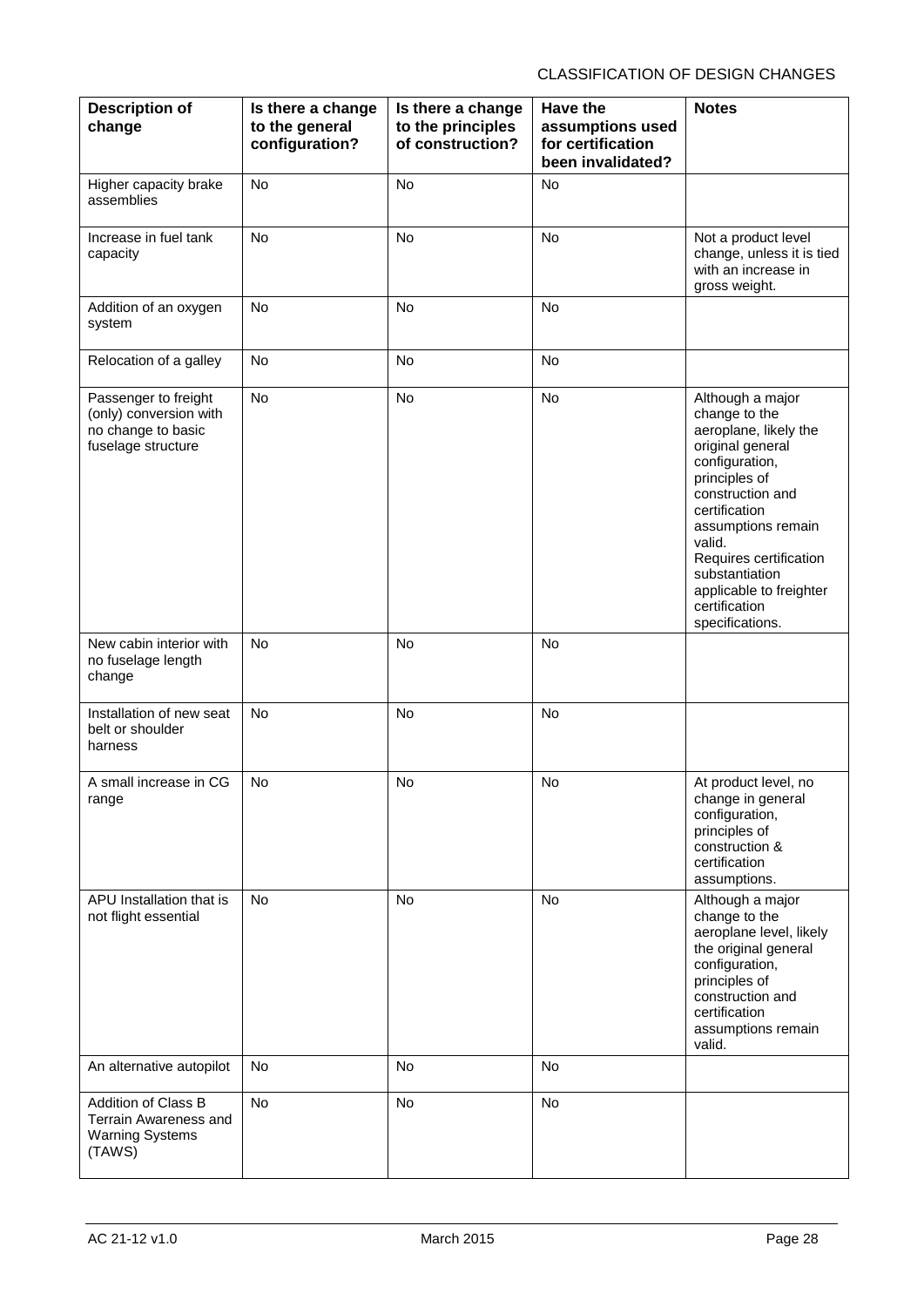#### **Table 2. Examples of Changes for Transport Aeroplanes (Part 25)**

The following examples are for **SUBSTANTIAL** changes for **Transport Aeroplanes (Part 25)**:

| <b>Description of</b><br>change                                                                                                                        | Is there a change<br>to the general<br>configuration? | Is there a change<br>to the principles<br>of construction? | <b>Have the</b><br>assumptions used<br>for certification<br>been invalidated? | <b>Notes</b>                                                                                                                                                                           |
|--------------------------------------------------------------------------------------------------------------------------------------------------------|-------------------------------------------------------|------------------------------------------------------------|-------------------------------------------------------------------------------|----------------------------------------------------------------------------------------------------------------------------------------------------------------------------------------|
| Change in the number<br>or location of engines,<br>e.g., four to two wing-<br>mounted engines or<br>two wing-mounted to<br>two body-mounted<br>engines | N/A                                                   | N/A                                                        | N/A                                                                           | Proposed change in<br>design is so extensive<br>that a substantially<br>complete investigation<br>of compliance with the<br>applicable certification<br>specifications is<br>required. |
| Change from a high<br>wing to low wing<br>configuration                                                                                                | N/A                                                   | N/A                                                        | N/A                                                                           | Proposed change in<br>design is so extensive<br>that a substantially<br>complete investigation<br>of compliance with the<br>applicable certification<br>specifications is<br>required. |
| Change from an all<br>metal aeroplane to all<br>composite primary<br>structure (fuselage,<br>wing, empennage)                                          | N/A                                                   | N/A                                                        | N/A                                                                           | Proposed change in<br>design is so extensive<br>that a substantially<br>complete investigation<br>of compliance with the<br>applicable certification<br>specifications is<br>required. |
| Change of empennage<br>configuration for larger<br>aeroplanes (cruciform<br>vs. 'T' or 'V' tail)                                                       | N/A                                                   | N/A                                                        | N/A                                                                           | Proposed change in<br>design is so extensive<br>that a substantially<br>complete investigation<br>of compliance with the<br>applicable certification<br>specifications is<br>required. |
| Increase from subsonic<br>to supersonic flight<br>regime                                                                                               | N/A                                                   | N/A                                                        | N/A                                                                           | Proposed change in<br>design is so extensive<br>that a substantially<br>complete investigation<br>of compliance with the<br>applicable certification<br>specifications is<br>required. |

#### The following examples are for **SIGNIFICANT** changes for **Transport Aeroplanes (Part 25)**:

| <b>Description of</b><br>change                                                          | Is there a change<br>to the general<br>configuration? | Is there a change<br>to the principles<br>of construction? | Have the<br>assumptions used<br>for certification<br>been invalidated? | <b>Notes</b>                                                                                                                     |
|------------------------------------------------------------------------------------------|-------------------------------------------------------|------------------------------------------------------------|------------------------------------------------------------------------|----------------------------------------------------------------------------------------------------------------------------------|
| Reduction in the<br>number of flight crew<br>(In conjunction with<br>flight deck update) | Yes                                                   | No.                                                        | Yes                                                                    | Extensive changes to<br>avionics and aircraft<br>systems. Impact to<br>crew workload and<br>human factors, pilot<br>type rating. |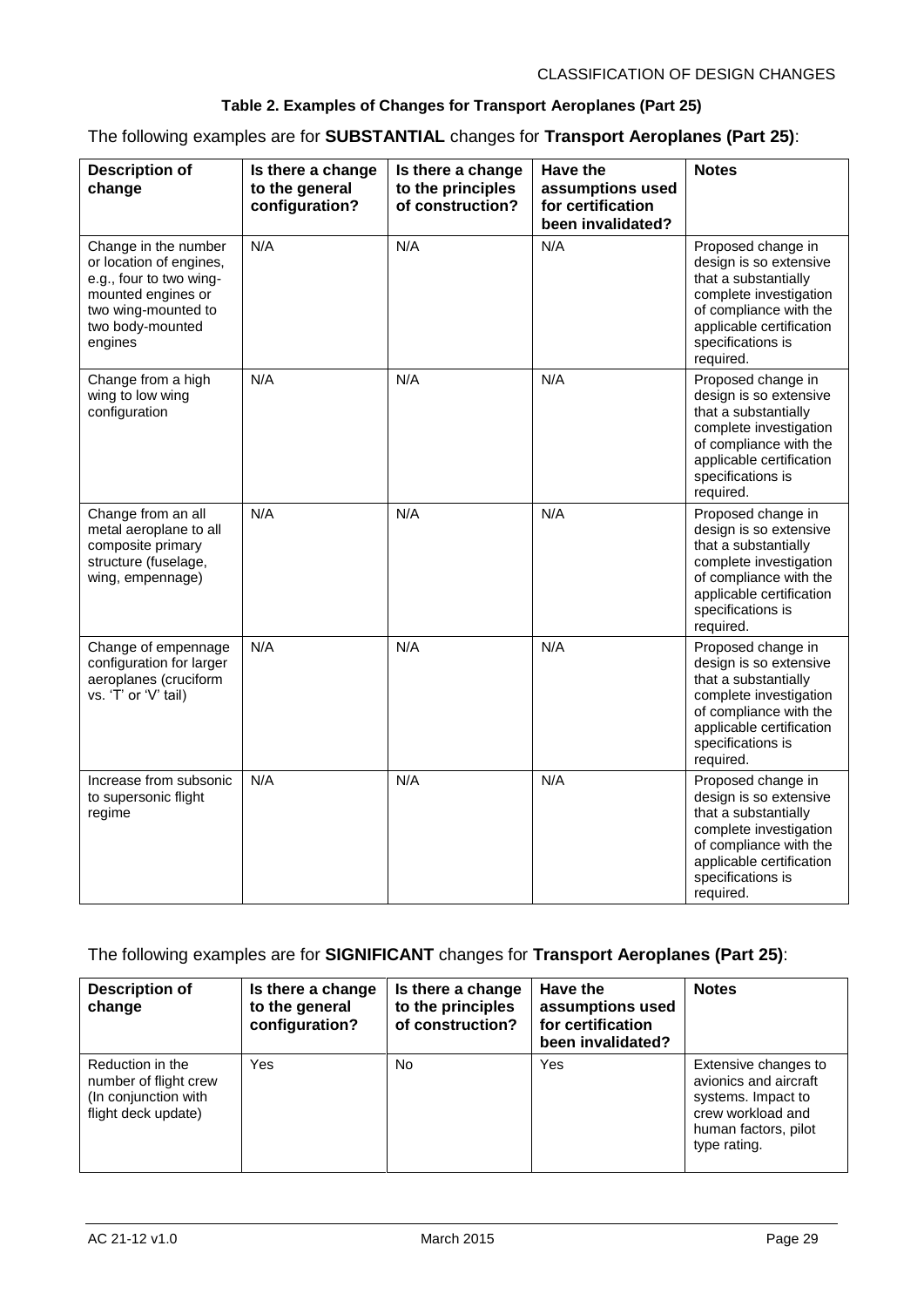| Modify an aeroplane<br>for flight in known icing<br>conditions by adding<br>systems for ice<br>detection and<br>elimination                                               | Yes       | No        | Yes | New aircraft operating<br>envelop. Requires<br>major new systems<br>installation and aircraft<br>evaluation. Operating<br>envelope changed.                                                                                                                                                                                                                                                                                                                                         |
|---------------------------------------------------------------------------------------------------------------------------------------------------------------------------|-----------|-----------|-----|-------------------------------------------------------------------------------------------------------------------------------------------------------------------------------------------------------------------------------------------------------------------------------------------------------------------------------------------------------------------------------------------------------------------------------------------------------------------------------------|
| Conversion-<br>passenger or<br>combination<br>freighter/passenger to<br>all freighter including<br>cargo door, redesign<br>floor structure and 9g<br>net or rigid barrier | Yes       | <b>No</b> | Yes | Extensive airframe<br>changes affecting load<br>paths, aeroelastic<br>characteristics, aircraft<br>related systems for fire<br>protection, etc. Design<br>assumptions changed<br>from passenger to<br>freighter.                                                                                                                                                                                                                                                                    |
| Increase in cabin<br>pressurisation                                                                                                                                       | <b>No</b> | <b>No</b> | Yes | Typically, a change<br>greater than 10 % in<br>operational cabin<br>pressure differential.<br>May require extensive<br>airframe changes<br>affecting load paths,<br>fatigue evaluation,<br>aeroelastic<br>characteristics, etc.<br>Invalidates design<br>assumptions.                                                                                                                                                                                                               |
| Addition of leading<br>edge slats                                                                                                                                         | Yes       | No        | No  | Requires extensive<br>changes to wing<br>structure, adds aircraft<br>level systems, and<br>requires a new AFM to<br>address performance<br>and flight<br>characteristics.                                                                                                                                                                                                                                                                                                           |
| Fuselage stretch or<br>shortening in the cabin<br>or pressure vessel                                                                                                      | Yes       | No        | Yes | Cabin interior changes<br>are related changes<br>since occupant safety<br>considerations are<br>impacted by a cabin<br>length change. Even if<br>a new cabin interior is<br>not included in the<br>product level change,<br>the functional effect of<br>the fuselage plug has<br>implications on<br>occupant safety (e.g.,<br>the dynamic<br>environment in an<br>emergency landing,<br>emergency evacuation,<br>etc.), and thus the<br>cabin interior becomes<br>an affected area. |
| Extensive structural<br>airframe modification,<br>such as installation of a<br>large telescope with<br>large opening in<br>fuselage                                       | Yes       | No        | No  | Requires extensive<br>changes to fuselage<br>structure, affects<br>aircraft level systems,<br>and requires a new<br>aeroplane flight manual<br>to address<br>performance and flight<br>characteristics.                                                                                                                                                                                                                                                                             |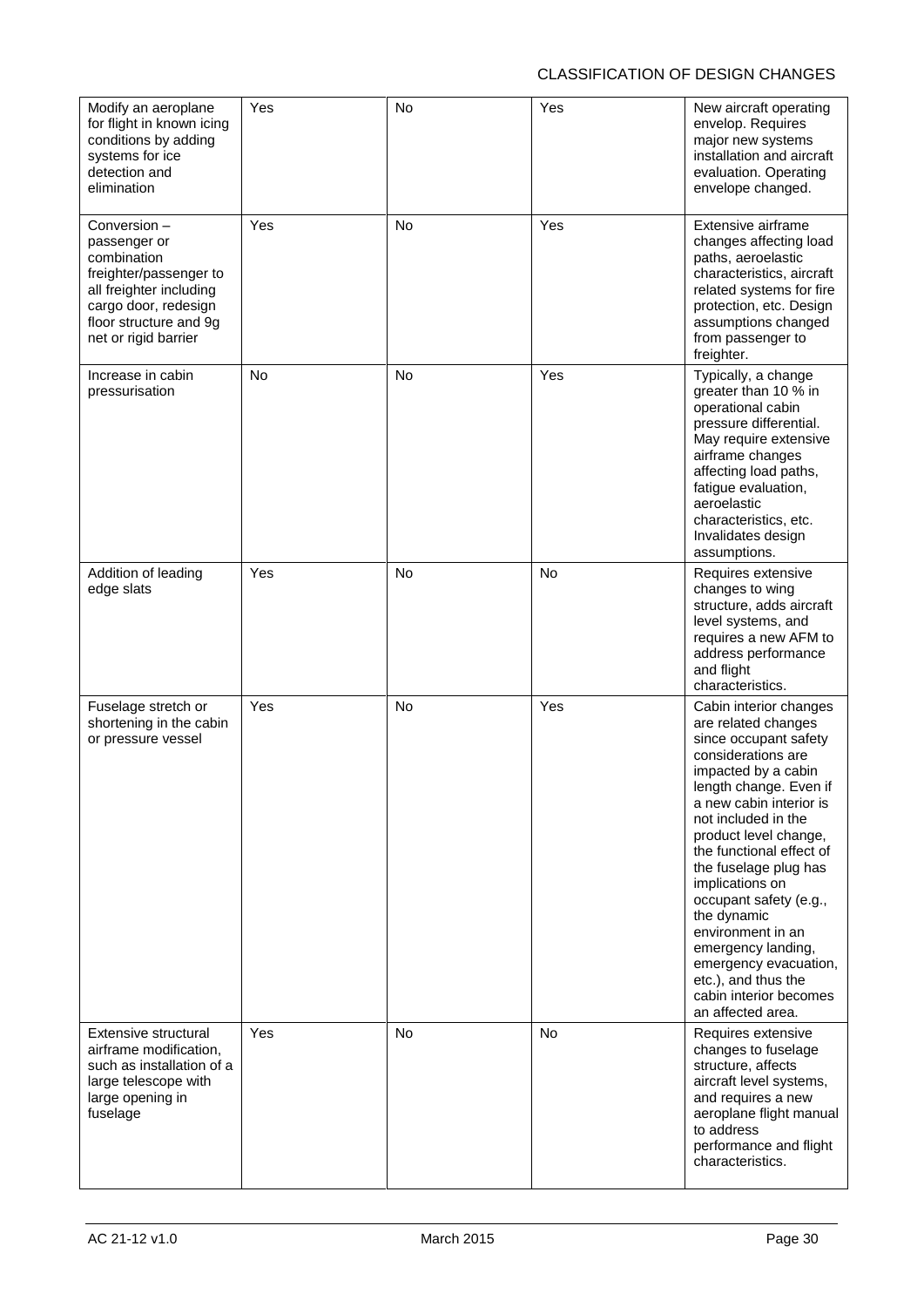| Changing the number<br>of axles or number of<br>landing gear done in<br>context with a product<br>level change which<br>involves changing the<br>aeroplane gross weight                                                                                                                         | Yes       | No        | No  | Requires extensive<br>changes to aircraft<br>structure, affects<br>aircraft I systems and<br>requires AFM<br>changes                                                                                                                                                                            |
|-------------------------------------------------------------------------------------------------------------------------------------------------------------------------------------------------------------------------------------------------------------------------------------------------|-----------|-----------|-----|-------------------------------------------------------------------------------------------------------------------------------------------------------------------------------------------------------------------------------------------------------------------------------------------------|
| Primary structure<br>changes from metallic<br>material to composite<br>material                                                                                                                                                                                                                 | No.       | Yes       | No  | Change in principles of<br>construction and<br>design from<br>conventional practices.                                                                                                                                                                                                           |
| Airframe life extension                                                                                                                                                                                                                                                                         | <b>No</b> | No        | Yes | This modification<br>pertains to fuselage<br>and/or wing limits, and<br>ageing aeroplane<br>concerns. An increase<br>from the original life<br>limit which constitutes<br>a re-evaluation of<br>certification design<br>assumptions.                                                            |
| Typically, an increase<br>in design weight of<br>more than 10%                                                                                                                                                                                                                                  | <b>No</b> | <b>No</b> | Yes | Requires extensive re-<br>substantiation of<br>aircraft structure,<br>aircraft performance<br>and flying qualities and<br>associated systems.                                                                                                                                                   |
| Installation of winglets                                                                                                                                                                                                                                                                        | Yes       | <b>No</b> | Yes |                                                                                                                                                                                                                                                                                                 |
| Wing changes in span,<br>sweep, and tip designs<br>or wing chord                                                                                                                                                                                                                                | Yes       | No        | Yes | When it requires<br>extensive changes to<br>wing structure, adds<br>aircraft level systems,<br>and requires a new<br>AFM to address<br>performance and flight<br>characteristics.<br>Note: Potentially<br>substantial if it is a<br>change from a high<br>wing to a low wing, or a<br>new wing. |
| Change in type or<br>number of emergency<br>exits or an increase in<br>the maximum<br>certificated number of<br>passengers<br>demonstrated                                                                                                                                                      | Yes       | <b>No</b> | Yes | The new emergency<br>egress certification<br>specifications exceed<br>those previously<br>substantiated.                                                                                                                                                                                        |
| Comprehensive flight<br>deck upgrade, such as<br>conversion from<br>entirely federated,<br>independent electro-<br>mechanical flight<br>instruments to highly<br>integrated and<br>combined electronic<br>display systems with<br>extensive use of<br>software and possibly<br>complex hardware | <b>No</b> | <b>No</b> | Yes | Affects avionics and<br>electrical systems<br>integration and<br>architecture concepts<br>and philosophies.                                                                                                                                                                                     |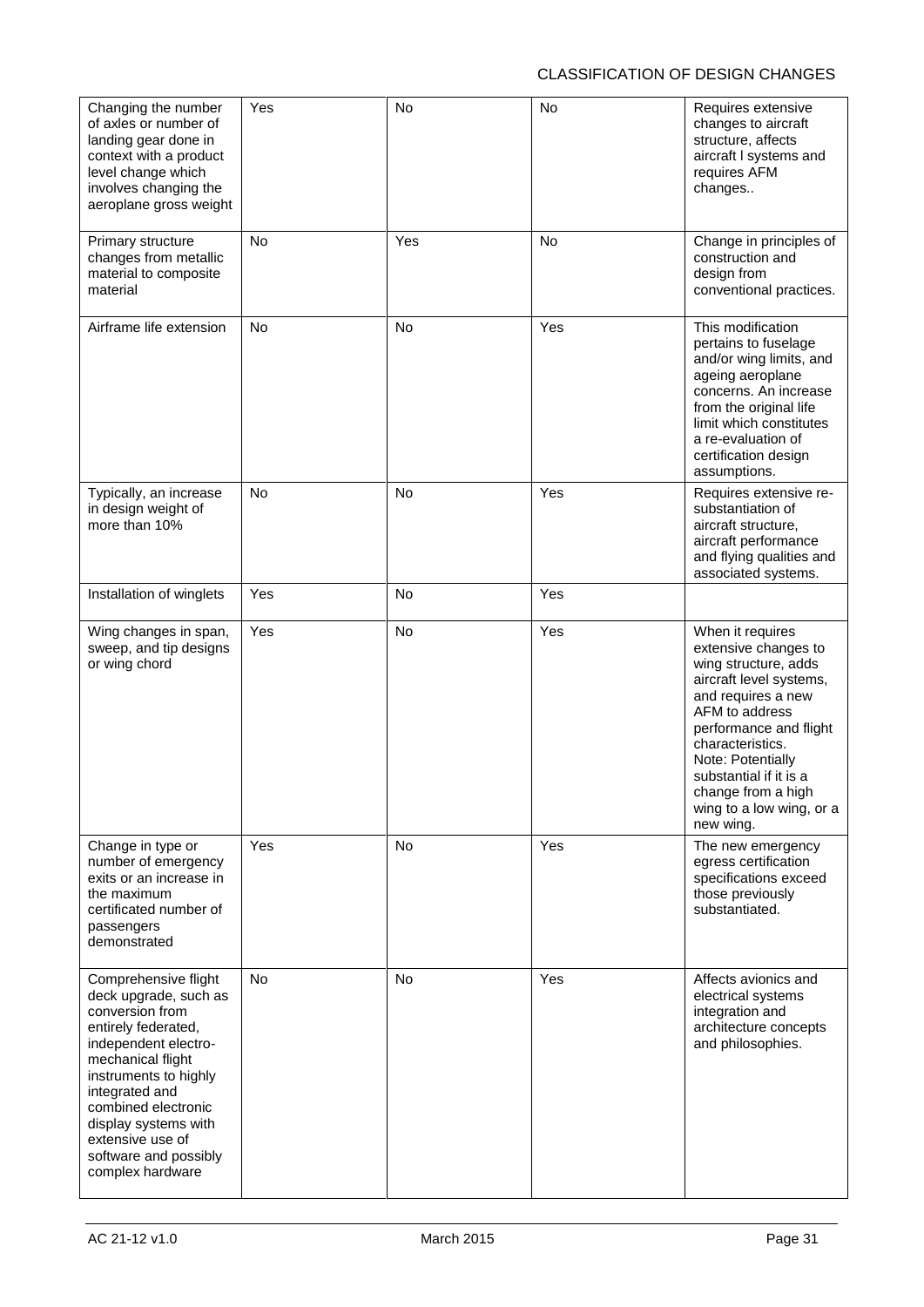| Change in primary<br>flight controls to fly by<br>wire (FBW) system.<br>(Some aeroplanes<br>have some degree of<br>FBW. Achieving full<br>FBW may be a not<br>significant change on<br>some aeroplanes.)                  | <b>No</b> | No        | Yes | When the degree of<br>change is so extensive<br>that it affects basic<br>aircraft systems<br>integration and<br>architecture concepts<br>and philosophies. This<br>drives a complete re-<br>assessment of flight<br>crew workload,<br>handling qualities, and<br>performance<br>evaluation, which are<br>different from the<br>original design<br>assumptions. |
|---------------------------------------------------------------------------------------------------------------------------------------------------------------------------------------------------------------------------|-----------|-----------|-----|----------------------------------------------------------------------------------------------------------------------------------------------------------------------------------------------------------------------------------------------------------------------------------------------------------------------------------------------------------------|
| Replace reciprocating<br>with turbo-propeller<br>engines                                                                                                                                                                  | Yes       | No        | No  | Requires extensive<br>changes to airframe<br>structure, adds aircraft<br>level systems, and<br>requires a new AFM to<br>address performance<br>and flight<br>characteristics.                                                                                                                                                                                  |
| Typically a thrust<br>increase of more than<br>10%                                                                                                                                                                        | <b>No</b> | No        | Yes | Requires extensive re-<br>substantiation of<br>powerplant installation,<br>and has a marked<br>effect on aircraft<br>performance and flying<br>qualities.                                                                                                                                                                                                      |
| Initial installation of an<br>autoland system                                                                                                                                                                             | <b>No</b> | <b>No</b> | Yes | Baseline aeroplane not<br>designed for autoland<br>operation, potential<br>crew work load and<br>systems compatibility<br>issues                                                                                                                                                                                                                               |
| Installation of a new<br>fuel tank (horizontal<br>stabiliser tank or<br>auxiliary fuel tank in<br>the fuselage outside<br>the wing in conjunction<br>with increased<br>maximum take-off<br>weight and take-off<br>thrust) | No        | No        | Yes | Requires changes to<br>airframe, systems and<br>AFM. Results in<br>performance changes.                                                                                                                                                                                                                                                                        |
| Main deck cargo door<br>installation                                                                                                                                                                                      | Yes       | No        | No  | Redistribution of<br>internal loads, change<br>in aeroelastic<br>characteristics, system<br>changes.                                                                                                                                                                                                                                                           |
| Expansion of an<br>aircraft's operating<br>envelope                                                                                                                                                                       | <b>No</b> | No        | Yes | An expansion of<br>operating capability<br>would normally be a<br>significant change (e.g.<br>an increase in<br>maximum altitude<br>limitation, approval for<br>flight in known icing<br>conditions, or an                                                                                                                                                     |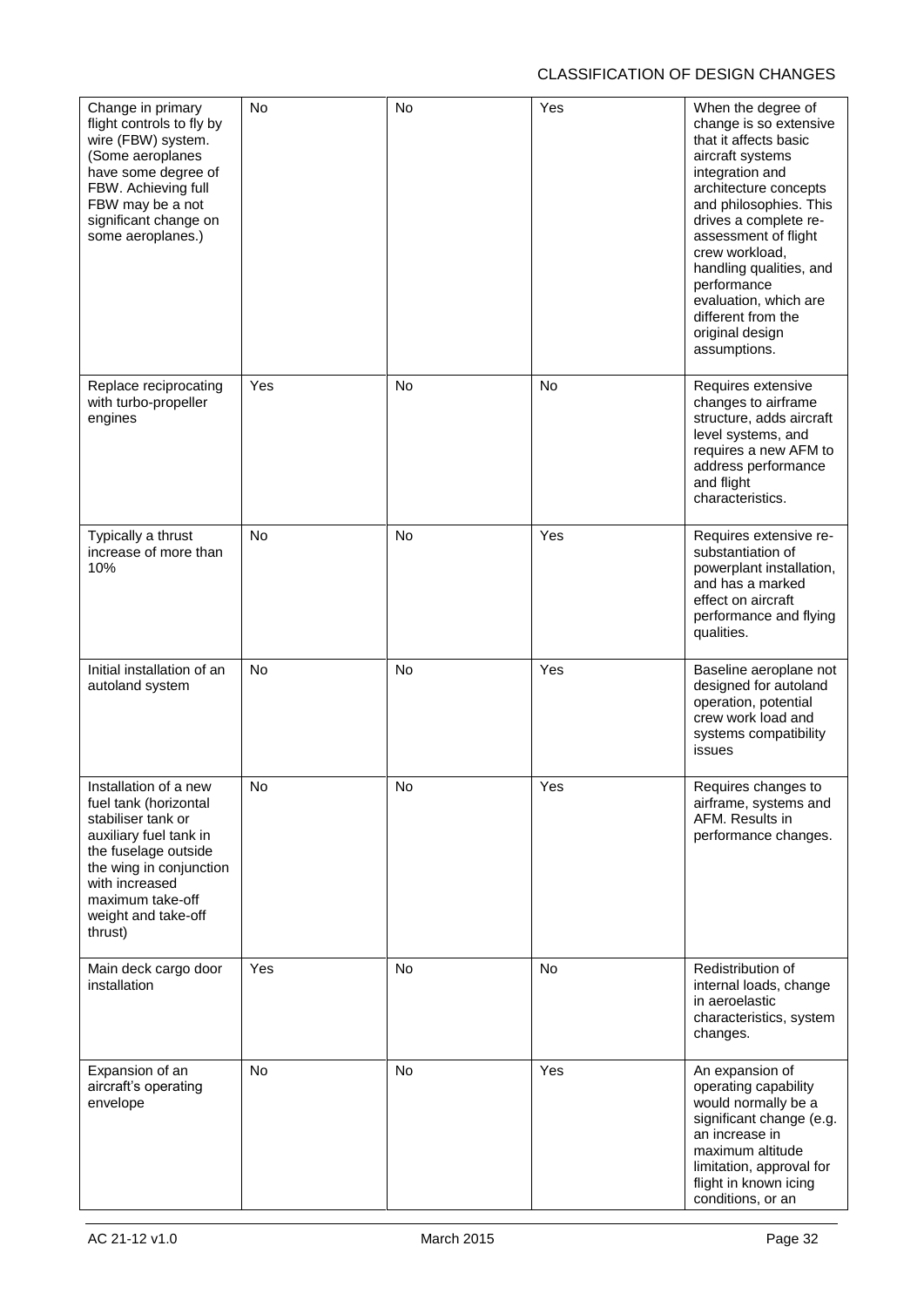|                                                                                                            |           |           |     | increase in airspeed<br>limitations).<br>Merely operating a<br>product to an<br>expanded envelope for<br>which it was originally<br>designed is generally<br>not a significant<br>change.<br>In this case, the<br>assumptions used for<br>certification of the basic<br>product remain valid<br>and the results can be<br>applied to cover the<br>changed product with<br>predictable effects or<br>can be demonstrated<br>without significant<br>physical changes to the<br>product. |
|------------------------------------------------------------------------------------------------------------|-----------|-----------|-----|---------------------------------------------------------------------------------------------------------------------------------------------------------------------------------------------------------------------------------------------------------------------------------------------------------------------------------------------------------------------------------------------------------------------------------------------------------------------------------------|
| Conversion from a<br>passenger floor to a<br>cargo floor and<br>installation of a cargo<br>handling system | <b>No</b> | <b>No</b> | Yes | Completely new floor<br>loading and design.<br>Redistribution of<br>internal loads, change<br>in cabin safety<br>certification<br>specifications, system<br>changes.                                                                                                                                                                                                                                                                                                                  |
| Initial installation of an<br>APU essential for<br>aircraft flight operation                               | <b>No</b> | No        | Yes | Changes emergency<br>electrical power<br>certification<br>specifications, change<br>in AFM and operating<br>characteristics.                                                                                                                                                                                                                                                                                                                                                          |
| Conversion from<br>hydraulically actuated<br>brakes to electrically<br>actuated brakes                     | <b>No</b> | <b>No</b> | Yes | Assumptions of<br>certification for<br>aeroplane performance<br>are changed.                                                                                                                                                                                                                                                                                                                                                                                                          |
| Change to aeroplane's<br>cabin operating<br>altitude, or operating<br>pressure                             | No        | No        | Yes | An increase greater<br>than 10 % in maximum<br>cabin pressure<br>differential invalidates<br>certification<br>assumptions and the<br>fundamental approach<br>used in<br>decompression.<br>structural strength, and<br>fatigue analysis.                                                                                                                                                                                                                                               |
| Installation of engine<br>thrust reversers                                                                 | Yes       | No        | Yes |                                                                                                                                                                                                                                                                                                                                                                                                                                                                                       |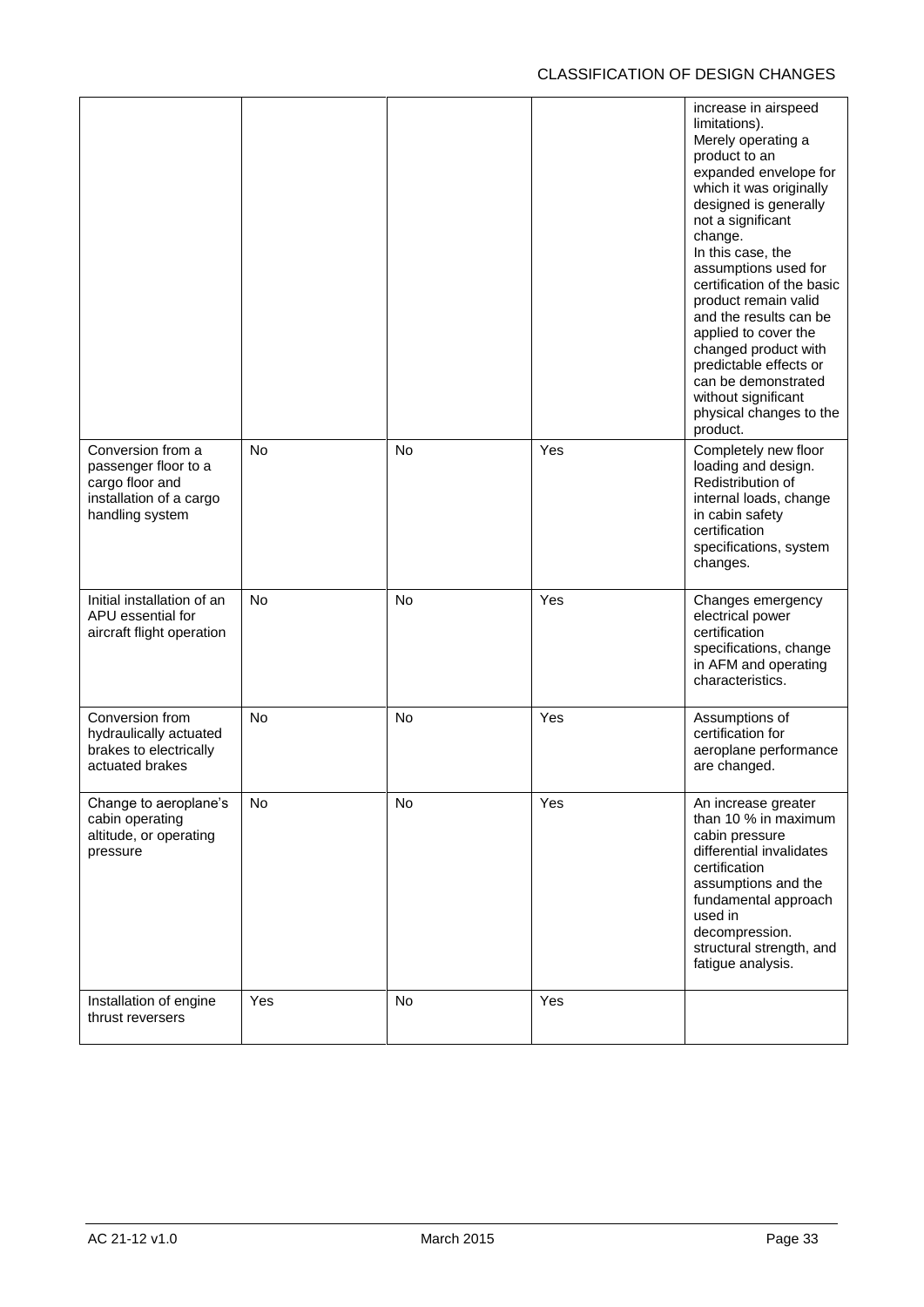## The following examples are for **NOT SIGNIFICANT** changes for **Transport Aeroplanes (Part 25)**:

| <b>Description of</b><br>change                                                                                                                                  | Is there a change<br>to the general<br>configuration? | Is there a change<br>to the principles<br>of construction? | <b>Have the</b><br>assumptions used<br>for certification<br>been invalidated? | <b>Notes</b>                                                                                                                                                                                                                                                                                                                                                                                                                                                                                                                                  |
|------------------------------------------------------------------------------------------------------------------------------------------------------------------|-------------------------------------------------------|------------------------------------------------------------|-------------------------------------------------------------------------------|-----------------------------------------------------------------------------------------------------------------------------------------------------------------------------------------------------------------------------------------------------------------------------------------------------------------------------------------------------------------------------------------------------------------------------------------------------------------------------------------------------------------------------------------------|
| Alternate engine<br>installation or hush kit<br>at same position                                                                                                 | No                                                    | <b>No</b>                                                  | <b>No</b>                                                                     | Typically it is not<br>significant so long as<br>there is not more than a<br>10% increase in thrust<br>or a change in the<br>principles of propulsion.                                                                                                                                                                                                                                                                                                                                                                                        |
| A small change in<br>fuselage length due to<br>re-fairing the aft body or<br>radome                                                                              | <b>No</b>                                             | <b>No</b>                                                  | <b>No</b>                                                                     | For cruise performance<br>reasons, where such<br>changes do not require<br>extensive structural,<br>systems, aerodynamic<br>or AFM changes.                                                                                                                                                                                                                                                                                                                                                                                                   |
| Re-fairing of wing tip<br>caps (for lights, fuel<br>dump pipes) and<br>addition of splitter<br>plates to the trailing<br>edge thickness of the<br>cruise airfoil | <b>No</b>                                             | <b>No</b>                                                  | <b>No</b>                                                                     | Does not require<br>extensive structural,<br>AFM, or systems<br>changes.                                                                                                                                                                                                                                                                                                                                                                                                                                                                      |
| Additional power used<br>to enhance high altitude<br>or hot day performance                                                                                      | <b>No</b>                                             | <b>No</b>                                                  | <b>No</b>                                                                     | Usually no change in<br>basic operating<br>envelope. Existing cert.<br>data can be<br>extrapolated.<br>Could be significant<br>product change if the<br>additional power is<br>provided by installation<br>of a rocket motor or<br>additional, on demand<br>engine due to changes<br>in certification<br>assumptions.                                                                                                                                                                                                                         |
| Initial installation of an<br>autopilot system                                                                                                                   | <b>No</b>                                             | No                                                         | See note                                                                      | It may be possible that<br>the modification is<br>adaptive in nature, with<br>no change to original<br>certification<br>assumptions. However,<br>in certain cases the<br>installation of an auto-<br>pilot may include<br>extensive changes and<br>design features which<br>change the<br>assumptions for<br>certification (i.e.<br>installation of the auto-<br>pilot may introduce a<br>number of additional<br>mechanical and<br>electronic failure modes<br>and change the hazard<br>classification of given<br>aircraft level failures). |
| Change from<br>assembled primary<br>structure to monolithic<br>or integrally machined<br>structure                                                               | <b>No</b>                                             | No                                                         | No                                                                            | Method of construction<br>must be well<br>understood.                                                                                                                                                                                                                                                                                                                                                                                                                                                                                         |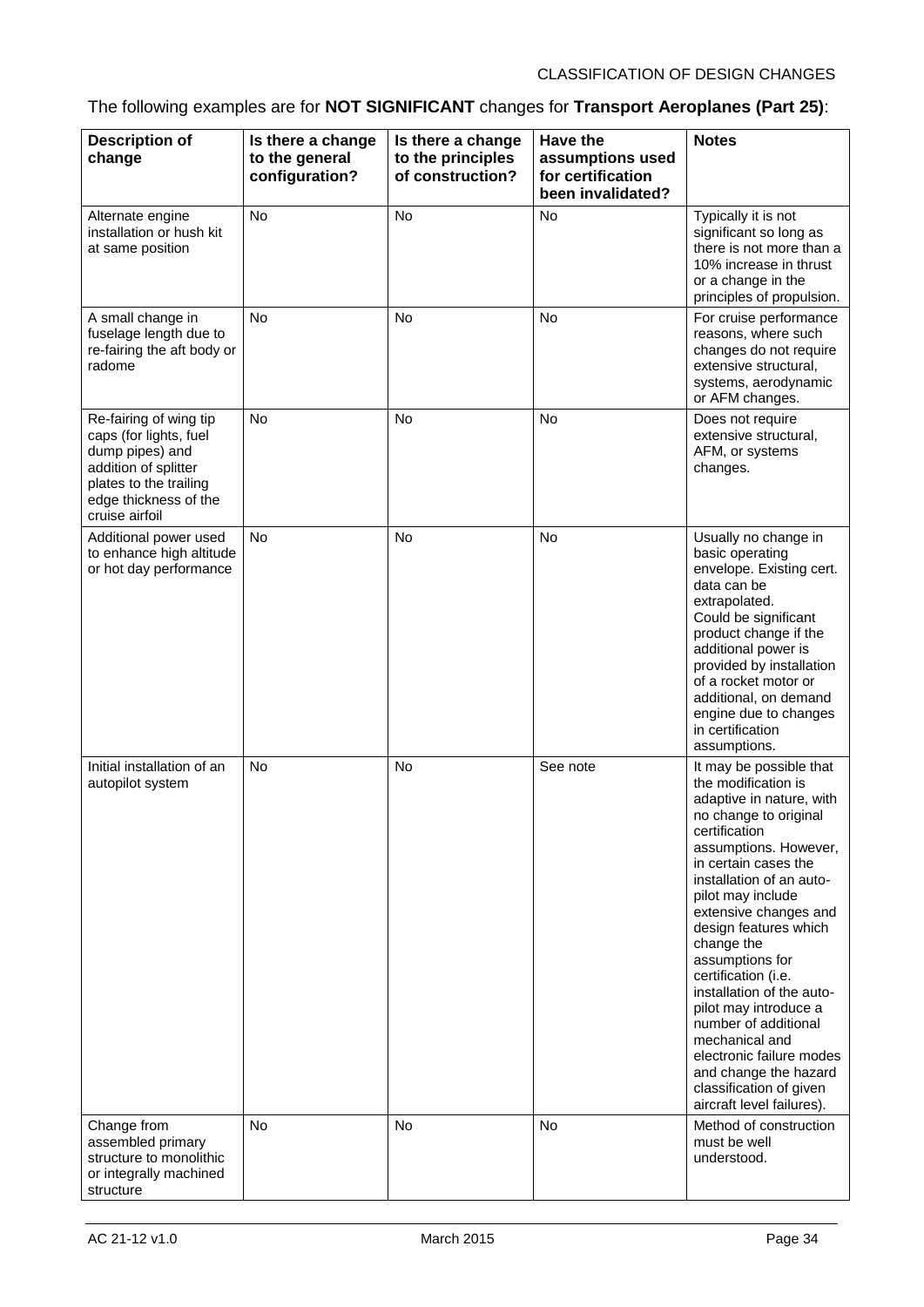| <b>Description of</b><br>change                                                           | Is there a change<br>to the general<br>configuration? | Is there a change<br>to the principles<br>of construction? | <b>Have the</b><br>assumptions used<br>for certification<br>been invalidated? | <b>Notes</b>                                                                                                                                                                                                                                                                                                                                                                                                                                                                                        |
|-------------------------------------------------------------------------------------------|-------------------------------------------------------|------------------------------------------------------------|-------------------------------------------------------------------------------|-----------------------------------------------------------------------------------------------------------------------------------------------------------------------------------------------------------------------------------------------------------------------------------------------------------------------------------------------------------------------------------------------------------------------------------------------------------------------------------------------------|
| Modification to ice<br>protection systems                                                 | <b>No</b>                                             | <b>No</b>                                                  | <b>No</b>                                                                     | Re-certification<br>required, but type-<br>certification basis is<br>adequate.                                                                                                                                                                                                                                                                                                                                                                                                                      |
| Brakes: design or<br>material change, e.g.,<br>steel to carbon                            | No                                                    | <b>No</b>                                                  | <b>No</b>                                                                     | Re-certification<br>required, but type-<br>certification basis is<br>adequate.                                                                                                                                                                                                                                                                                                                                                                                                                      |
| Redesign floor structure                                                                  | <b>No</b>                                             | <b>No</b>                                                  | <b>No</b>                                                                     | By itself, this is not a<br>significant product<br>change. It is significant<br>if part of a cargo<br>conversion of a<br>passenger aeroplane.                                                                                                                                                                                                                                                                                                                                                       |
| New cabin interior with<br>no fuselage length<br>change                                   | <b>No</b>                                             | <b>No</b>                                                  | <b>No</b>                                                                     | A new cabin interior<br>includes new ceiling<br>and sidewall panels,<br>stowage, galleys,<br>lavatories, and seats.<br>New and novel features<br>in the cabin interior may<br>require special<br>conditions.<br>Many interior related<br>certification<br>specifications are<br>incorporated in<br>operational rules. Even<br>though the design<br>approval holder may<br>not be required to<br>comply with these<br>certification<br>specifications, the<br>operator may be<br>required to comply. |
| A re-arrangement of an<br>interior (e.g. seats,<br>galleys, lavatories,<br>closets, etc.) | No                                                    | No                                                         | No                                                                            | Re-arrangement<br>requires the use of the<br>existing floor mounting<br>structure.                                                                                                                                                                                                                                                                                                                                                                                                                  |
| Novel or unusual<br>method of construction<br>of a component                              | No                                                    | No                                                         | No                                                                            | Special conditions<br>could be required if<br>there are no existing<br>certification<br>specifications that<br>adequately address<br>these features.<br>The component change<br>does not rise to the<br>product level change.                                                                                                                                                                                                                                                                       |
| Initial installation of a<br>non-essential APU                                            | <b>No</b>                                             | <b>No</b>                                                  | No                                                                            | A stand-alone initial<br>APU installation on an<br>aeroplane originally<br>designed to use<br>ground/airport supplied<br>electricity, and air-<br>conditioning. In this<br>case, the APU would be<br>an option to be<br>independent of airport<br>power.                                                                                                                                                                                                                                            |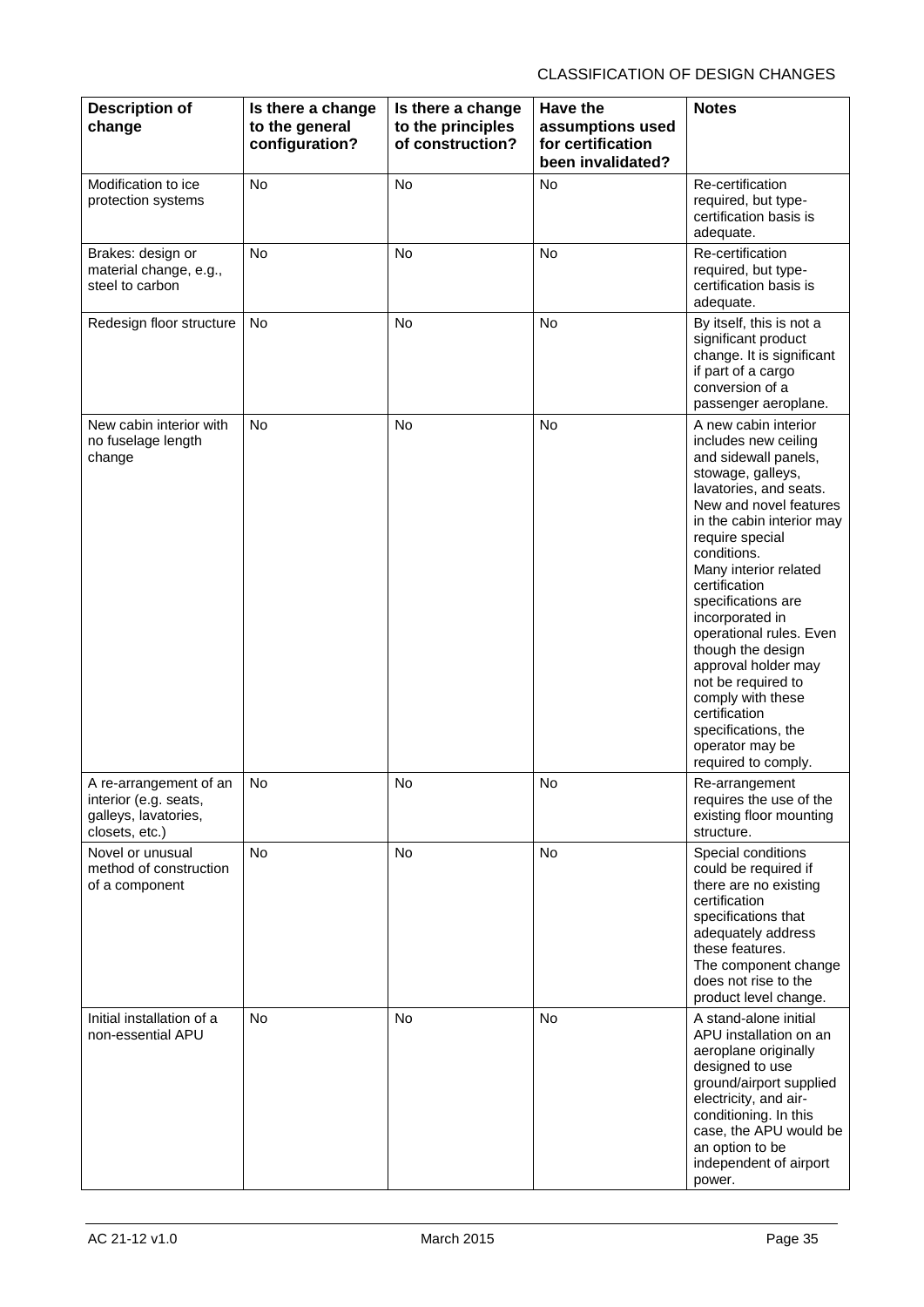#### **Table 3. Examples of Changes for Rotorcraft (Parts 27 and 29)**

The following examples are for **SUBSTANTIAL** changes for **Rotorcraft (Parts 27 and 29)**:

| <b>Description of</b><br>change                                                                                        | Is there a change<br>to the general<br>configuration? | Is there a change<br>to the principles<br>of construction? | Have the<br>assumptions used<br>for certification<br>been invalidated? | <b>Notes</b>                                                                                                                                                                           |
|------------------------------------------------------------------------------------------------------------------------|-------------------------------------------------------|------------------------------------------------------------|------------------------------------------------------------------------|----------------------------------------------------------------------------------------------------------------------------------------------------------------------------------------|
| Change from the<br>number and/or<br>configuration of rotors<br>(e.g. main & tail rotor<br>system to two main<br>rotors | N/A                                                   | N/A                                                        | N/A                                                                    | Proposed change in<br>design is so extensive<br>that a substantially<br>complete investigation<br>of compliance with the<br>applicable certification<br>specifications is<br>required. |
| Change from an all-<br>metal rotorcraft to all<br>composite rotorcraft                                                 | N/A                                                   | N/A                                                        | N/A                                                                    | Proposed change in<br>design is so extensive<br>that a substantially<br>complete investigation<br>of compliance with the<br>applicable certification<br>specifications is<br>required  |

#### The following examples are for **SIGNIFICANT** changes for **Rotorcraft (Parts 27 and 29)**:

| <b>Description of</b><br>change                                                                                                                                                                                                                                                                         | Is there a change<br>to the general<br>configuration? | Is there a change<br>to the principles<br>of construction? | <b>Have the</b><br>assumptions used<br>for certification<br>been invalidated? | <b>Notes</b>                                                                                                   |
|---------------------------------------------------------------------------------------------------------------------------------------------------------------------------------------------------------------------------------------------------------------------------------------------------------|-------------------------------------------------------|------------------------------------------------------------|-------------------------------------------------------------------------------|----------------------------------------------------------------------------------------------------------------|
| Comprehensive flight<br>deck upgrade, such as<br>conversion from<br>entirely federated,<br>independent electro-<br>mechanical flight<br>instruments to highly<br>integrated and<br>combined electronic<br>display systems with<br>extensive use of<br>software and/or<br>complex electronic<br>hardware | <b>No</b>                                             | <b>No</b>                                                  | Yes                                                                           | Affects avionics and<br>electrical systems<br>integration and<br>architecture concepts<br>and philosophies.    |
| Certification for flight<br>into known icing<br>conditions                                                                                                                                                                                                                                              | <b>No</b>                                             | <b>No</b>                                                  | Yes                                                                           |                                                                                                                |
| (Fixed) flying controls<br>from mechanical to fly<br>by wire                                                                                                                                                                                                                                            | <b>No</b>                                             | <b>No</b>                                                  | Yes                                                                           | This drives a complete<br>re-assessment of the<br>rotorcraft controllability<br>and flight control<br>failure. |
| Addition of an engine;<br>e.g., from single to twin<br>or reduction of the<br>number of engines;<br>e.g., from twin to single                                                                                                                                                                           | Yes                                                   | Yes                                                        | Yes                                                                           | May be a substantial<br>change depending<br>upon project details.                                              |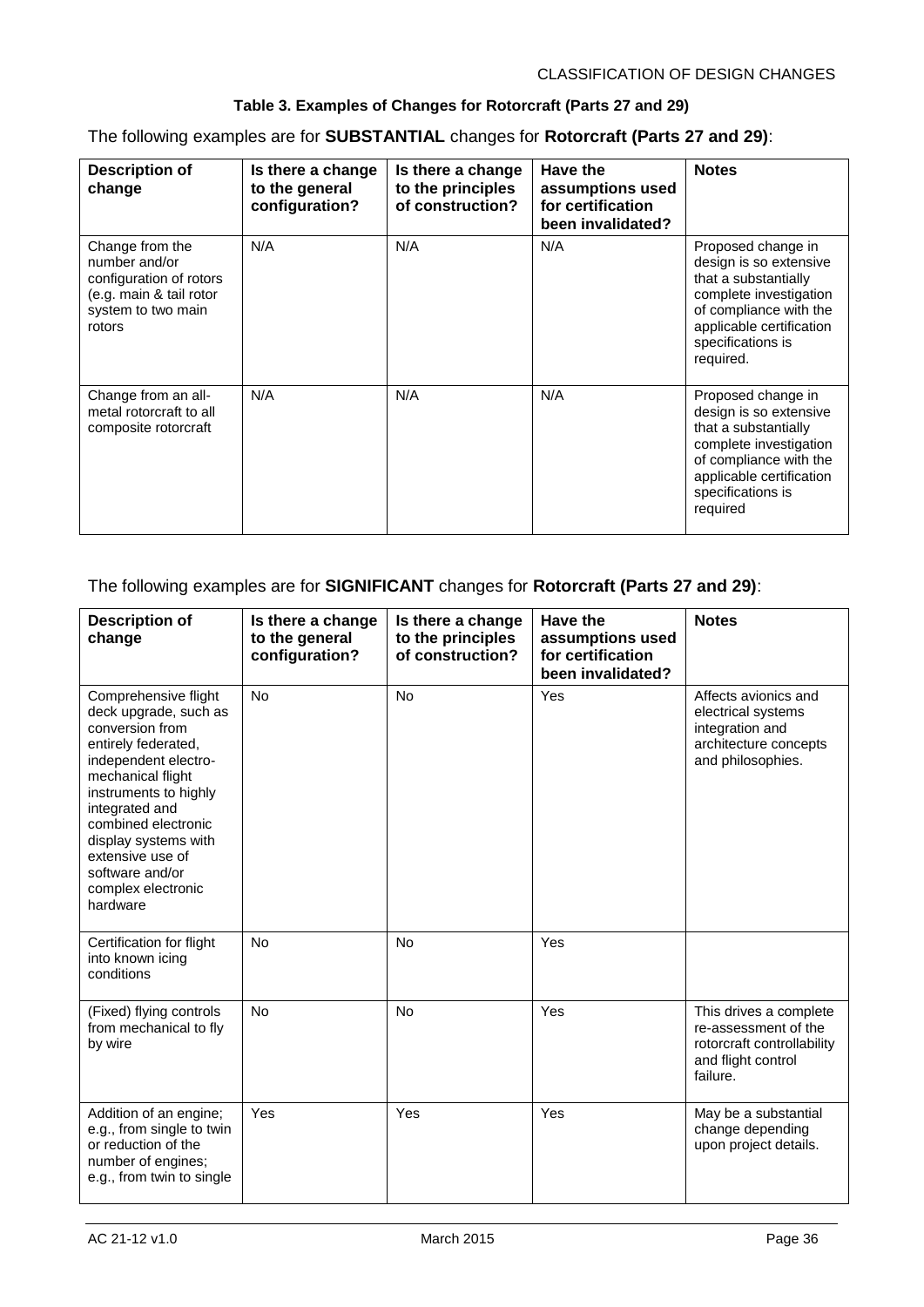| <b>Description of</b><br>change                                                                                                                                                                                                           | Is there a change<br>to the general<br>configuration? | Is there a change<br>to the principles<br>of construction? | <b>Have the</b><br>assumptions used<br>for certification<br>been invalidated? | <b>Notes</b>                                                                                                                                                                                                                                                                                |
|-------------------------------------------------------------------------------------------------------------------------------------------------------------------------------------------------------------------------------------------|-------------------------------------------------------|------------------------------------------------------------|-------------------------------------------------------------------------------|---------------------------------------------------------------------------------------------------------------------------------------------------------------------------------------------------------------------------------------------------------------------------------------------|
| A change of rotor drive<br>system primary<br>gearbox splash type<br>lubrication system to a<br>pressure lubricated<br>system due to an<br>increase in horsepower<br>of an engine or<br>changing a piston<br>engine to a turbine<br>engine | No                                                    | Yes                                                        | Yes                                                                           |                                                                                                                                                                                                                                                                                             |
| A fuselage or tail boom<br>modification that<br>changes the primary<br>structure,<br>aerodynamics, and<br>operating envelope<br>sufficiently to invalidate<br>the certification<br>assumptions                                            | Yes                                                   | <b>No</b>                                                  | Yes                                                                           |                                                                                                                                                                                                                                                                                             |
| Application of an<br>approved primary<br>structure to a different<br>approved model (e.g.,<br>installation on a former<br>model of the main rotor<br>approved on a new<br>model that results in<br>increase performance                   | <b>No</b>                                             | Yes                                                        | Yes                                                                           |                                                                                                                                                                                                                                                                                             |
| <b>Extensive primary</b><br>structure changes from<br>metallic material to<br>composite material.                                                                                                                                         | <b>No</b>                                             | Yes                                                        | Yes                                                                           | Change in principles of<br>construction and<br>assumptions used for<br>certification for the<br>product level change.<br>Changes of a few<br>individual elements<br>from metal to composite<br>are not typically<br>considered a significant<br>change.                                     |
| <b>Emergency Medical</b><br>Service (EMS)<br>configuration with<br>primary structural<br>changes sufficient to<br>invalidate the<br>certification<br>assumptions                                                                          | <b>No</b>                                             | No                                                         | Yes                                                                           | Many EMS<br>configurations will not<br>be classified as<br>significant.<br>Modifications made for<br>EMS are typically<br>internal, and the<br>general external<br>configuration is<br>normally not affected.<br>These changes should<br>not automatically be<br>classified as significant. |
| Skid landing gear to<br>wheel landing gear or<br>wheel landing to skid                                                                                                                                                                    | Yes                                                   | No                                                         | Yes                                                                           |                                                                                                                                                                                                                                                                                             |
| Change of the number<br>of rotor blades                                                                                                                                                                                                   | Yes                                                   | No                                                         | Yes                                                                           |                                                                                                                                                                                                                                                                                             |
| Change tail anti-torque<br>device (e.g., tail rotor,<br>ducted fan or other<br>technology)                                                                                                                                                | Yes                                                   | Yes                                                        | No                                                                            |                                                                                                                                                                                                                                                                                             |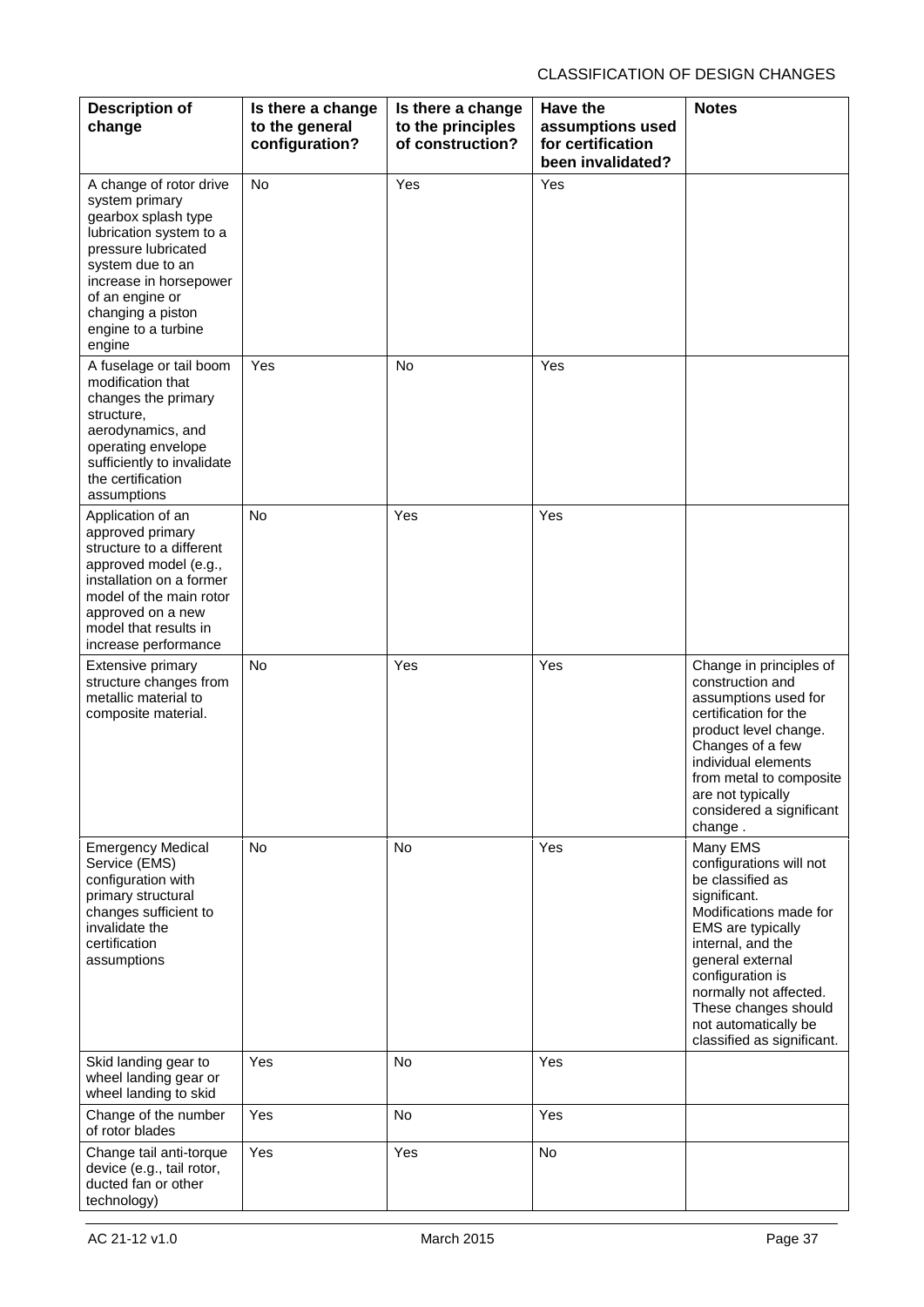| <b>Description of</b><br>change                                                                                               | Is there a change<br>to the general<br>configuration? | Is there a change<br>to the principles<br>of construction? | <b>Have the</b><br>assumptions used<br>for certification<br>been invalidated? | <b>Notes</b>                                                                                                                                                                                                                                                                           |
|-------------------------------------------------------------------------------------------------------------------------------|-------------------------------------------------------|------------------------------------------------------------|-------------------------------------------------------------------------------|----------------------------------------------------------------------------------------------------------------------------------------------------------------------------------------------------------------------------------------------------------------------------------------|
| Passenger configured<br>helicopter to a fire<br>fighting equipment<br>configured helicopter                                   | Yes                                                   | <b>No</b>                                                  | Yes                                                                           | Depends on the fire<br>fighting configuration.                                                                                                                                                                                                                                         |
| Passenger configured<br>helicopter to an<br>agricultural configured<br>helicopter                                             | Yes                                                   | <b>No</b>                                                  | Yes                                                                           | Depends on the<br>agricultural<br>configuration.                                                                                                                                                                                                                                       |
| A new Category A<br>certification approval to<br>an existing<br>configuration                                                 | <b>No</b>                                             | <b>No</b>                                                  | Yes                                                                           |                                                                                                                                                                                                                                                                                        |
| Instrument Flight Rules<br>(IFR) upgrades<br>involving installation of<br>upgraded components<br>for new IFR<br>configuration | <b>No</b>                                             | <b>No</b>                                                  | Yes                                                                           |                                                                                                                                                                                                                                                                                        |
| Human External Cargo<br>(HEC) certification<br>approval                                                                       | <b>No</b>                                             | <b>No</b>                                                  | Yes                                                                           | Must comply with the<br>latest HEC certification<br>specifications in order<br>to obtain operational<br>approval. HEC include<br>fatigue, Quick Release<br>Systems, High Intensity<br>Radio Frequency<br>(HIRF), One Engine<br>Inoperative (OEI)<br>performance and OEI<br>procedures. |
| Reducing the number of<br>pilots for IFR from 2 to 1                                                                          | No                                                    | <b>No</b>                                                  | Yes                                                                           |                                                                                                                                                                                                                                                                                        |

### The following examples are for **NOT SIGNIFICANT** changes for **Rotorcraft (Parts 27 and 29)**:

| <b>Description of</b><br>change | Is there a change<br>to the general<br>configuration? | Is there a change<br>to the principles<br>of construction? | Have the<br>assumptions used<br>for certification<br>been invalidated? | <b>Notes</b>                                                                                                                                                                                                                                                                                                                                                                                                                                                       |
|---------------------------------|-------------------------------------------------------|------------------------------------------------------------|------------------------------------------------------------------------|--------------------------------------------------------------------------------------------------------------------------------------------------------------------------------------------------------------------------------------------------------------------------------------------------------------------------------------------------------------------------------------------------------------------------------------------------------------------|
| <b>Emergency floats</b>         | <b>No</b>                                             | <b>No</b>                                                  | No.                                                                    | Must comply with the<br>specific applicable<br>certification<br>specifications for<br>emergency floats.<br>This installation, in<br>itself, does not<br>change the rotorcraft<br>configuration, overall<br>performance, or<br>operational capability.<br>Expanding an<br>operating envelope<br>(such as operating<br>altitude and<br>temperature) and<br>mission profile (such<br>as passenger<br>carrying operations to<br>external load<br>operations, or flight |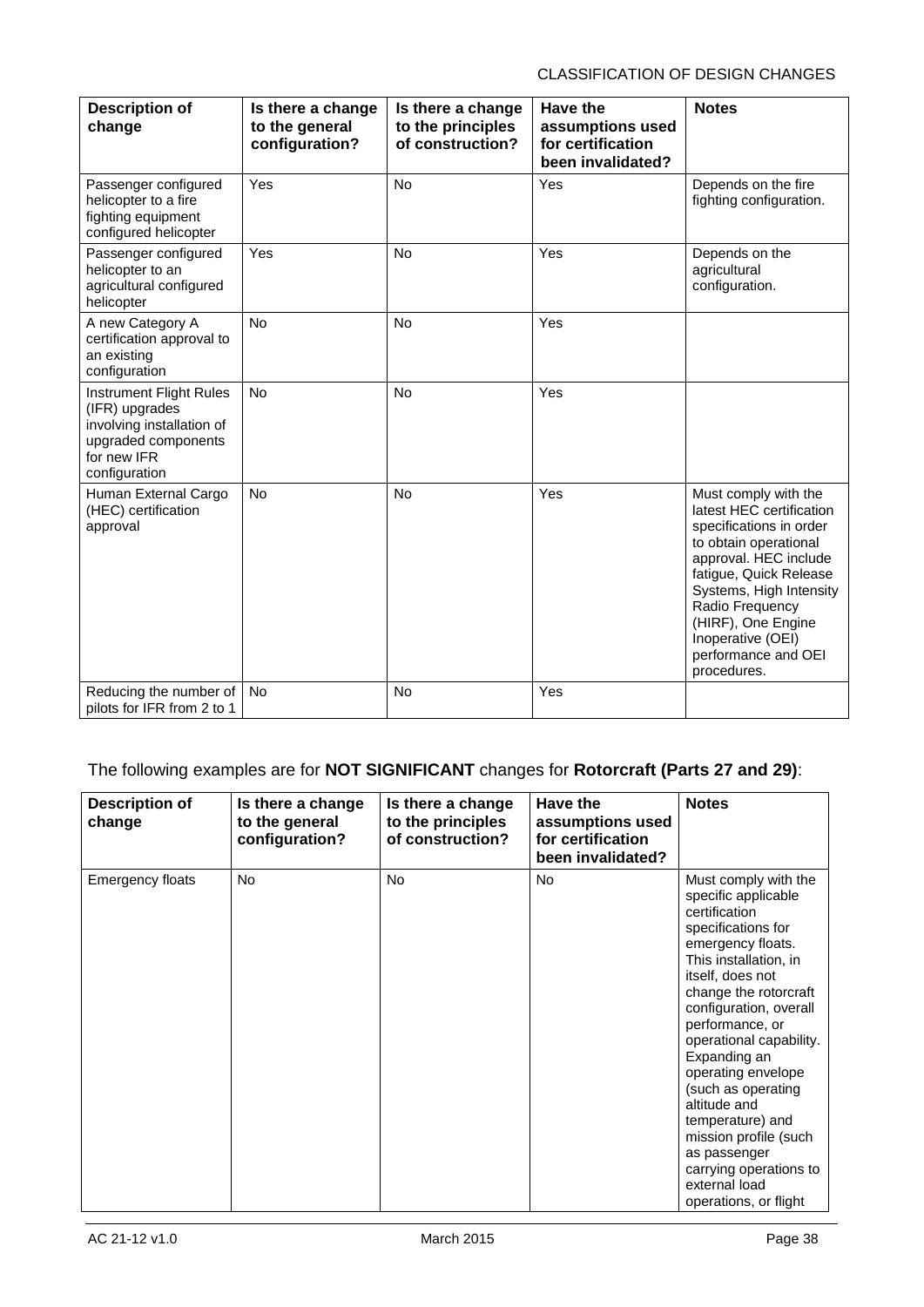| <b>Description of</b><br>change                                                                                                                                                                                                                                                                           | Is there a change<br>to the general<br>configuration? | Is there a change<br>to the principles<br>of construction? | Have the<br>assumptions used<br>for certification<br>been invalidated? | <b>Notes</b>                                                                                                                                                                                                                                                                                                                                                                                                                     |
|-----------------------------------------------------------------------------------------------------------------------------------------------------------------------------------------------------------------------------------------------------------------------------------------------------------|-------------------------------------------------------|------------------------------------------------------------|------------------------------------------------------------------------|----------------------------------------------------------------------------------------------------------------------------------------------------------------------------------------------------------------------------------------------------------------------------------------------------------------------------------------------------------------------------------------------------------------------------------|
|                                                                                                                                                                                                                                                                                                           |                                                       |                                                            |                                                                        | over water, or<br>operations in snow<br>conditions) are not by<br>themselves so<br>different that the<br>original certification<br>assumptions are no<br>longer valid at the<br>type-certificated<br>product level.                                                                                                                                                                                                              |
| FLIR or surveillance<br>camera installation                                                                                                                                                                                                                                                               | <b>No</b>                                             | No                                                         | No                                                                     | Additional flight or<br>structural evaluation<br>may be necessary<br>but the change does<br>not alter the basic<br>rotorcraft certification.                                                                                                                                                                                                                                                                                     |
| <b>Helicopter Terrain</b><br><b>Awareness Warning</b><br>System (HTAWS) for<br>operational credit                                                                                                                                                                                                         | No                                                    | No                                                         | No                                                                     | Certified per rotorcraft<br><b>HTAWS AC guidance</b><br>material and ETSO-<br>C194.                                                                                                                                                                                                                                                                                                                                              |
| <b>Health Usage</b><br>Monitoring System<br>(HUMS) for<br><b>Maintenance Credit</b>                                                                                                                                                                                                                       | <b>No</b>                                             | No                                                         | No                                                                     | Certified per rotorcraft<br><b>HUMS AC guidance</b><br>material.                                                                                                                                                                                                                                                                                                                                                                 |
| <b>Expanded limitations</b><br>with minimal or no<br>design changes,<br>following further<br>tests/justifications or<br>different mix of<br>limitations (CG limits,<br>oil temperatures,<br>altitude.<br>minimum/maximum<br>weight, minimum/max<br>external<br>temperatures, speed,<br>ratings structure) | <b>No</b>                                             | <b>No</b>                                                  | <b>No</b>                                                              | Expanding an<br>operating envelope<br>(such as operating<br>altitude and<br>temperature) and<br>mission profile (such<br>as passenger<br>carrying operations to<br>external load<br>operations, or flight<br>over water, or<br>operations in snow<br>conditions) are not by<br>themselves so<br>different that the<br>original certification<br>assumptions are no<br>longer valid at the<br>type-certificated<br>product level. |
| Installation of a new<br>engine type,<br>equivalent to the<br>former one; leaving<br>a/c installation and<br>limitations<br>substantially<br>unchanged                                                                                                                                                    | <b>No</b>                                             | <b>No</b>                                                  | No                                                                     | Refer to AC 27-1 or<br>AC 29-2 for guidance                                                                                                                                                                                                                                                                                                                                                                                      |
| Windscreen<br>installation                                                                                                                                                                                                                                                                                | No                                                    | No                                                         | <b>No</b>                                                              | Does not change the<br>rotorcraft overall<br>product configuration                                                                                                                                                                                                                                                                                                                                                               |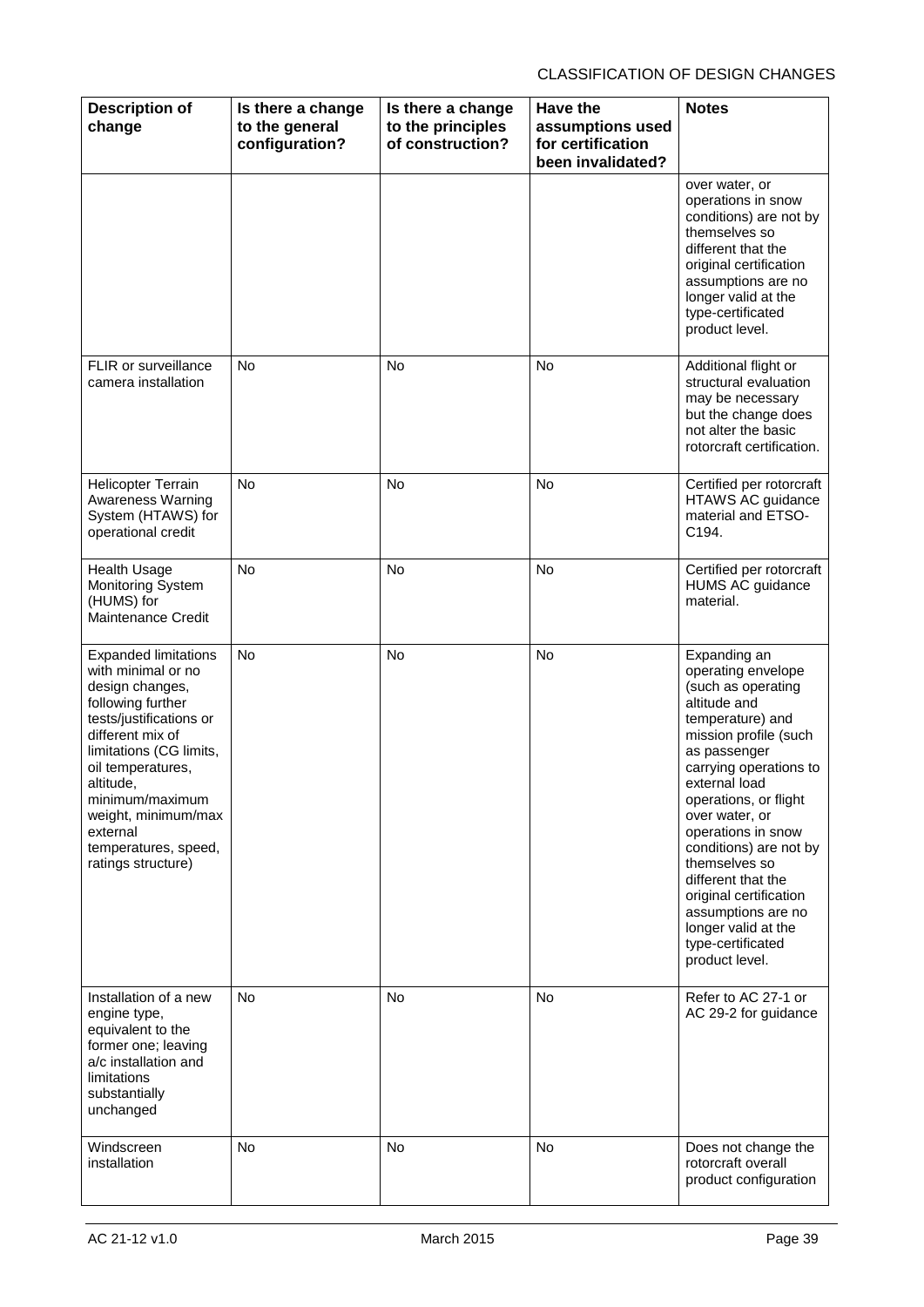| <b>Description of</b><br>change                                                                                                       | Is there a change<br>to the general<br>configuration? | Is there a change<br>to the principles<br>of construction? | <b>Have the</b><br>assumptions used<br>for certification<br>been invalidated? | <b>Notes</b>                                                                                                                                                                                                                                                                                                                                                                                                                                                                                                                                                                                                                                                                            |
|---------------------------------------------------------------------------------------------------------------------------------------|-------------------------------------------------------|------------------------------------------------------------|-------------------------------------------------------------------------------|-----------------------------------------------------------------------------------------------------------------------------------------------------------------------------------------------------------------------------------------------------------------------------------------------------------------------------------------------------------------------------------------------------------------------------------------------------------------------------------------------------------------------------------------------------------------------------------------------------------------------------------------------------------------------------------------|
| Snow skis, 'Bear<br>Paws'                                                                                                             | No                                                    | <b>No</b>                                                  | No                                                                            | Must comply with<br>specific certification<br>specifications<br>associated with the<br>change. Expanding<br>an operating<br>envelope (such as<br>operating altitude and<br>temperature) and<br>mission profile (such<br>as passenger<br>carrying operations to<br>external load<br>operations, or flight<br>over water, or<br>operations in snow<br>conditions) are not by<br>themselves so<br>different that the<br>original certification<br>assumptions are no<br>longer valid at the<br>type-certificated<br>product level.                                                                                                                                                         |
| <b>External Cargo Hoist</b>                                                                                                           | <b>No</b>                                             | <b>No</b>                                                  | No                                                                            | Must comply with the<br>specific applicable<br>certification<br>specifications for<br>external loads. This<br>installation, in itself,<br>does not change the<br>rotorcraft<br>configuration, overall<br>performance, or<br>operational capability.<br>Expanding an<br>operating envelope<br>(such as operating<br>altitude and<br>temperature) and<br>mission profile (such<br>as passenger<br>carrying operations to<br>external load<br>operations, or flight<br>over water, or<br>operations in snow<br>conditions) are not by<br>themselves so<br>different that the<br>original certification<br>assumptions are no<br>longer valid at the<br>type-certificated<br>product level. |
| Instrument Flight<br>Rules (IFR) upgrades<br>involving installation<br>of upgraded<br>components to<br>replace existing<br>components | No                                                    | No                                                         | No                                                                            | Not a rotorcraft level<br>change.                                                                                                                                                                                                                                                                                                                                                                                                                                                                                                                                                                                                                                                       |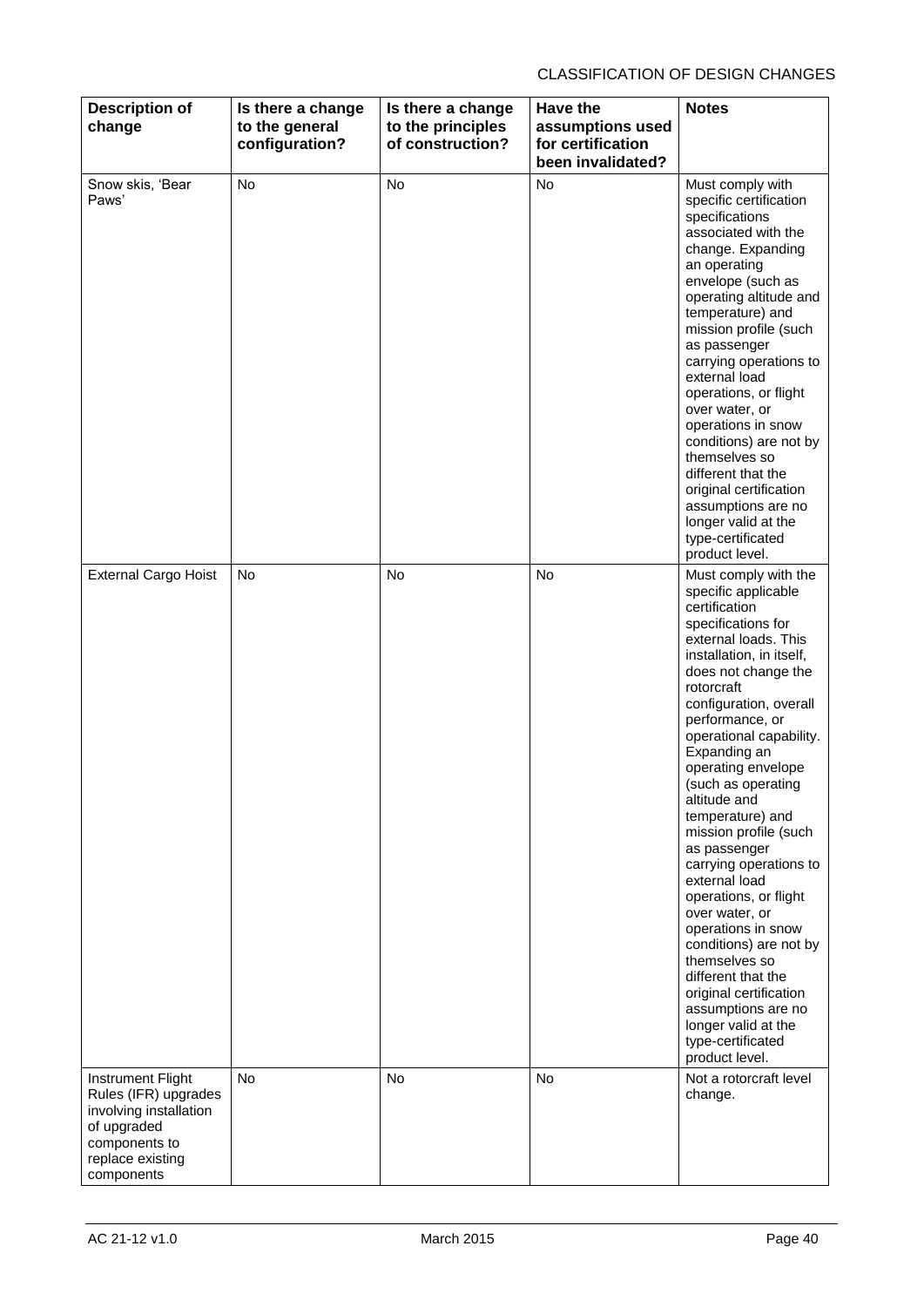#### **Table 4. Examples of Changes for Engines (Part 33)**

### The following are examples of **SUBSTANTIAL** changes for **Engines (Part 33):**

| <b>Description of</b><br>change                                                           | Is there a change<br>to the general<br>configuration? | Is there a change<br>to the principles<br>of construction? | <b>Have the</b><br>assumptions used<br>for certification<br>been invalidated? | <b>Notes</b>                                                                                                                                                                                                                                                                        |
|-------------------------------------------------------------------------------------------|-------------------------------------------------------|------------------------------------------------------------|-------------------------------------------------------------------------------|-------------------------------------------------------------------------------------------------------------------------------------------------------------------------------------------------------------------------------------------------------------------------------------|
| <b>Turbine Engines</b>                                                                    |                                                       |                                                            |                                                                               |                                                                                                                                                                                                                                                                                     |
| Traditional turbofan to<br>geared-fan engine                                              | N/A                                                   | N/A                                                        | N/A                                                                           | Proposed change in<br>design is so extensive<br>that a substantially<br>complete investigation<br>of compliance with the<br>applicable certification<br>specifications is<br>required.<br>Note: There may be<br>certain circumstances<br>where this change<br>would be significant. |
| Low bypass ratio<br>engine to high bypass<br>ratio engine with an<br>increased inlet area | N/A                                                   | N/A                                                        | N/A                                                                           | Proposed change in<br>design is so extensive<br>that a substantially<br>complete investigation<br>of compliance with the<br>applicable certification<br>specifications is<br>required.<br>Note: There may be<br>certain circumstances<br>where this change<br>would be significant. |
| Turbojet to Turbofan                                                                      | N/A                                                   | N/A                                                        | N/A                                                                           | Proposed change in<br>design is so extensive<br>that a substantially<br>complete investigation<br>of compliance with the<br>applicable certification<br>specifications is<br>required.<br>Note: There may be<br>certain circumstances<br>where this change<br>would be significant. |
| Turbo-shaft to turbo-<br>propeller                                                        | N/A                                                   | N/A                                                        | N/A                                                                           | Proposed change in<br>design is so extensive<br>that a substantially<br>complete investigation<br>of compliance with the<br>applicable certification<br>specifications is<br>required.<br>Note: There may be<br>certain circumstances<br>where this change<br>would be significant. |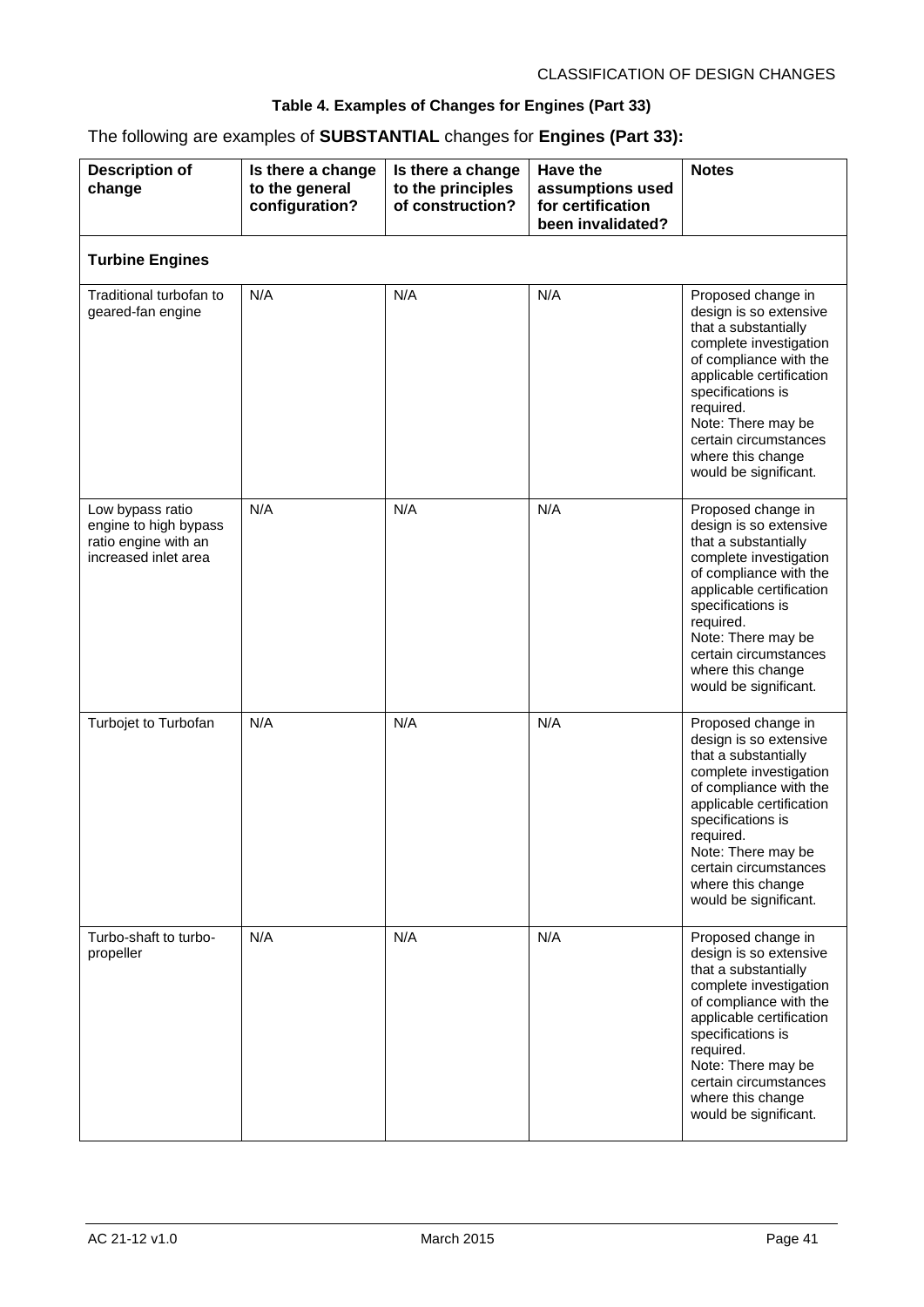| Conventional ducted<br>fan to unducted fan                                                                                                                                                                                                                                 | N/A       | N/A       | N/A       | Proposed change in<br>design is so extensive<br>that a substantially<br>complete investigation<br>of compliance with the<br>applicable certification<br>specifications is<br>required.<br>Note: There may be<br>certain circumstances<br>where this change<br>would be significant.                                                                                                  |
|----------------------------------------------------------------------------------------------------------------------------------------------------------------------------------------------------------------------------------------------------------------------------|-----------|-----------|-----------|--------------------------------------------------------------------------------------------------------------------------------------------------------------------------------------------------------------------------------------------------------------------------------------------------------------------------------------------------------------------------------------|
| Turbine engine for<br>subsonic operation to<br>afterburning engine for<br>supersonic operation                                                                                                                                                                             | N/A       | N/A       | N/A       | Proposed change in<br>design is so extensive<br>that a substantially<br>complete investigation<br>of compliance with the<br>applicable certification<br>specifications is<br>required.                                                                                                                                                                                               |
| Increase/decrease in<br>the number of<br>compressor/turbine<br>stages with resultant<br>change in approved<br>limitations*<br>(* excludes life limits)                                                                                                                     | Yes       | No        | Yes       | Change is associated<br>with other changes to<br>the ratings and<br>operating limitations;<br>engine dynamic<br>behaviour in terms of<br>backbone bending,<br>torque spike effects on<br>casing, surge and stall<br>characteristics, etc.                                                                                                                                            |
| New design fan blade<br>and fan hub, or a<br>bladed fan disk to a<br>blisk or a fan diameter<br>change that could not<br>be retrofitted                                                                                                                                    | Yes       | No        | Yes       | Change is associated<br>with other changes to<br>the engine thrust,<br>ratings and operating<br>limitations; engine<br>dynamic behaviour in<br>terms of backbone<br>bending, torque spike<br>effects on casing,<br>foreign object ingestion<br>behaviour, burst model<br>protection for the<br>aircraft. If there is a<br>diameter change,<br>installation will be also<br>affected. |
| Hydro-Mechanical<br>control to FADEC/EEC<br>without hydro-<br>mechanical backup                                                                                                                                                                                            | Yes       | <b>No</b> | <b>No</b> | Change in engine<br>control configuration.<br>Not interchangeable.<br>Likely fundamental<br>change to engine<br>operation.                                                                                                                                                                                                                                                           |
| A change in the<br>containment case from<br>hard-wall to composite<br>construction or vice-<br>versa, that could not<br>be retrofitted without<br>additional major<br>changes to the engine<br>or restrictions in the<br>initial limitations in the<br>installation manual | <b>No</b> | Yes       | No        | Change in methods of<br>construction that have<br>affected inherent<br>strength, backbone<br>bending, blade to case<br>clearance retention,<br>containment wave<br>effect on installation,<br>effect on burst model,<br>torque spike effects.                                                                                                                                        |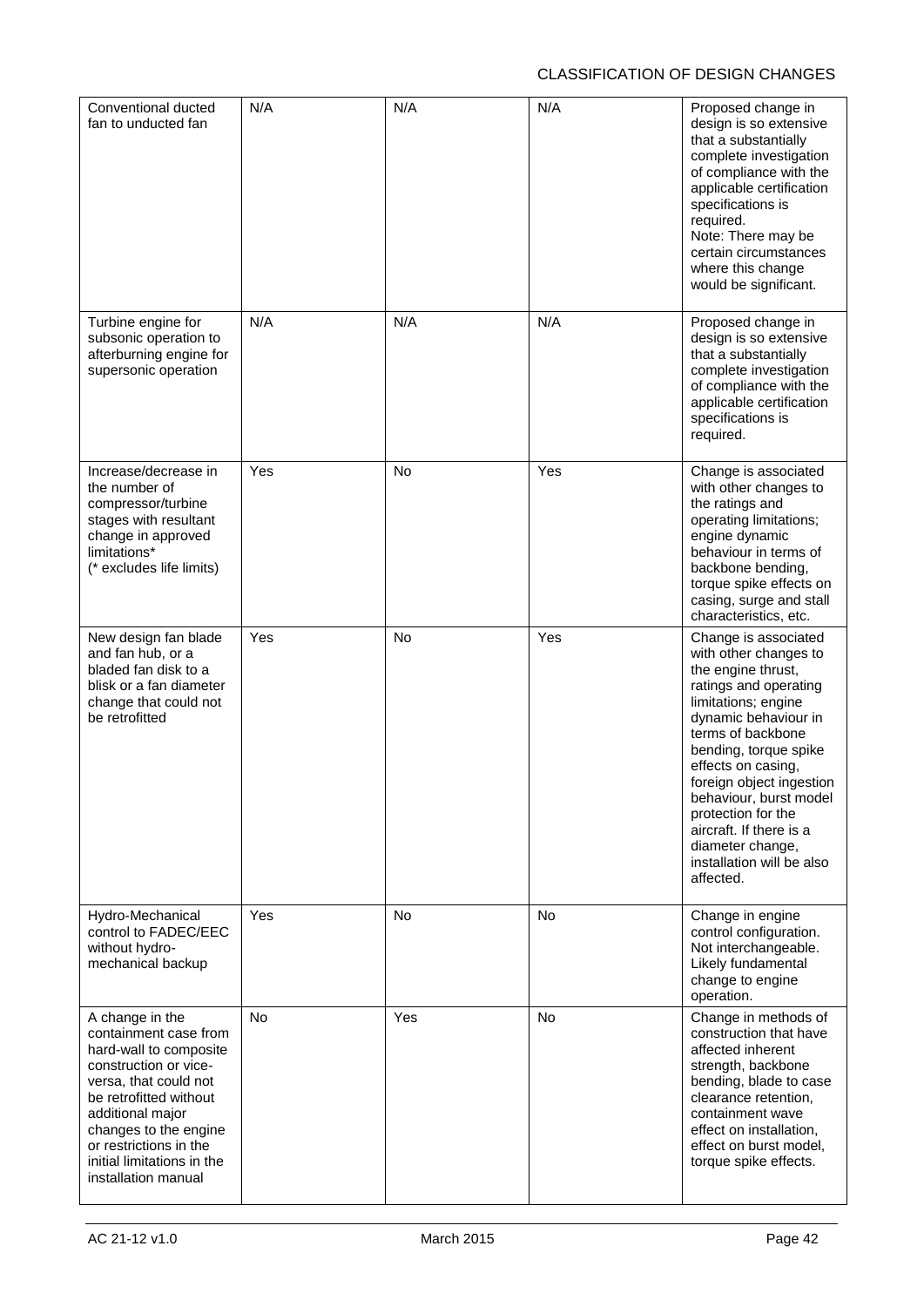| Replace gas generator<br>(core,<br>turbine/compressor/co<br>mbustor) with a<br>different one that is<br>associated with<br>changes in approved<br>limitations*<br>* excludes life limits | No  | No        | Yes       | Change is associated<br>with other changes that<br>would affect engine<br>thrust/power and may<br>affect the dynamic<br>behaviour of the<br>engine.<br>Assumptions used for<br>certification may no<br>longer be valid.                                                               |
|------------------------------------------------------------------------------------------------------------------------------------------------------------------------------------------|-----|-----------|-----------|---------------------------------------------------------------------------------------------------------------------------------------------------------------------------------------------------------------------------------------------------------------------------------------|
| <b>Piston Engines</b>                                                                                                                                                                    |     |           |           |                                                                                                                                                                                                                                                                                       |
| Convert from<br>mechanical to<br>electronic control<br>system                                                                                                                            | Yes | Yes       | <b>No</b> | Change in engine<br>configuration:<br>Installation interface of<br>engine changed.<br>Changes to principles<br>of construction: Digital<br>controllers and sensors<br>require new<br>construction techniques<br>and environmental<br>testing.                                         |
| Add turbocharger that<br>increases performance<br>and changes in overall<br>product                                                                                                      | Yes | No        | Yes       | Change in general<br>configuration:<br>Installation interface of<br>engine changed<br>(exhaust system).<br>Certification<br>assumptions<br>invalidated: Change in<br>operating envelope and<br>performance.                                                                           |
| Convert from air-<br>cooled cylinders to<br>liquid cooled cylinders                                                                                                                      | Yes | <b>No</b> | Yes       | Change in general<br>configuration:<br>Installation interface of<br>engine changed<br>(cooling lines from<br>radiator, change to<br>cooling baffles).<br>Certification<br>assumptions<br>invalidated:<br>Change in operating<br>envelope and engine<br>temperature<br>specifications. |
| Convert from spark-<br>ignition to<br>compression-ignition                                                                                                                               | Yes | <b>No</b> | Yes       | Change in general<br>configuration:<br>Installation interface of<br>engine changed (no<br>mixture lever).<br>Certification<br>assumptions<br>invalidated: Change in<br>operating envelope and<br>performance.                                                                         |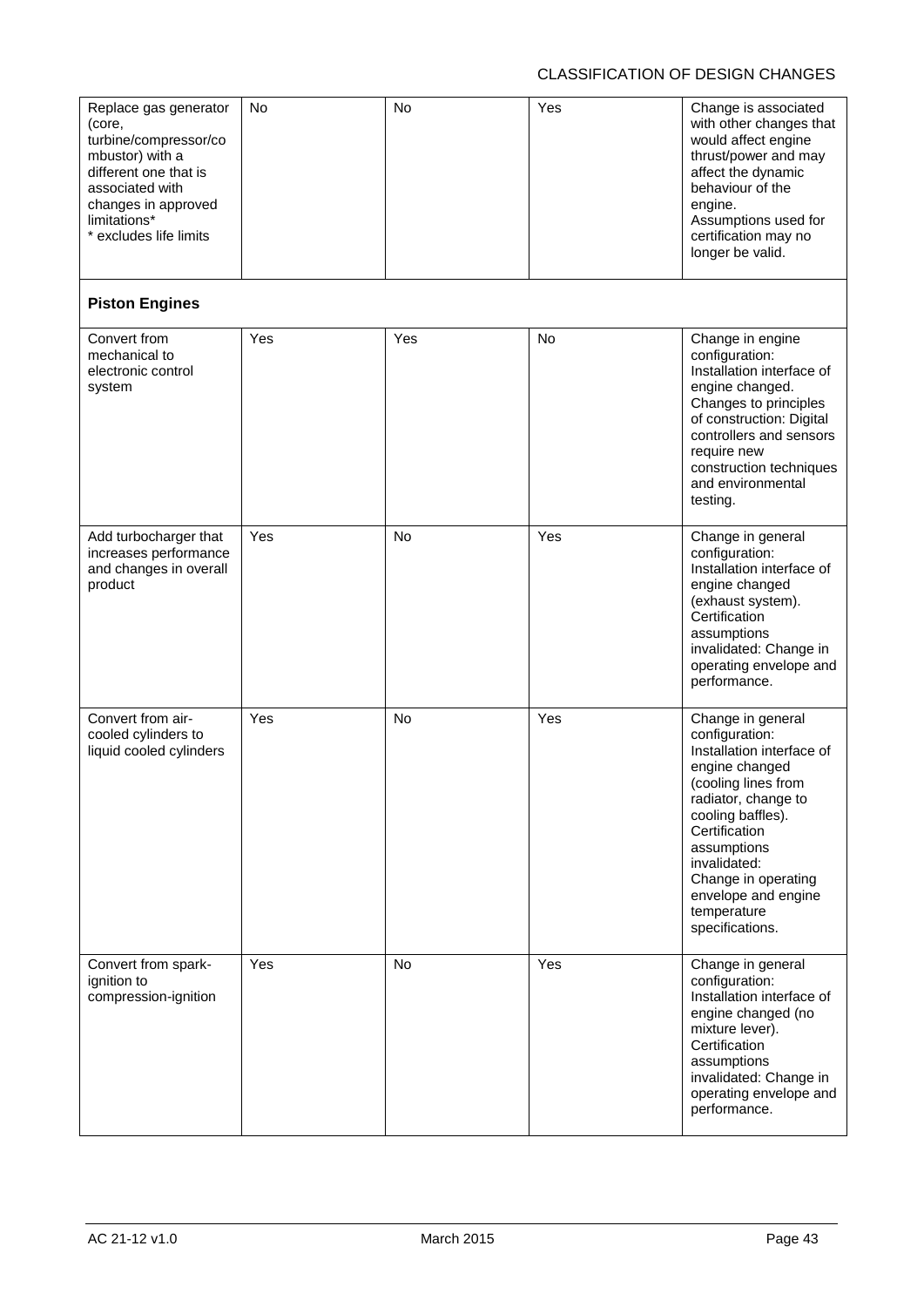## The following are examples of **SIGNIFICANT** changes for **Engines (Part 33)**:

| <b>Description of</b><br>change                                                                                                                                                                                                                                            | Is there a change<br>to the general<br>configuration? | Is there a change<br>to the principles<br>of construction? | Have the<br>assumptions used<br>for certification<br>been invalidated? | <b>Notes</b>                                                                                                                                                                                                                                                                                                                                                                         |  |  |  |
|----------------------------------------------------------------------------------------------------------------------------------------------------------------------------------------------------------------------------------------------------------------------------|-------------------------------------------------------|------------------------------------------------------------|------------------------------------------------------------------------|--------------------------------------------------------------------------------------------------------------------------------------------------------------------------------------------------------------------------------------------------------------------------------------------------------------------------------------------------------------------------------------|--|--|--|
| <b>Turbine Engines</b>                                                                                                                                                                                                                                                     |                                                       |                                                            |                                                                        |                                                                                                                                                                                                                                                                                                                                                                                      |  |  |  |
| Increase/decrease in<br>the number of<br>compressor/turbine<br>stages with resultant<br>change in approved<br>limitations*.<br>(* excludes life limits)                                                                                                                    | Yes                                                   | <b>No</b>                                                  | Yes                                                                    | Change is associated<br>with other changes to<br>the ratings and<br>operating limitations;<br>engine dynamic<br>behaviour in terms of<br>backbone bending,<br>torque spike effects on<br>casing, surge and stall<br>characteristics, etc.                                                                                                                                            |  |  |  |
| New design fan blade<br>and fan hub, or a<br>bladed fan disk to a<br>blisk or a fan diameter<br>change that could not<br>be retrofitted                                                                                                                                    | Yes                                                   | <b>No</b>                                                  | Yes                                                                    | Change is associated<br>with other changes to<br>the engine thrust,<br>ratings and operating<br>limitations; engine<br>dynamic behaviour in<br>terms of backbone<br>bending, torque spike<br>effects on casing,<br>foreign object ingestion<br>behaviour, burst model<br>protection for the<br>aircraft. If there is a<br>diameter change,<br>installation will be also<br>affected. |  |  |  |
| Hydro-Mechanical<br>control to FADEC/EEC<br>without hydro-<br>mechanical backup                                                                                                                                                                                            | Yes                                                   | No                                                         | <b>No</b>                                                              | Change in engine<br>control configuration.<br>Not interchangeable.<br>Likely fundamental<br>change to engine<br>operation.                                                                                                                                                                                                                                                           |  |  |  |
| A change in the<br>containment case from<br>hard-wall to composite<br>construction or vice-<br>versa, that could not<br>be retrofitted without<br>additional major<br>changes to the engine<br>or restrictions in the<br>initial limitations in the<br>installation manual | <b>No</b>                                             | Yes                                                        | No                                                                     | Change in methods of<br>construction that have<br>affected inherent<br>strength, backbone<br>bending, blade to case<br>clearance retention,<br>containment wave<br>effect on installation,<br>effect on burst model,<br>torque spike effects.                                                                                                                                        |  |  |  |
| Replace gas generator<br>(core,<br>turbine/compressor/co<br>mbustor) with a<br>different one that is<br>associated with<br>changes in approved<br>limitations*<br>* excludes life limits                                                                                   | No                                                    | <b>No</b>                                                  | Yes                                                                    | Change is associated<br>with other changes that<br>would affect engine<br>thrust/power and may<br>affect the dynamic<br>behaviour of the<br>engine.<br>Assumptions used for<br>certification may no<br>longer be valid                                                                                                                                                               |  |  |  |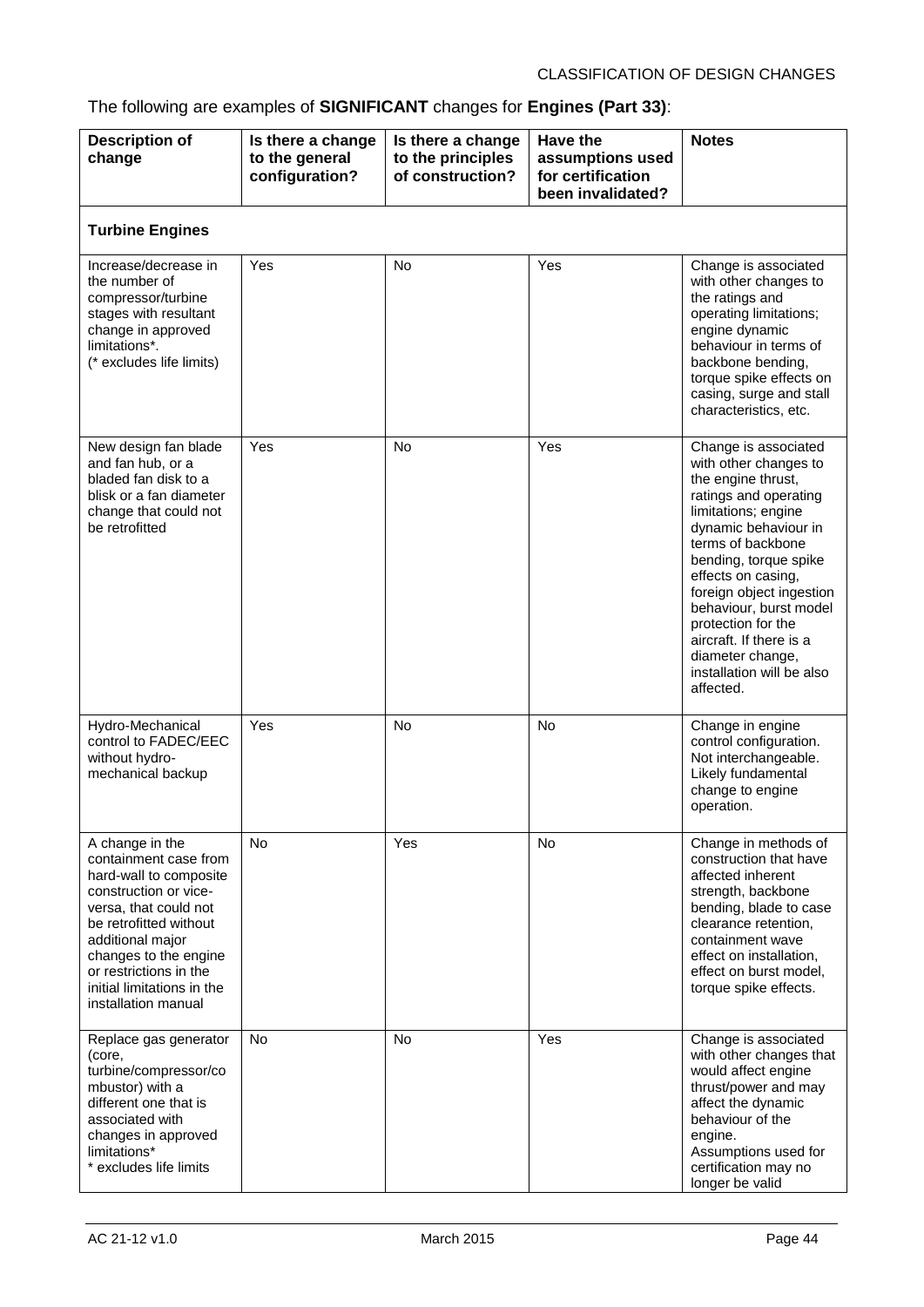| <b>Description of</b><br>change                                                     | Is there a change<br>to the general<br>configuration? | Is there a change<br>to the principles<br>of construction? | <b>Have the</b><br>assumptions used<br>for certification<br>been invalidated? | <b>Notes</b>                                                                                                                                                                                                                                                                          |
|-------------------------------------------------------------------------------------|-------------------------------------------------------|------------------------------------------------------------|-------------------------------------------------------------------------------|---------------------------------------------------------------------------------------------------------------------------------------------------------------------------------------------------------------------------------------------------------------------------------------|
| <b>Piston Engines</b>                                                               |                                                       |                                                            |                                                                               |                                                                                                                                                                                                                                                                                       |
| Convert from<br>mechanical to<br>electronic control<br>system                       | Yes                                                   | Yes                                                        | No                                                                            | Change in engine<br>configuration:<br>Installation interface of<br>engine changed.<br>Changes to principles<br>of construction: Digital<br>controllers and sensors<br>require new<br>construction techniques<br>and environmental<br>testing.                                         |
| Add turbocharger that<br>increases performance<br>and changes in overall<br>product | Yes                                                   | <b>No</b>                                                  | Yes                                                                           | Change in general<br>configuration:<br>Installation interface of<br>engine changed<br>(exhaust system).<br>Certification<br>assumptions<br>invalidated: Change in<br>operating envelope and<br>performance.                                                                           |
| Convert from air-<br>cooled cylinders to<br>liquid cooled cylinders.                | Yes                                                   | <b>No</b>                                                  | Yes                                                                           | Change in general<br>configuration:<br>Installation interface of<br>engine changed<br>(cooling lines from<br>radiator, change to<br>cooling baffles).<br>Certification<br>assumptions<br>invalidated:<br>Change in operating<br>envelope and engine<br>temperature<br>specifications. |
| Convert from spark-<br>ignition to<br>compression-ignition                          | <b>Yes</b>                                            | <b>No</b>                                                  | Yes                                                                           | Change in general<br>configuration:<br>Installation interface of<br>engine changed (no<br>mixture lever).<br>Certification<br>assumptions<br>invalidated: Change in<br>operating envelope and<br>performance.                                                                         |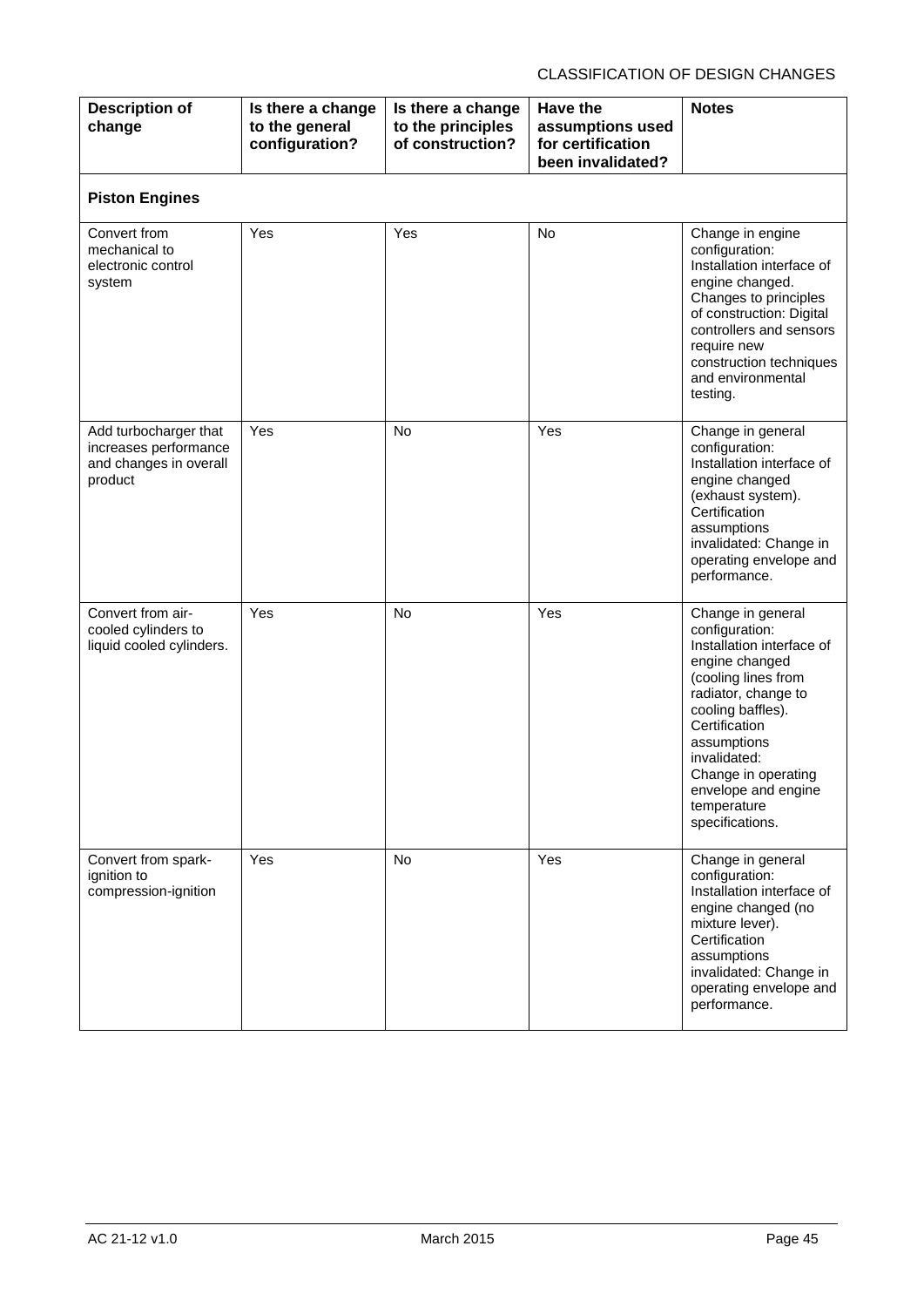## The following are examples of **NOT SIGNIFICANT** changes for **Engines (Part 33)**:

| <b>Description of</b><br>change                                                                                              | Is there a change<br>to the general<br>configuration? | Is there a change<br>to the principles<br>of construction? | Have the<br>assumptions used<br>for certification<br>been invalidated? | <b>Notes</b>                                                                                                                                                                               |  |  |  |
|------------------------------------------------------------------------------------------------------------------------------|-------------------------------------------------------|------------------------------------------------------------|------------------------------------------------------------------------|--------------------------------------------------------------------------------------------------------------------------------------------------------------------------------------------|--|--|--|
| <b>Turbine Engines</b>                                                                                                       |                                                       |                                                            |                                                                        |                                                                                                                                                                                            |  |  |  |
| Change in the material<br>from one type of metal<br>to another type of<br>metal of a compressor<br>drum                      | <b>No</b>                                             | <b>No</b>                                                  | <b>No</b>                                                              | No change in<br>performance.<br>Assumptions are still<br>valid.                                                                                                                            |  |  |  |
| Increase/decrease in<br>the number of<br>compressor/turbine<br>stages without<br>resultant change in<br>performance envelope | <b>No</b>                                             | <b>No</b>                                                  | <b>No</b>                                                              | No change in<br>performance.<br>Assumptions are still<br>valid.                                                                                                                            |  |  |  |
| New components<br>internal to the<br>FADEC/EEC the<br>introduction of which<br>does not change the<br>function of the system | <b>No</b>                                             | <b>No</b>                                                  | <b>No</b>                                                              | No change in<br>configuration.<br>Retrofitable.<br>Assumptions used for<br>certification are still<br>valid.<br>Possible changes in<br>principles of<br>construction are<br>insignificant. |  |  |  |
| Software changes                                                                                                             | <b>No</b>                                             | <b>No</b>                                                  | <b>No</b>                                                              |                                                                                                                                                                                            |  |  |  |
| Rub-strip design<br>changes                                                                                                  | No                                                    | No                                                         | No                                                                     |                                                                                                                                                                                            |  |  |  |
| A new combustor that<br>does not change the<br>approved limitations, or<br>dynamic behaviour*<br>(* excludes life limits)    | <b>No</b>                                             | No                                                         | No                                                                     |                                                                                                                                                                                            |  |  |  |
| Bearing changes                                                                                                              | No                                                    | <b>No</b>                                                  | <b>No</b>                                                              |                                                                                                                                                                                            |  |  |  |
| New blade designs<br>with similar material<br>that can be retrofitted                                                        | No                                                    | No                                                         | No                                                                     |                                                                                                                                                                                            |  |  |  |
| Fan blade re-design<br>that can be retrofitted                                                                               | No                                                    | No                                                         | No                                                                     |                                                                                                                                                                                            |  |  |  |
| Oil tank re-design                                                                                                           | No                                                    | No                                                         | No                                                                     |                                                                                                                                                                                            |  |  |  |
| Change from one<br>hydro-mechanical<br>control to another<br>hydro-mechanical<br>control                                     | No                                                    | No                                                         | No                                                                     |                                                                                                                                                                                            |  |  |  |
| Change to limits on life<br>limited components                                                                               | <b>No</b>                                             | <b>No</b>                                                  | <b>No</b>                                                              |                                                                                                                                                                                            |  |  |  |
| Changes to limits on<br>exhaust gas<br>temperature                                                                           | <b>No</b>                                             | No                                                         | No                                                                     |                                                                                                                                                                                            |  |  |  |
| Changes in<br>certification<br>maintenance<br>requirements (CMR)<br>with no configuration<br>changes                         | <b>No</b>                                             | No                                                         | No                                                                     |                                                                                                                                                                                            |  |  |  |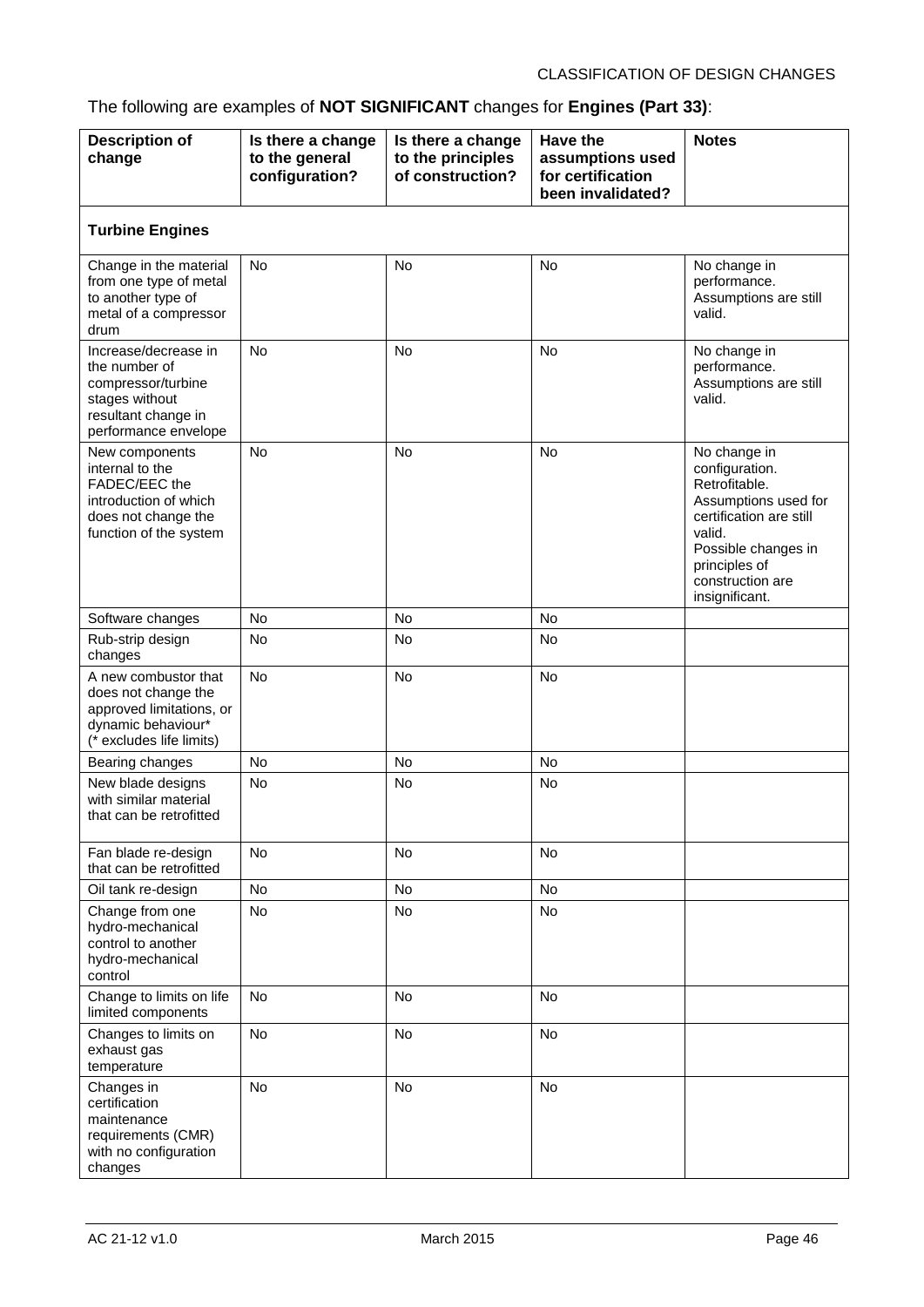| <b>Description of</b><br>change                                                                                                                                                                                                                                                                        | Is there a change<br>to the general<br>configuration? | Is there a change<br>to the principles<br>of construction? | Have the<br>assumptions used<br>for certification<br>been invalidated? | <b>Notes</b> |
|--------------------------------------------------------------------------------------------------------------------------------------------------------------------------------------------------------------------------------------------------------------------------------------------------------|-------------------------------------------------------|------------------------------------------------------------|------------------------------------------------------------------------|--------------|
| Bump ratings within<br>the product's physical<br>capabilities that may<br>be enhanced with gas<br>path changes such as<br>blade re-stagger,<br>cooling hole patterns,<br>blade coating changes,<br>etc.                                                                                                | <b>No</b>                                             | <b>No</b>                                                  | <b>No</b>                                                              |              |
| A change in principal<br>physical properties and<br>mechanics of load<br>transfer of a material of<br>primary structure or<br>highly loaded<br>components. For<br>example, change from<br>traditional metal to<br>either an exotic alloy or<br>a composite material<br>on a highly loaded<br>component | <b>No</b>                                             | No                                                         | No                                                                     |              |
| <b>Piston Engines</b>                                                                                                                                                                                                                                                                                  |                                                       |                                                            |                                                                        |              |
| A change in principal<br>physical properties and<br>mechanics of load<br>transfer of a material of<br>primary structure or<br>highly loaded<br>components. For<br>example, change from<br>traditional metal to<br>either an exotic alloy or<br>a composite material<br>on a highly loaded<br>component | No                                                    | No                                                         | No                                                                     |              |
| New or redesigned<br>cylinder head, or<br>valves or pistons                                                                                                                                                                                                                                            | No                                                    | No                                                         | No                                                                     |              |
| Changes in crankshaft                                                                                                                                                                                                                                                                                  | No                                                    | No                                                         | No                                                                     |              |
| Changes in crankcase                                                                                                                                                                                                                                                                                   | No                                                    | No                                                         | No                                                                     |              |
| Changes in carburettor                                                                                                                                                                                                                                                                                 | No                                                    | No                                                         | No                                                                     |              |
| Changes in<br>mechanical fuel<br>injection system                                                                                                                                                                                                                                                      | No                                                    | No                                                         | No                                                                     |              |
| Changes in<br>mechanical fuel<br>injection pump                                                                                                                                                                                                                                                        | No                                                    | No                                                         | No                                                                     |              |
| Engine model change<br>to accommodate new<br>aeroplane installation.<br>No change in<br>principles of operation<br>of major subsystems;<br>no significant<br>expansion in power or<br>operating envelopes or<br>in limitations                                                                         | No                                                    | No                                                         | No                                                                     |              |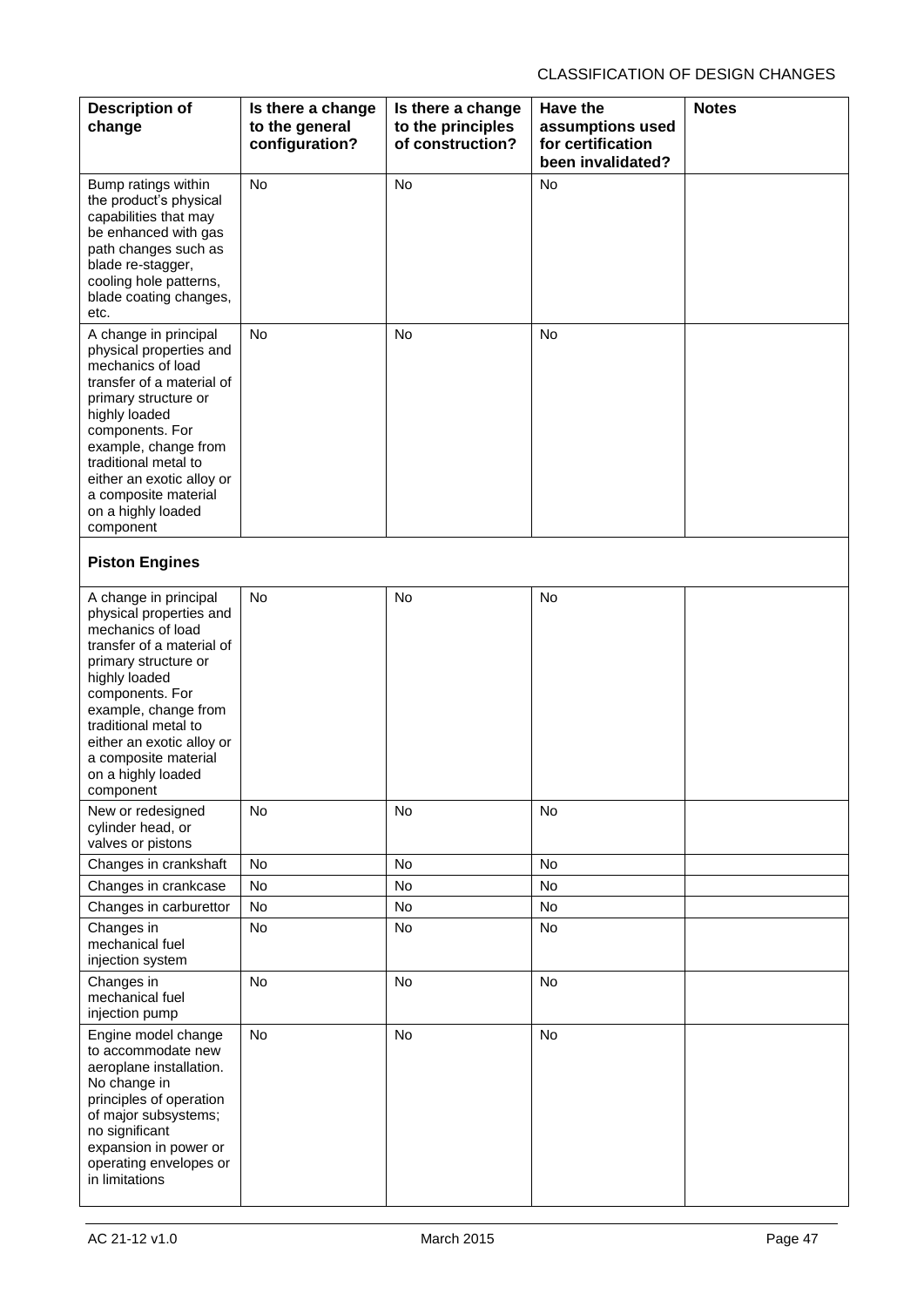| <b>Description of</b><br>change                                                                                                                                                                                                                                                                                       | Is there a change<br>to the general<br>configuration? | Is there a change<br>to the principles<br>of construction? | <b>Have the</b><br>assumptions used<br>for certification<br>been invalidated? | <b>Notes</b> |
|-----------------------------------------------------------------------------------------------------------------------------------------------------------------------------------------------------------------------------------------------------------------------------------------------------------------------|-------------------------------------------------------|------------------------------------------------------------|-------------------------------------------------------------------------------|--------------|
| No change in basic<br>principles of operation,<br>or a simple mechanical<br>change. For example,<br>change from dual<br>magneto to two single<br>magnetos on a model.                                                                                                                                                 | <b>No</b>                                             | No                                                         | No                                                                            |              |
| Subsystem change<br>produces no changes<br>in base engine input<br>parameters, and<br>previous analysis can<br>be reliably extended.<br>For example, a change<br>in turbocharger where<br>induction system inlet<br>conditions remain<br>unchanged, or if<br>changed, the effects<br>can be reliably<br>extrapolated. | <b>No</b>                                             | <b>No</b>                                                  | <b>No</b>                                                                     |              |
| Change in material of<br>secondary structure or<br>not highly loaded<br>component. For<br>example, a change<br>from metal to<br>composite material in a<br>non-highly loaded<br>component, such as an<br>oil pan that is not used<br>as a mount pad.                                                                  | <b>No</b>                                             | No                                                         | <b>No</b>                                                                     |              |
| Change in material that<br>retains the physical<br>properties and<br>mechanics of load<br>transfer. For example,<br>a change in trace<br>elements in a metal<br>casting for ease of<br>pouring or to update to<br>a newer or more<br>readily available alloy<br>with similar mechanical<br>properties.                | <b>No</b>                                             | <b>No</b>                                                  | No                                                                            |              |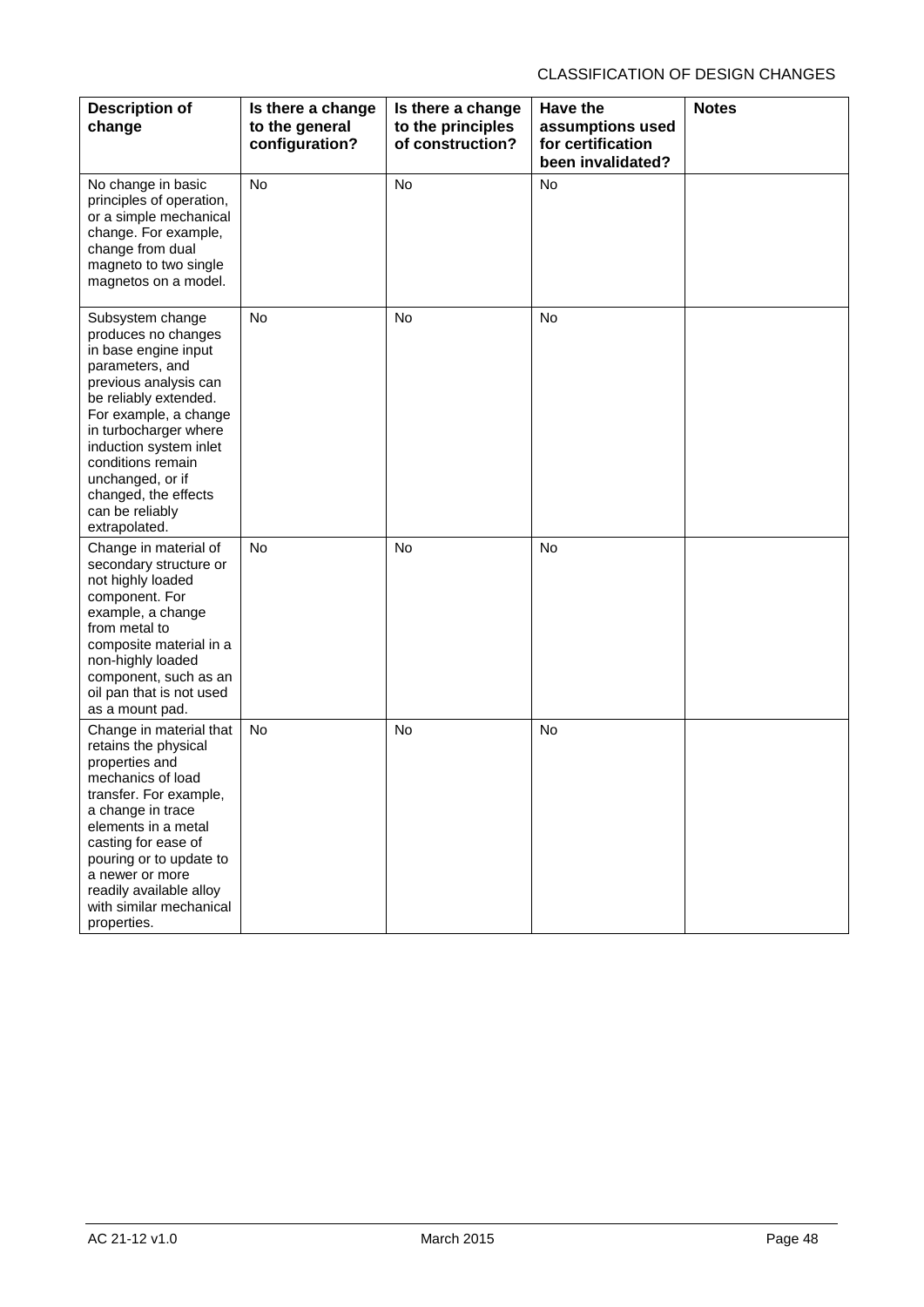#### **Table 4. Examples of Changes for Propellers (Part 35)**

The following are examples of **SUBSTANTIAL** changes for **Propellers (Part 35)**:

| <b>Description of</b><br>change   | Is there a change<br>to the general<br>configuration? | Is there a change<br>to the principles<br>of construction? | Have the<br>assumptions used<br>for certification<br>been invalidated? | <b>Notes</b>                                                                                                                                                                           |
|-----------------------------------|-------------------------------------------------------|------------------------------------------------------------|------------------------------------------------------------------------|----------------------------------------------------------------------------------------------------------------------------------------------------------------------------------------|
| Change in the number<br>of blades | N/A                                                   | N/A                                                        | N/A                                                                    | Proposed change in<br>design is so extensive<br>that a substantially<br>complete investigation<br>of compliance with the<br>applicable certification<br>specifications is<br>required. |

#### The following are examples of **SIGNIFICANT** changes for **Propellers (Part 35)**:

| <b>Description of</b><br>change                                                                                 | Is there a change<br>to the general<br>configuration? | Is there a change<br>to the principles<br>of construction? | <b>Have the</b><br>assumptions used<br>for certification<br>been invalidated? | <b>Notes</b>                                                                                                                                                                                                                                  |
|-----------------------------------------------------------------------------------------------------------------|-------------------------------------------------------|------------------------------------------------------------|-------------------------------------------------------------------------------|-----------------------------------------------------------------------------------------------------------------------------------------------------------------------------------------------------------------------------------------------|
| Principle of pitch<br>change such as a<br>change from single<br>acting to dual acting                           | Yes                                                   | Yes                                                        | Yes                                                                           | Requires extensive<br>modification of the<br>pitch change system<br>with the introduction of<br>back-up systems.<br>The inherent control<br>system requires re-<br>evaluation.                                                                |
| Introduction of a<br>different principle of<br>blade retention such as<br>a single row to a dual<br>row bearing | Yes                                                   | Yes                                                        | <b>No</b>                                                                     | Requires extensive<br>modification of the<br>propeller hub and<br>blade structure.<br>The inherent strength<br>requires re-evaluation.                                                                                                        |
| A hub configuration<br>change such as a split<br>hub to a one-piece hub                                         | Yes                                                   | Yes                                                        | <b>No</b>                                                                     | Requires extensive<br>modification of the<br>propeller hub structure.<br>The inherent strength<br>requires re-evaluation.                                                                                                                     |
| Changing the method<br>of mounting the<br>propeller to the engine<br>such as a spline to a<br>flange mount      | Yes                                                   | Yes                                                        | <b>No</b>                                                                     | Requires extensive<br>modification of the<br>propeller hub structure.<br>Note: Such a change<br>could be considered<br>not significant if<br>implemented without a<br>change in general<br>configuration or<br>principals of<br>construction. |
| Change in hub material<br>from steel to aluminium                                                               | Yes                                                   | Yes                                                        | No                                                                            | Requires extensive<br>modification of the<br>propeller hub structure<br>and change to method<br>of blade retention.<br>The inherent strength<br>requires re-evaluation.                                                                       |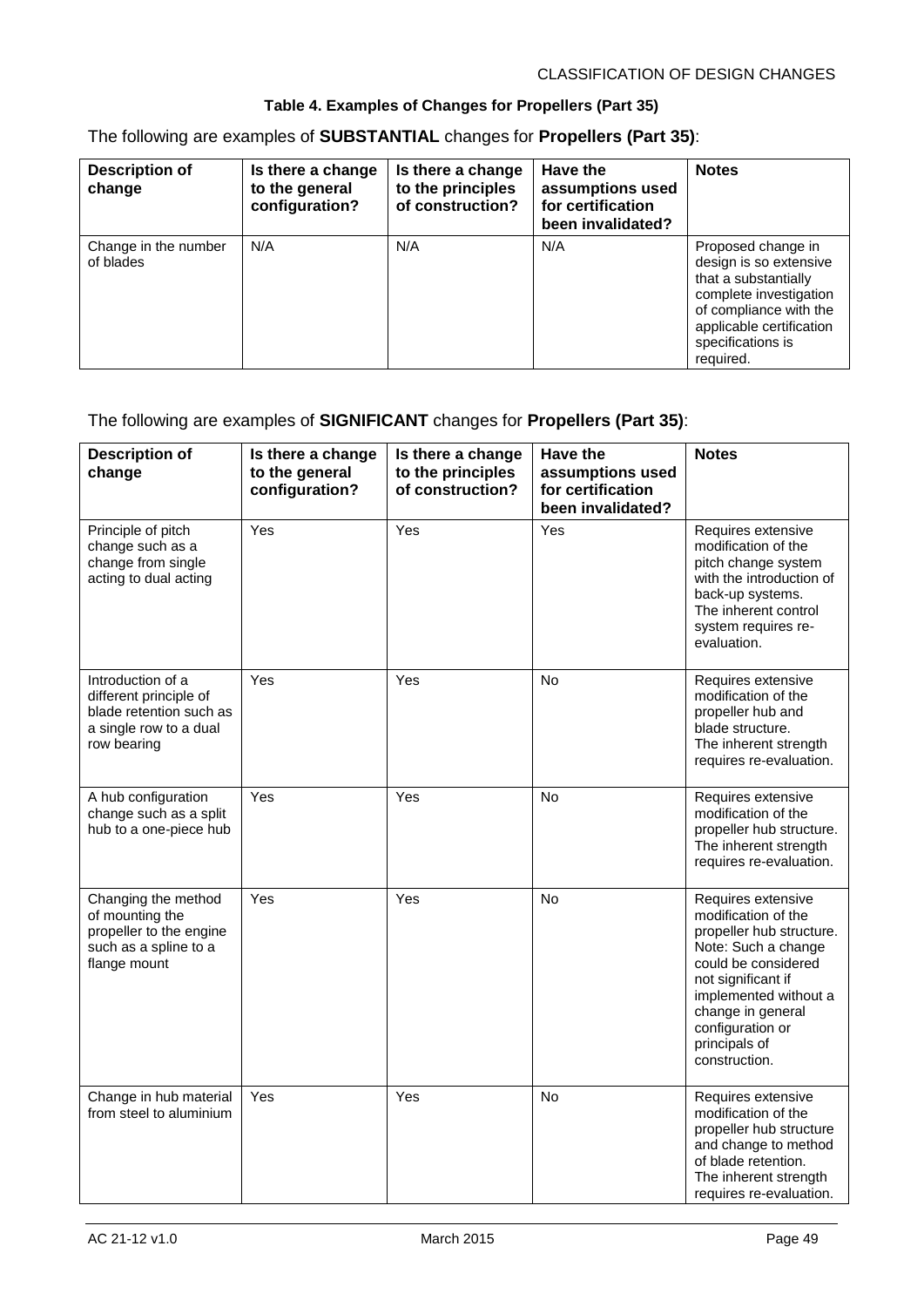| <b>Description of</b><br>change                           | Is there a change<br>to the general<br>configuration? | Is there a change<br>to the principles<br>of construction? | Have the<br>assumptions used<br>for certification<br>been invalidated? | <b>Notes</b>                                                                                                                                                                                                                                                                                                                                                                                                         |
|-----------------------------------------------------------|-------------------------------------------------------|------------------------------------------------------------|------------------------------------------------------------------------|----------------------------------------------------------------------------------------------------------------------------------------------------------------------------------------------------------------------------------------------------------------------------------------------------------------------------------------------------------------------------------------------------------------------|
| Change in blade<br>material from metal to<br>composite    | Yes                                                   | Yes                                                        | Yes                                                                    | Requires extensive<br>modification of the<br>propeller blade<br>structure and change<br>to method of blade<br>retention. Composite<br>construction methods<br>required.<br>The inherent strength<br>requires re-evaluation.                                                                                                                                                                                          |
| Change from hydro-<br>mechanical to<br>electronic control | Yes                                                   | Yes                                                        | Yes                                                                    | Electronic<br>manufacturing and<br>design methods<br>required.<br>Assumptions used for<br>certification are no<br>longer valid or were not<br>addressed in the<br>original certification,<br>i.e., high intensity radio<br>frequency (HIRF) and<br>lightning protection,<br>fault tolerance,<br>software certification<br>and other aspects.<br>The propeller will<br>require special<br>conditions under<br>21.016. |

### The following are examples of **NOT SIGNIFICANT** changes for **Propellers (Part 35)**:

| <b>Description of</b><br>change                                                   | Is there a change<br>to the general<br>configuration? | Is there a change<br>to the principles<br>of construction? | Have the<br>assumptions used<br>for certification<br>been invalidated? | <b>Notes</b>                                                                                |
|-----------------------------------------------------------------------------------|-------------------------------------------------------|------------------------------------------------------------|------------------------------------------------------------------------|---------------------------------------------------------------------------------------------|
| Change in the material<br>of a blade bearing                                      | No.                                                   | <b>No</b>                                                  | <b>No</b>                                                              |                                                                                             |
| Change to a<br>component in the<br>control system                                 | No.                                                   | <b>No</b>                                                  | <b>No</b>                                                              |                                                                                             |
| Change to a de-icer<br>boot                                                       | <b>No</b>                                             | No.                                                        | <b>No</b>                                                              |                                                                                             |
| Changes to the<br>operational design<br>envelope such as an<br>increase in power. | <b>No</b>                                             | <b>No</b>                                                  | <b>No</b>                                                              | Propeller's operating<br>characteristics and<br>inherent strength<br>require re-evaluation. |
| Change to the intended<br>usage such as normal<br>to aerobatic category           | N <sub>o</sub>                                        | No.                                                        | <b>No</b>                                                              | Propeller's operating<br>characteristics and<br>inherent strength<br>require re-evaluation. |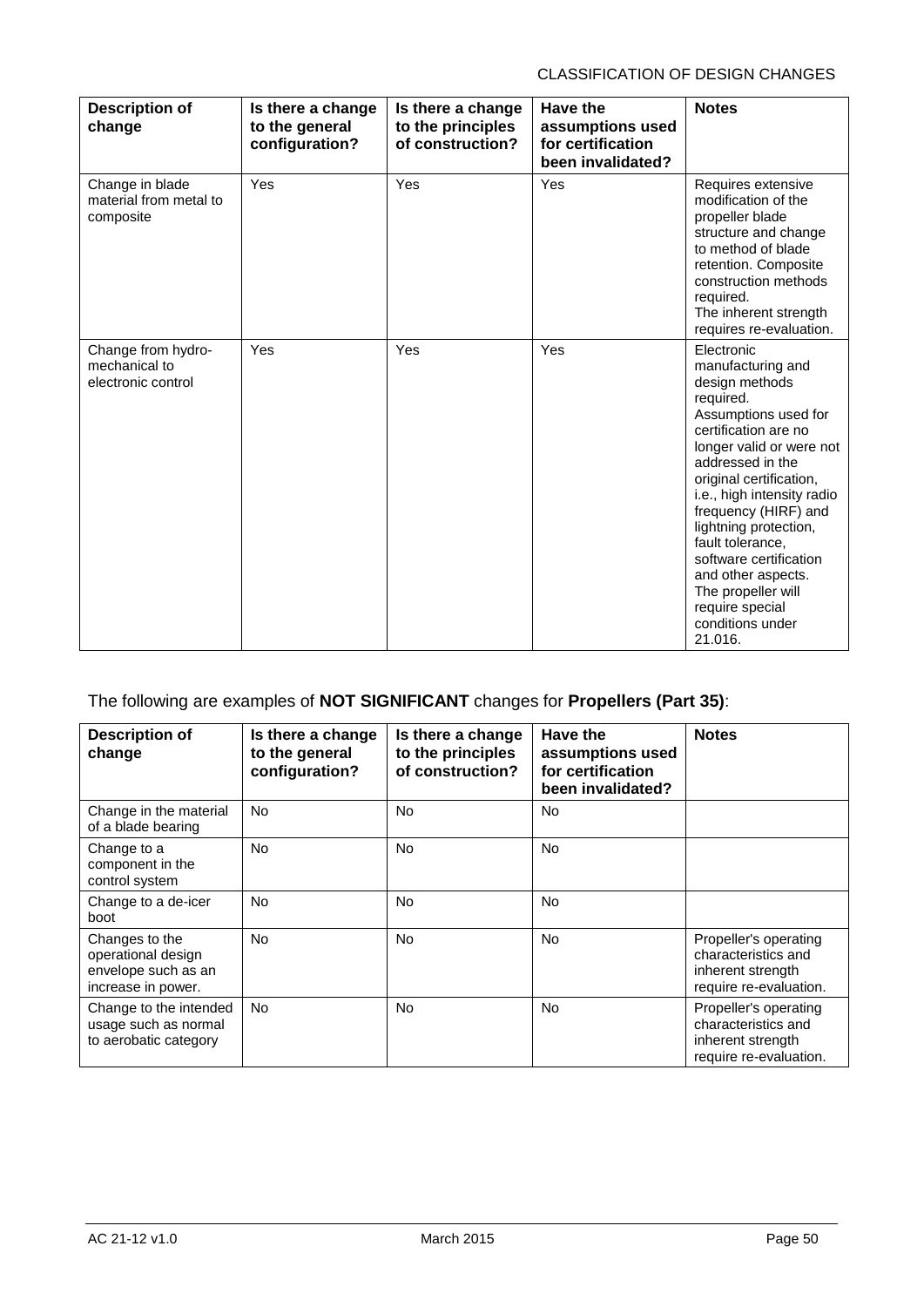# <span id="page-51-0"></span>**Appendix B**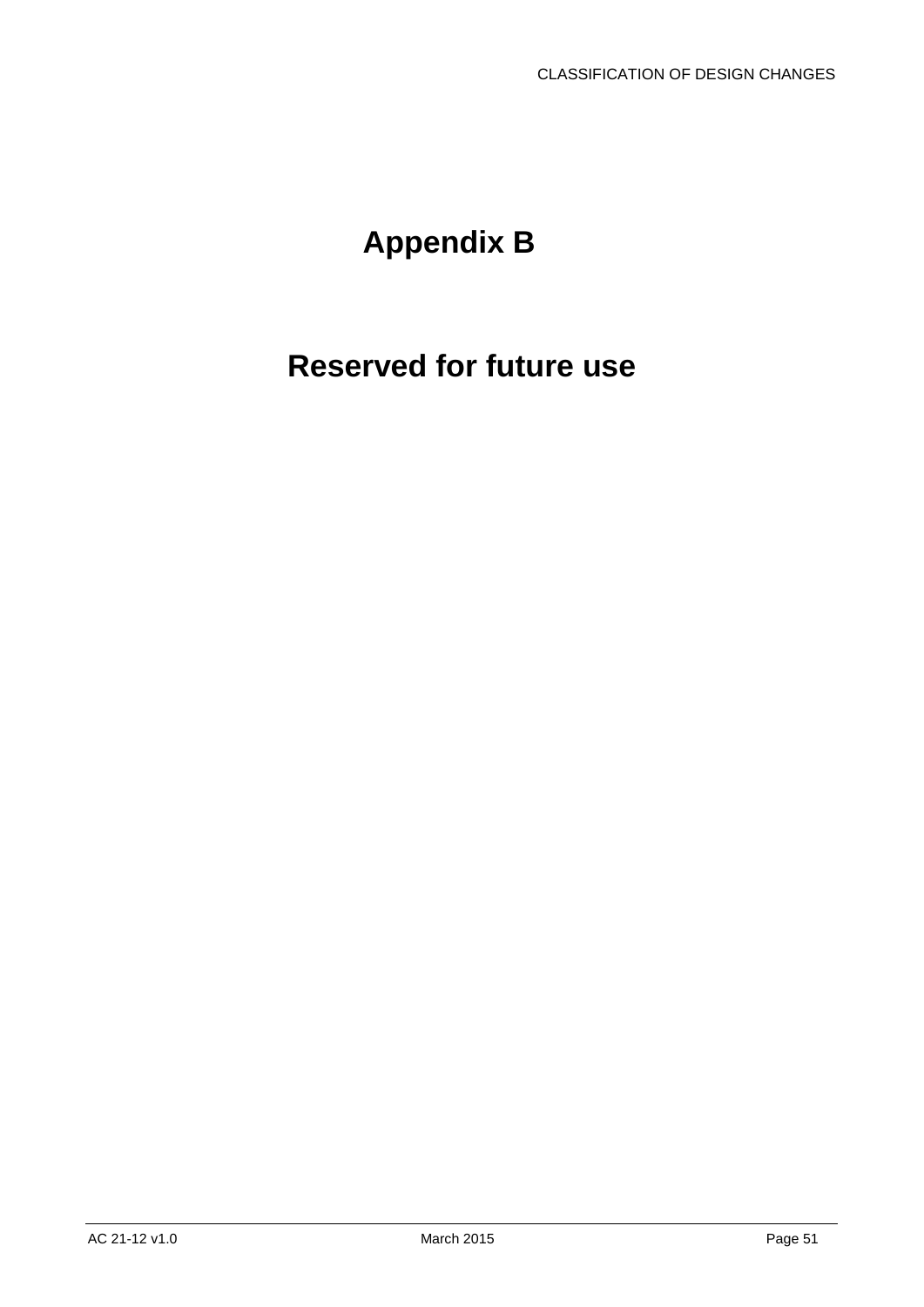# <span id="page-52-0"></span>**Appendix C**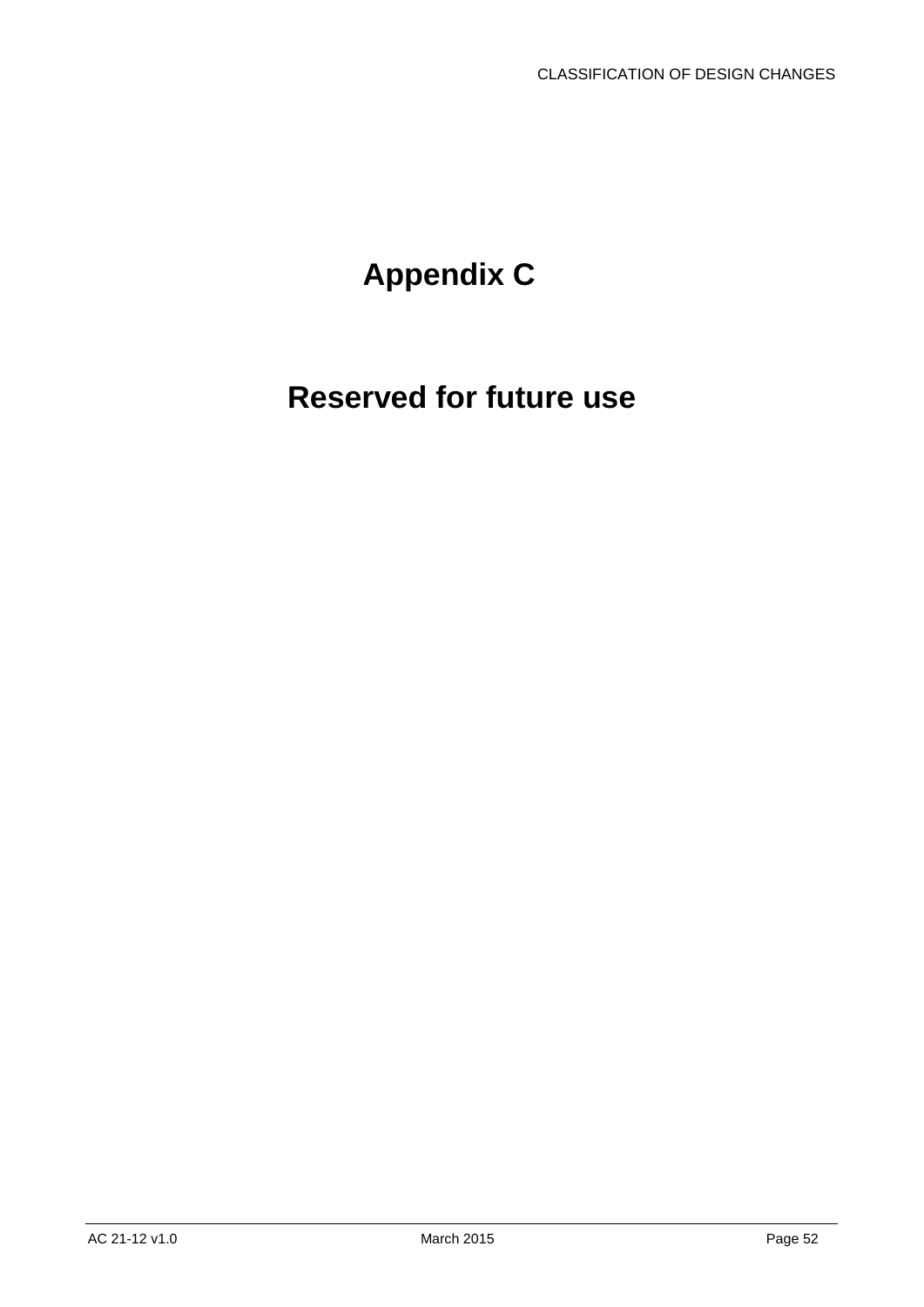# <span id="page-53-0"></span>**Appendix D**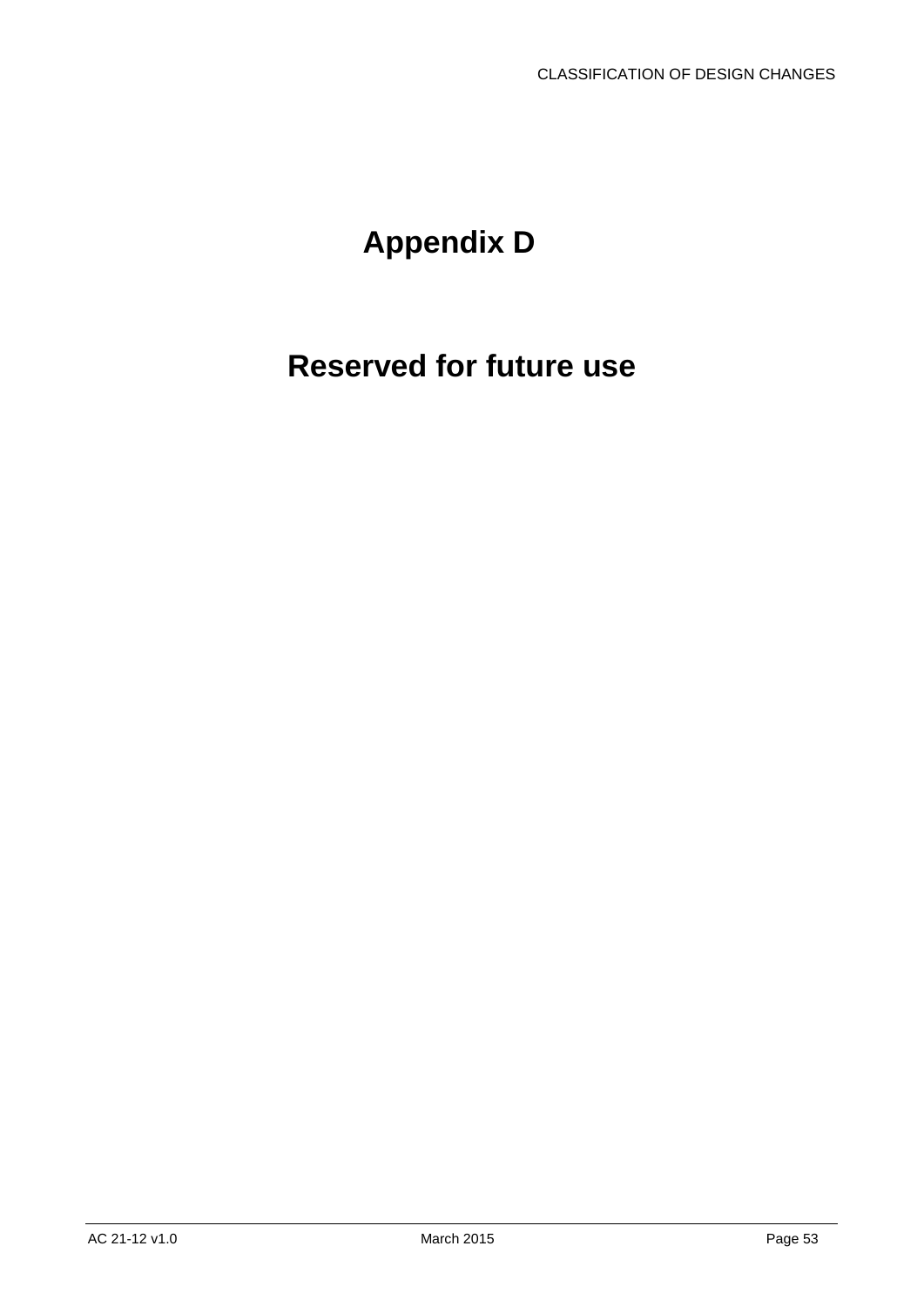# **Appendix E**

# <span id="page-54-0"></span>**Examples of major modifications**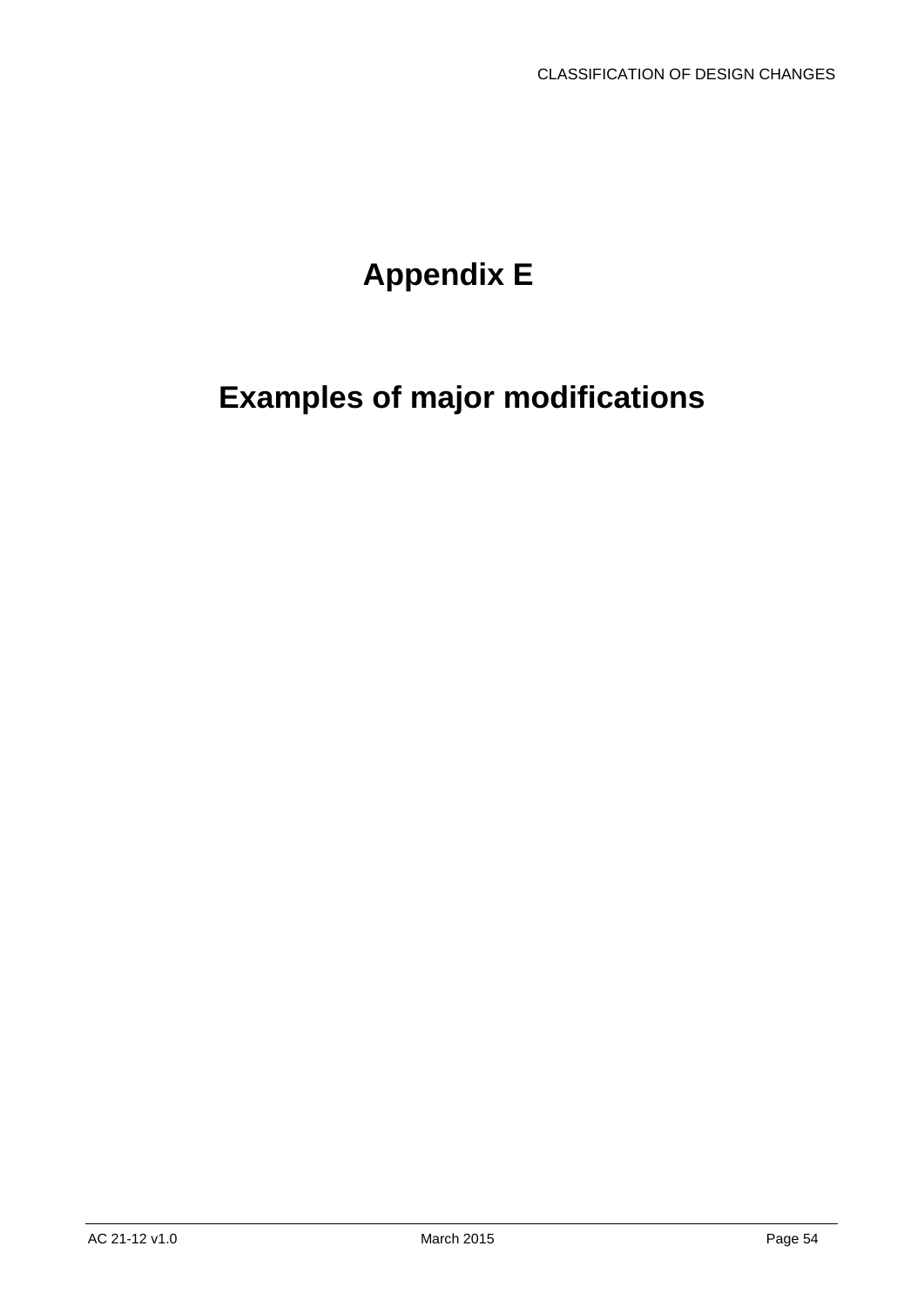### **E.1 Examples of major modifications per discipline**

- E.1.1 The information below is intended to provide some examples of major changes per discipline. It is not intended to present a comprehensive list of all major changes. Examples are categorised by discipline and are applicable to all aircraft, engines and propellers. However, a particular change may involve more than one discipline, for example a change to engine controls may be covered in engines and systems (software).
- E.1.2 Those involved with classification should always be aware of the interaction between disciplines and the consequences this will have when assessing the effects of a change (e.g. operations and structures, systems and structures, systems and systems).
- E.1.3 Where in this list of examples the words 'has effect' or 'affect(s)' are used, they are to be understood as being the opposite of 'no appreciable effect' as in the definition of minor change in regulation 21.093. The words 'has appreciable effect' and 'appreciably affect(s)' have been used to improve readability.

#### **E.1.4 Structure**

- E.1.4.1 Changes such as a cargo door cut-out, fuselage plugs, change of dihedral, addition of floats.
- E.1.4.2 Changes to materials, processes or methods of manufacture of primary structural elements, such as spars, frames and critical parts.
- E.1.4.3 Changes that adversely affect fatigue or damage tolerance or life limit characteristics.
- E.1.4.4 Changes that adversely affect aeroelastic characteristics.

#### **E.1.5 Cabin Safety**

- E.1.5.1 Changes which introduce a new cabin layout of sufficient change to require a reassessment of emergency evacuation capability or which adversely affect other aspects of passenger or crew safety. Items to consider include, but are not limited to:
	- a. changes to or introduction of dynamically tested seats
	- b. change to the pitch between seat rows
	- c. change of distance between seat and adjacent obstacle like a divider
	- d. changes to cabin lay outs that affect evacuation path or access to exits
	- e. installation of new galleys, toilets, wardrobes, etc.
	- f. installation of new type of electrically powered galley insert
	- g. changes to the pressurisation control system which adversely affect previously approved limitations.

#### **E.1.6 Flight**

- E.1.6.1 Changes which adversely affect the approved performance, such as high altitude operation, brake changes that affect braking performance.
- E.1.6.2 Changes which adversely affect the flight envelope.
- E.1.6.3 Changes which adversely affect the handling qualities of the product including changes to the flight controls function (gains adjustments, functional modification to software) or changes to the flight protection or warning system.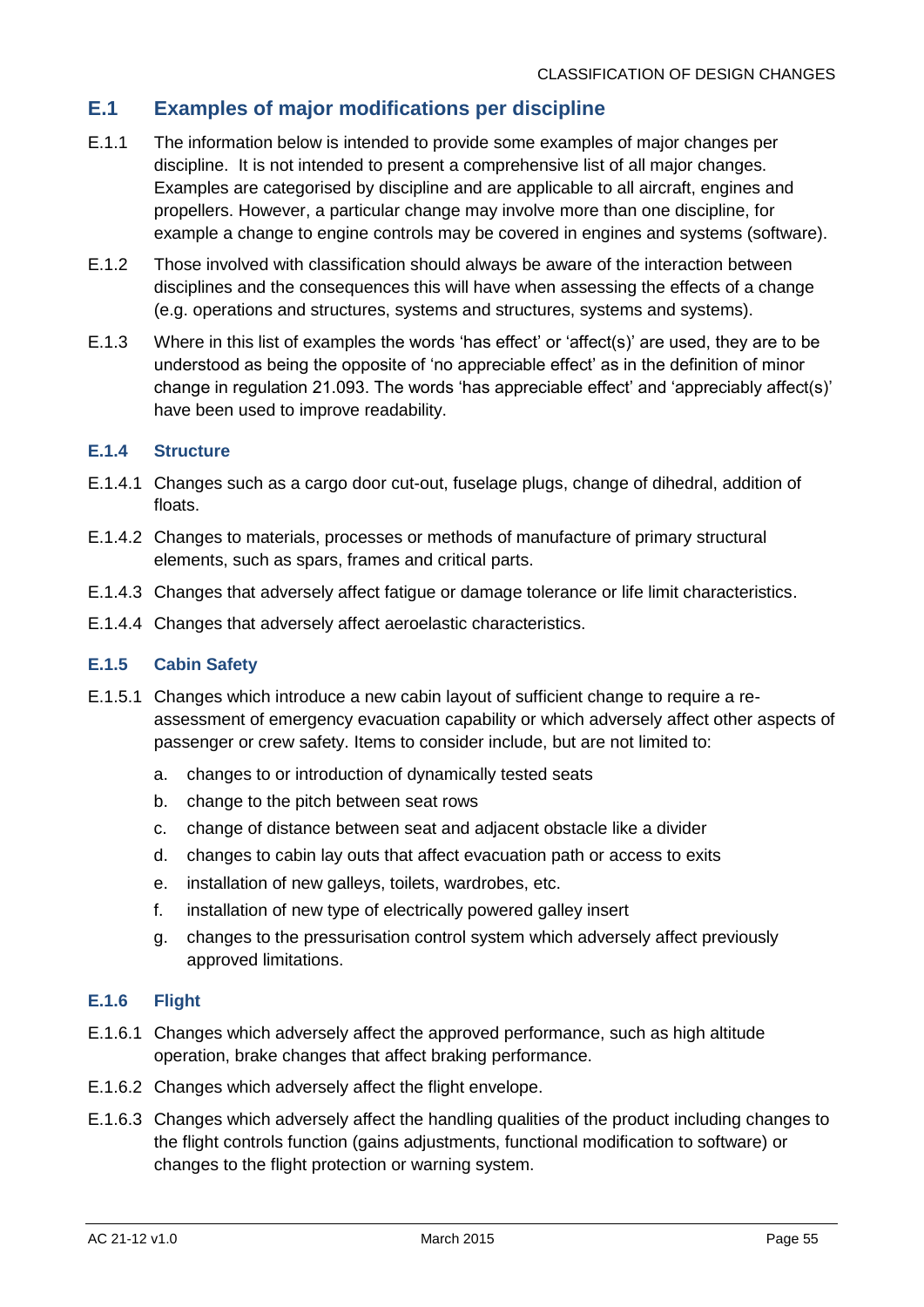#### **E.1.7 Systems**

- E.1.7.1 For systems assessed under FAR or CS 25.1309, the classification process is based on the functional aspects of the change and its potential effects on safety.
- E.1.7.2 Where failure effect is 'Catastrophic' or 'Hazardous', the change should be classified as major.
- E.1.7.3 Where failure effect is 'major', the change should be classified as major if:
	- a. aspects of the compliance demonstration use means that have not been previously accepted for the nature of the change to the system
	- b. the change affects the pilot/system interface (displays, controls, approved procedures), or
	- c. the change introduces new types of functions/systems such as GPS primary, TCAS, Predictive windshear, HUD.
- E.1.7.4 The assessment of the criteria for software changes to systems also needs to be performed.
- E.1.7.5 When software is involved, account should be taken also of the following guidelines:
	- a. Where a change is made to software produced in accordance with the guidelines of the latest edition of EASA AMC 20-115 (or equivalent, see EASA AMC-20 document) the change should be classified as major if any of the following apply, and the failure effect is Catastrophic, Hazardous or Major:
		- i. the executable code for software, determined to be Level A or Level B in accordance with the guidelines, is changed unless that change involves only a variation of a parameter value within a range already verified for the previous certification standard
		- ii. the software is upgraded to or downgraded from Level A, Level B or Level C, or
		- iii. the executable code, determined to be level C, is deeply changed, e.g. after a software re-engineering process accompanying a change of processor.
- E.1.7.6 For software developed to guidelines other than the latest edition of EASA AMC 20-115 (or equivalent), the applicant should assess changes in accordance with the foregoing principles.
- E.1.7.7 For other codes the principles noted above may be used. However, due consideration should be given to specific certification specifications/interpretations.
- E.1.7.8 A change to a system should be classified as minor where the failure effect would have no adverse safety implications of any flight operation.
- E.1.7.9 For more information see FAA AC 23.1309-1, FAA AC 25.1309-1 and EASA CS-25 AMC 25.1309.

#### **E.1.8 Propellers**

- E.1.8.1 Changes to:
	- a. diameter
	- b. airfoil
	- c. planform
	- d. material
	- e. blade retention system, etc.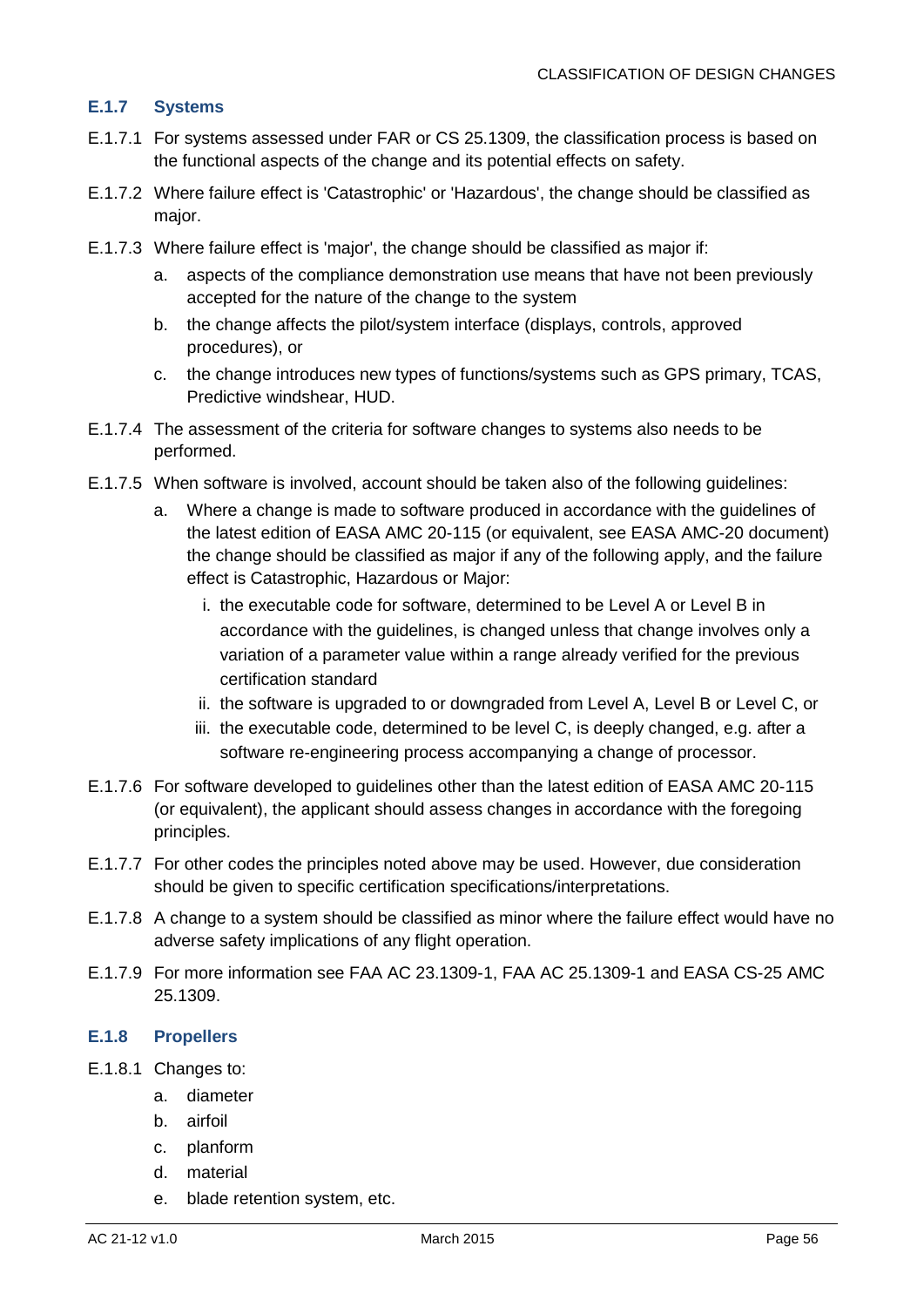#### **E.1.9 Engines**

- E.1.9.1 Changes:
	- a. that adversely affect operating speeds, temperatures, and other limitations
	- b. that affect or introduce parts identified by CS E-510 or FAR 33.75 where the failure effect has been shown to be hazardous
	- c. that affect or introduce engine critical parts or their life limits
	- d. to a structural part which requires a re-substantiation of the fatigue and static load determination used during certification
	- e. to any part of the engine which adversely affects the existing containment capability of the structure
	- f. that adversely affect the fuel, oil and air systems, which alter the method of operation, or require reinvestigation against the type-certification basis
	- g. that introduce new materials or processes, particularly on critical components.

#### **E.1.10 Rotors and drive systems**

- E.1.10.1Changes that:
	- a. adversely affect fatigue evaluation unless the service life or inspection interval are unchanged. This includes changes to materials, processes or methods of manufacture of parts, such as:
		- i. rotor blades
		- ii. rotor hubs including dampers and controls
		- iii. gears
		- iv. drive shafts
		- v. couplings
	- b. affect systems the failure of which may have hazardous or catastrophic effects. The design assessment will include:
		- i. cooling system
		- ii. lubrication system
		- iii. rotor controls
	- c. adversely affect the results of the rotor drive system endurance test, the rotor drive system being defined in CS or FAR 27/29.917
	- d. adversely affect the results of the shafting critical speed analysis required by CS or FAR 27/29.931.

#### **E.1.11 Environment**

E.1.11.1Where a change is made to an aircraft or aircraft engine, the effect of the change on the product's environmental characteristics should be taken into account. Examples of changes that might have an appreciable effect on the product's environmental characteristics, and might therefore be classified as a major change, are listed below. The examples are not exhaustive and will not, in every case, result in an appreciable change to the product's environmental characteristics, and therefore, will not per-se and in every case result in a major change classification.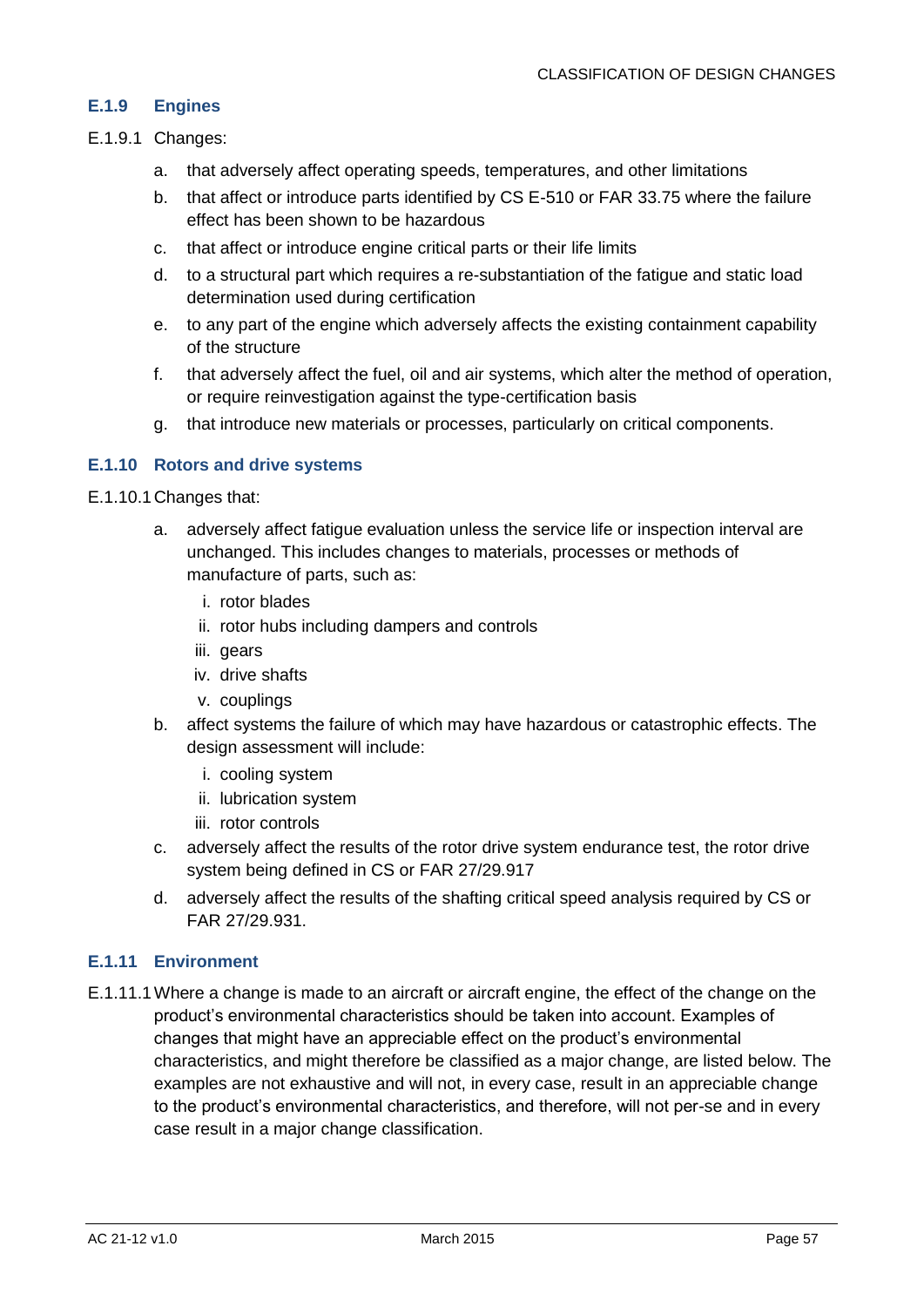- E.1.11.2An appreciable effect is considered to be one which exceeds the ICAO criteria for a noacoustical change or a no-emissions change. For the definition of a no-acoustical change refer to the section of the ICAO Environmental Technical Manual, Volume I (ICAO Doc 9501, Volume I – Procedures for the Noise Certification of Aircraft) concerning changes to aircraft type designs involving no-acoustical changes (see also the definitions of a 'derived version' in ICAO Annex 16, Volume I). For the definition of a no-emissions change refer to the section of the ICAO Environmental Technical Manual, Volume II (ICAO Doc 9501, Volume II – Procedures for the Emissions Certification of Aircraft Engines) concerning noemissions changes.
	- **Note 1**Noise and emissions certification, or lack of such certification, does not directly affect a design approval under Part 21 of CASR. However, if an individual aircraft does not meet the relevant Australian requirements, then it is illegal for that aircraft to operate in Australian territory, even though the aircraft may have a valid certificate of airworthiness. If a design change would affect the existing noise or emissions certification, then recertification will be required.
	- **Note 2**Aircraft noise is regulated by Airservices Australia under the *Air Navigation (Aircraft Noise) Regulations 1984*. Aircraft emissions are regulated by the Department of Infrastructure and Transport under the *Air Navigation (Aircraft Engine Emissions) Regulations*. Further information regarding noise and emissions certification is available on the Airservices Australia and Department of Infrastructure and Transport websites.
	- **Note 3**The following examples should be considered, particularly in relation to designs intended for use in foreign countries under international agreements.

#### **Noise**

E.1.11.3A change that introduces either:

- a. an increase in the noise certification level(s), or
- b. a reduction in the noise certification level(s) for which the applicant wishes to take credit.
- E.1.11.4Examples of noise-related changes that might lead to a major change classification are:
	- a. For jet and heavy (maximum take-off mass greater than 8618 kg) propeller-driven aeroplanes:
		- i. A change that might affect the aircraft's take-off performance including:
			- A. a change to the maximum take-off mass
			- B. a change to V2 ('take-off safety speed'), or
			- C. a change to the lift augmentation devices, including their configuration under normal take-off operating conditions.
		- ii. A change that might affect the aircraft's landing performance including:
			- A. a change to the maximum landing mass
			- B. a change to VREF (reference landing speed), or
			- C. a change to the lift augmentation devices, including their deployment under normal landing operating conditions.
		- iii. A change to the Centre of Gravity (CG) limits
		- iv. A change that increases the aircraft's drag
		- v. A change that alters the external profile of the aircraft, including the installation or change of shape or size of any item on the external surface of the aircraft that might protrude into the airflow such as winglets and vortex generators; generally the installation of small antennas does not represent an acoustical change
		- vi. A change that introduces an open-ended hollow cavity at more or less right angles to the airflow (e.g. hollow pins in undercarriage assemblies)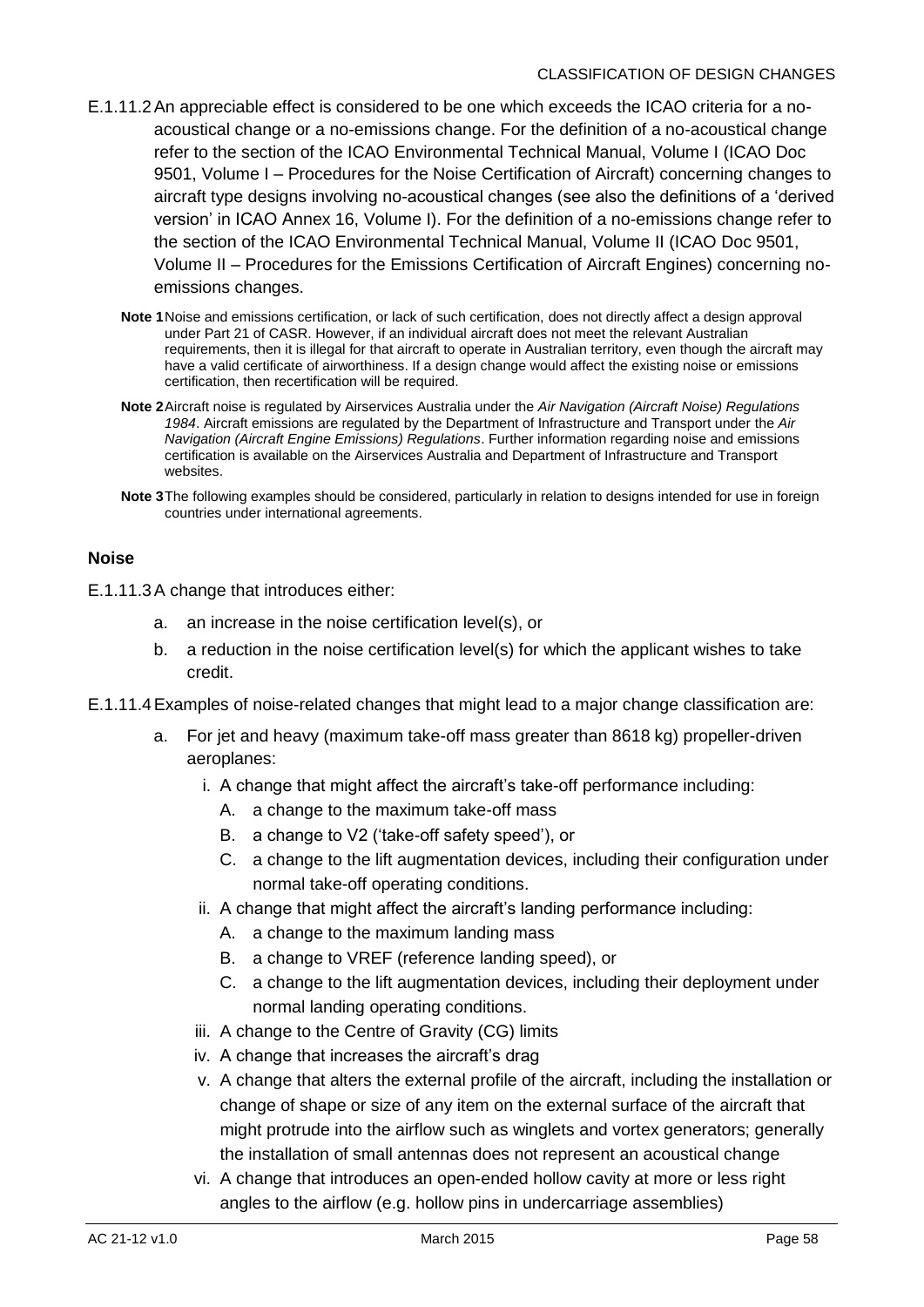- vii. A change of engine or, if fitted, propeller type
- viii. A change in engine thrust rating
- ix. A change to the engine rotating parts or stators, such as geometry, blade profile or blade number
- x. A change to the aerodynamic flow lines through the engine
- xi. A change that affects the engine thermodynamic cycle, including a change to the engine's bypass ratio
- xii. A change to the engine nacelle, including a change to the acoustic liners
- xiii. A change to the engine exhaust
- xiv. A change to the engine bleed valves, including bleed valve scheduling
- xv. A change in the operation of engine power off-takes (e.g. the operation of the Environmental Control System (ECS) during a normal take-off or approach)
- xvi. A change to the Auxiliary Power Unit (APU), including associated operating limitations (e.g. a change that allows the APU to be operated during a normal approach when previously it was not allowed)
- xvii. A change to the propeller pitch and/or propeller speed during a normal take-off or approach
- xviii. A change that causes a change to the angle at which air flows into the propeller.
- b. For light (maximum take-off mass 8618 kg or less) propeller-driven aeroplanes:
	- i. A change that might affect the aircraft's take-off performance including:
		- A. a change to the maximum take-off mass
		- B. a change to the take-off distance
		- C. a change to the rate of climb, or
		- D. a change to Vy (best rate of climb speed).
	- ii. A change that increases the aircraft's drag (e.g. the installation of external cargo pods, external fuel tanks, larger tyres to a fixed undercarriage, floats etc.)
	- iii. A change of engine or propeller type
	- iv. A change in take-off power including a change in engine speed (tachometer 'red line') or, for piston engines, a change to the manifold pressure limitations
	- v. A change to the highest power in the normal operating range ('top of green arc')
	- vi. In the case of an aircraft where take-off power/engine speed is time limited, a change in the period over which take-off power/engine speed may be applied
	- vii. A change to the engine inlet or exhaust including, if fitted, the inlet or exhaust muffler
	- viii. A change in propeller diameter, tip shape, blade thickness or the number of blades
	- ix. The installation of a variable or adjustable pitch propeller in place of a fixed pitch propeller and vice versa
	- x. A change that causes a change to the angle at which air flows into the propeller.
- c. For helicopters:
	- i. A change that might affect the take-off and/or landing performance, including a change in take-off mass and VY (best rate of climb speed)